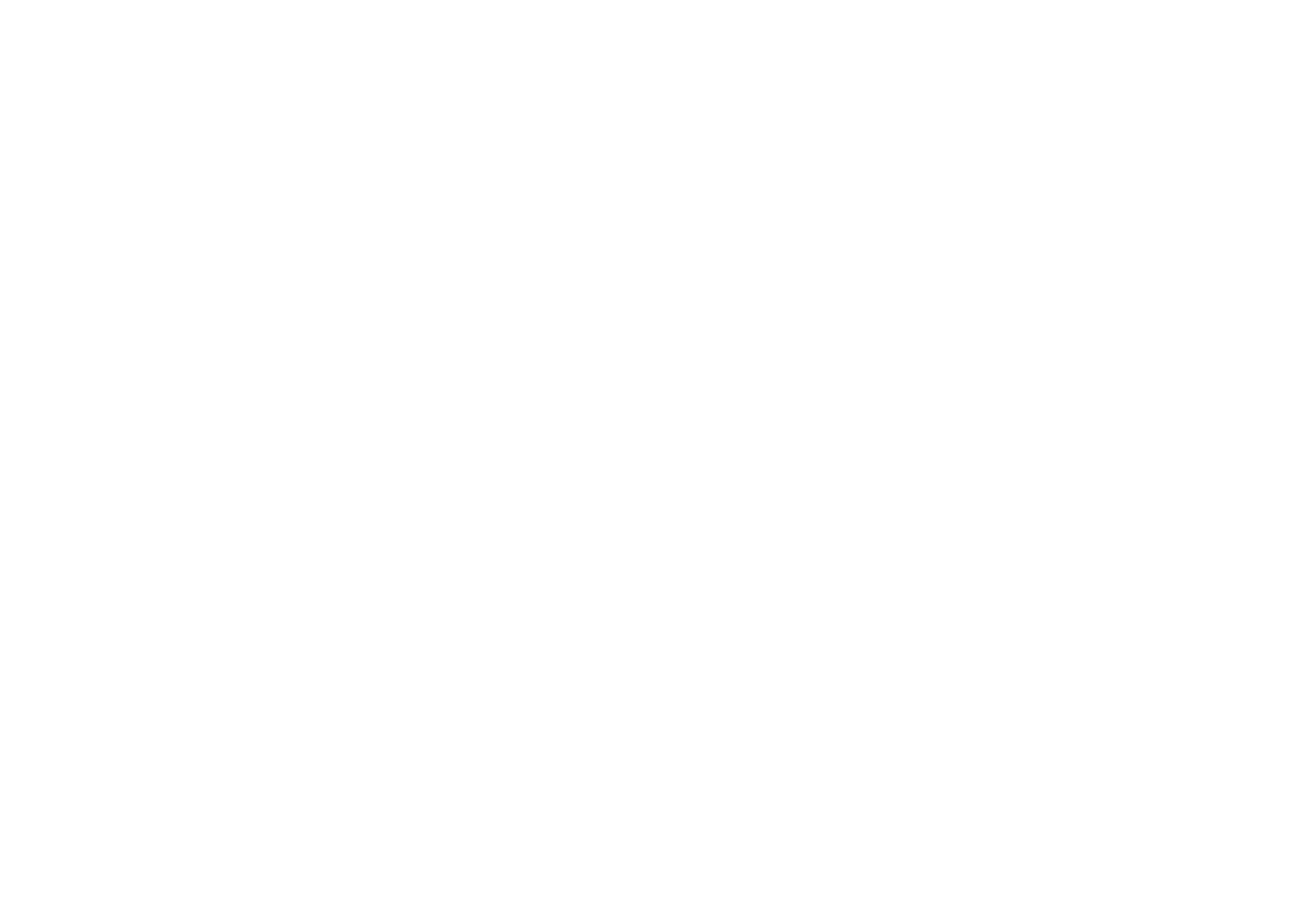## Digital Microscope





The kit includes: microscope, Discovery Artisan installation CD, calibration scale, user manual.

## **Using the microscope**

view. If you wish to adjust brightness of the LED illumination, you can use the illumination brightness adjustment ring at the top of the microscope body. Remove the protective cap from the objective lens. Use the focus wheel to focus your

Make sure the microscope is connected to your PC before proceeding with the setup. Insert the installation CD into your CD drive. The Main Menu window will be displayed. Click the **MicroCapture software** to install the software and follow the instruction on screen. Keep in mind that a system restart will be required during installation. The installation CD contains a copy of this User Manual, which you can read by clicking the corresponding entry in the Main Menu.

Never, under any circumstances, look directly at the Sun, another bright source of light or at a laser through this device, as this may cause PERMANENT RETINAL DAMAGE and may lead to BLINDNESS.

#### **Image resolution**

From the **Options** menu, select **Preview Size** to set the required image resolution.

#### **Rotating the image**

From the **Options** menu, select **Rotate** and choose to rotate created images 90° clockwise or counterclockwise.

#### **Date and time**

From the **Options** menu, select **Date/Time** to display or hide the date and time of capture during preview.

#### **Language**

From the **Options** menu, select **Language** to change the language of the user interface.

#### **Full screen mode**

There are three ways to enter full screen mode:

- 1. Double-click an image in the main window;
- 2. Click the **Full screen mode** icon on the toolbar;

3. From the **Options** menu, select **Fullscreen mode**.

To exit full screen mode, click the corresponding icon on the toolbar.

#### **Skins**

From the **Options** menu, select **Skin** to change the user interface appearance.

#### **Settings**

From the **Options** menu, select **Preferences** to set various preferences for MicroCapture application, including brightness, contrast and saturation of images, white balance, etc.

#### **Capturing an image**

Click the corresponding icon on the toolbar or select **Photo** from the **Capture** menu, or press F11 on your keyboard. A thumbnail of the captured image will appear on the right side of the main window.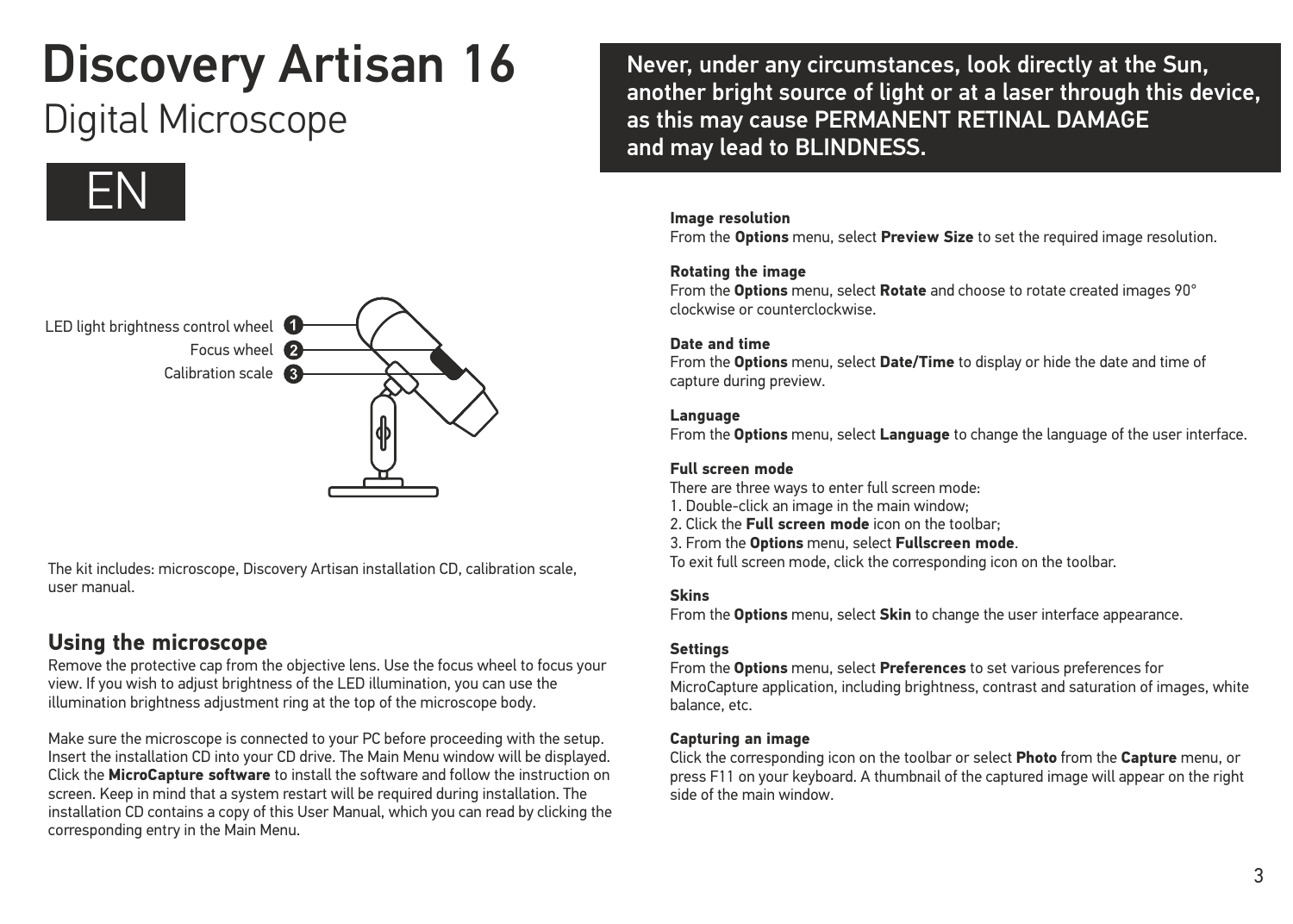#### **Recording a video**

Click the corresponding icon on the toolbar or select **Video** from the **Capture** menu. The camcorder icon on the toolbar will change once you start recording. To stop recording you can either click the corresponding icon on the toolbar again or select **Stop capturing**  from the **Capture** menu.

*Note: recommended video resolution is 640x480.*

#### **Preview**

Left-click the thumbnail of the image you wish to edit and it will open in the main window of the application. The image resolution will be displayed in the bottom left corner of the screen. Double-clicking a thumbnail will open the image in a separate window.

#### **Saving images**

To save an image, right-click the thumbnail of the desired image and select **Save** from the drop-down menu.Images may be saved in .jpeg and .bmp formats. When saving images in .jpeg format, clicking **Advanced** allows you to view and edit additional options.

#### **Deleting images**

To delete an image, right-click the thumbnail of the desired image and select **Delete** from the drop-down menu. When viewing images in a separate window, you can click the corresponding icon on the toolbar to delete the image.

#### **Copying images**

from the drop-down menu. To copy an image, right-click the thumbnail of the desired image and select **Copy**

## **Calibration and measurements**

Place a ruler on the stage, focus your view and aimage. Take note of the current magnification by looking at the calibration scale on the microscope body. Double-click the image thumbnail to open it in a separate window. Enter the magnification value into the corresponding field in the upper right corner of the preview window. Upon calibrating the microscope, you will be able to measure various parameters of observed specimens. All the buttons on the toolbar of the preview window are described below.

#### **Line**

Press and hold the left mouse button to start drawing a line. Release the left mouse button to complete the line.

#### **Free-form line**

to complete the segment. You can continue adding more segments to the free-form line. Press and hold the left mouse button and draw a line. Release the left mouse button

#### **Radius**

Draw a straight line on the image. The application will automatically calculate the radius, as well as circumference and area of the corresponding circle.

#### **Diameter**

Draw a straight line on the image. The application will automatically calculate the diameter, as well as circumference and area of the corresponding circle.

#### **Angle**

Press and hold the left mouse button to draw a line on the image. Release the left mouse button and draw another line. The application will automatically calculate value of the resulting angle.

#### **Measurement units**

From the drop-down menu on the toolbar you can select measurement units for calculations (pixels, inches, kilometers, meters, centimeters, millimeters, microns).



#### *Note:*

 *Do not use magnification values that exceed this range. 1. Magnification range of Discovery Artisan 16 is 20–230x.* 

*2. The application calculates values based on the magnification you have entered. The results may not be precise.*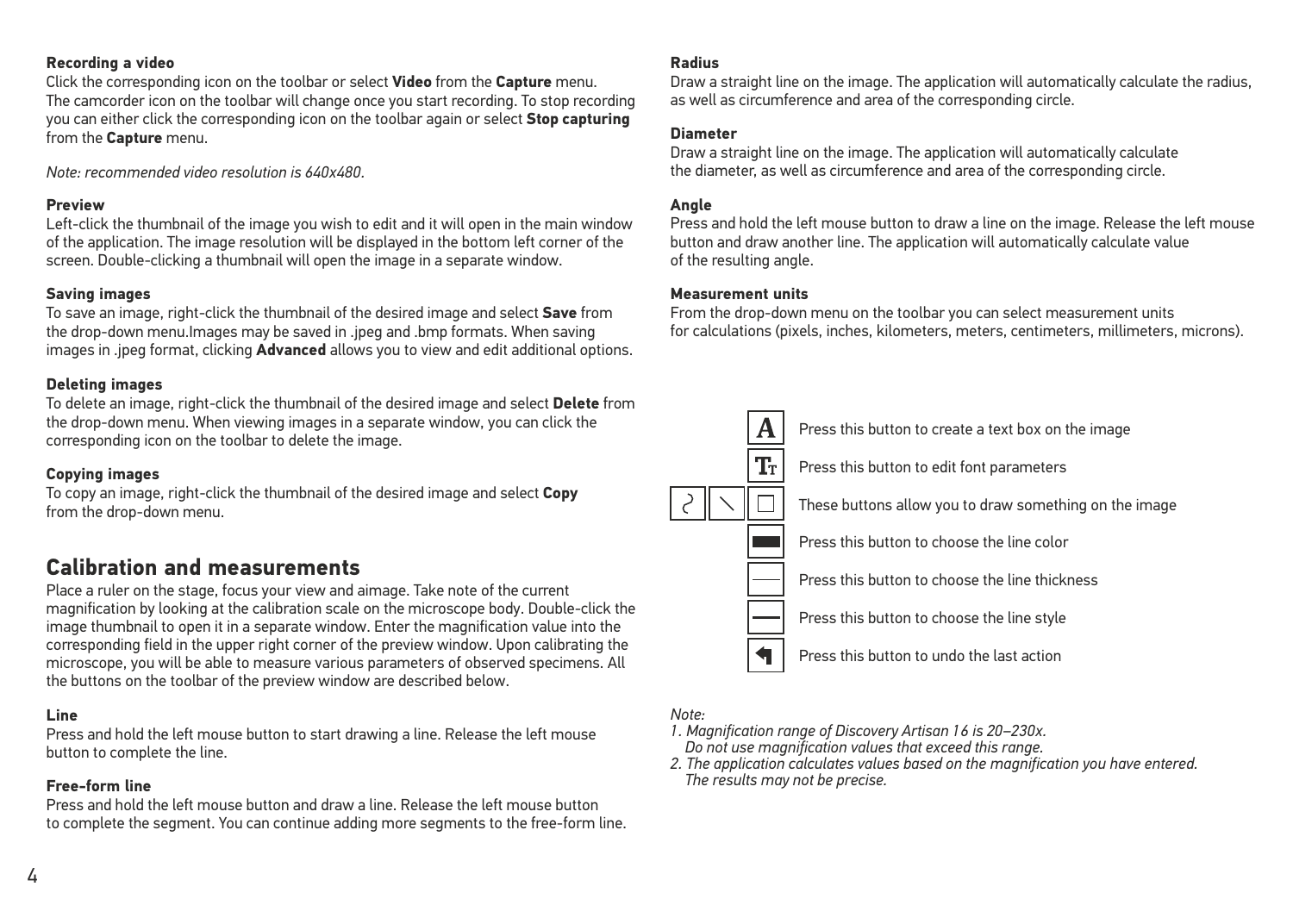#### **Installing software Working with the application for Mac OS users**

Browse to the **mac** folder on the installation CD and copy **MicroCapture** file to the desktop.

#### **Operating the microscope**

Use a USB cable to connect the microscope to your computer. Run the MicroCapture application by double-clicking its icon.

#### **Observing specimens**

A magnified image of the observed specimen may be seen in the main window of the application.

#### **Image resolution**

From the **Options** menu, select **Preview Size** to set the image resolution. Keep in mind that the preview window cannot be resized (standard resolution is 640x480). The image resolution is shown in the bottom left corner of the preview window.

#### **Date and time**

From the **Options** menu, select **Date/Time** to display or hide the date and time of capture during preview.

#### **Capturing an image**

to capture an image. An image thumbnail will appear on the right side of the main window. Click the corresponding icon on the toolbar or select **Photo** from the **Capture** menu

#### **Recording a video**

Click the corresponding icon on the toolbar or select **Video** from the **Capture** menu to start recording a video.

*Note: during recording, the camcorder icon on the toolbar will turn red. Click the icon again to stop recording.*

#### **Editing images and videos**

Image and video thumbnails are displayed on the right side of the main window of the application. Double-click an image thumbnail to open it in a separate preview window. Editing images with MicroCapture application is similar to working with other applications in Mac OS.

## **Care and maintenance**

Never, under any circumstances, look directly at the Sun, another bright source of light or at a laser through this device, as this may cause PERMANENT RETINAL DAMAGE and may lead to BLINDNESS**.** White LEDs are very bright; do not look at them as this may cause permanent damage to your vision. Take necessary precautions when using the device with children or others who have not read or who do not fully understand these instructions. After unpacking your microscope and before using it for the first time check for integrity and durability of every component and connection. Do not try to disassemble the device on your own for any reason. For repairs and cleaning of any kind, please contact your local specialized service center. Protect the device from sudden impact and excessive mechanical force. Do not apply excessive pressure when adjusting focus. Do not overtighten the locking screws. Do not touch the optical surfaces with your fingers. To clean the device exterior, use only special cleaning wipes and special optics cleaning tools from Levenhuk. Abrasive particles, such as sand, should not be wiped off lenses, but instead blown off or brushed away with a soft brush. Do not use the device for lengthy periods of time, or leave it unattended in direct sunlight. Keep the device away from water and high humidity. Be careful during your observations, always replace the dust cover after you are finished with observations to protect the device from dust and stains. If you are not using your microscope for extended periods of time, store the objective lenses and eyepieces separately from the microscope. Store the device in a dry, cool place away from hazardous acids and other chemicals, away from heaters, open fire and other sources of high temperatures. To avoid data loss or equipment damage, always close the application first, and then disconnect the microscope from your PC. Wait until the illumination goes off completely, and disconnect the microscope. Seek medical advice immediately if a small part or a battery is swallowed.

## **Battery safety instructions**

Always purchase the correct size and grade of battery most suitable for the intended use. Always replace the whole set of batteries at one time; taking care not to mix old and new ones, or batteries of different types. Clean the battery contacts and also those of the device prior to battery installation. Make sure the batteries are installed correctly with regard to polarity (+ and −). Remove batteries from equipment that is not to be used for an extended period of time. Remove used batteries promptly. Never attempt to recharge primary batteries as this may cause leakage, fire, or explosion. Never short-circuit batteries as this may lead to high temperatures, leakage, or explosion. Never heat batteries in order to revive them. Remember to switch off devices after use. Keep batteries out of the reach of children, to avoid risk of ingestion, suffocation, or poisoning. Utilize used batteries as prescribed by your country's laws.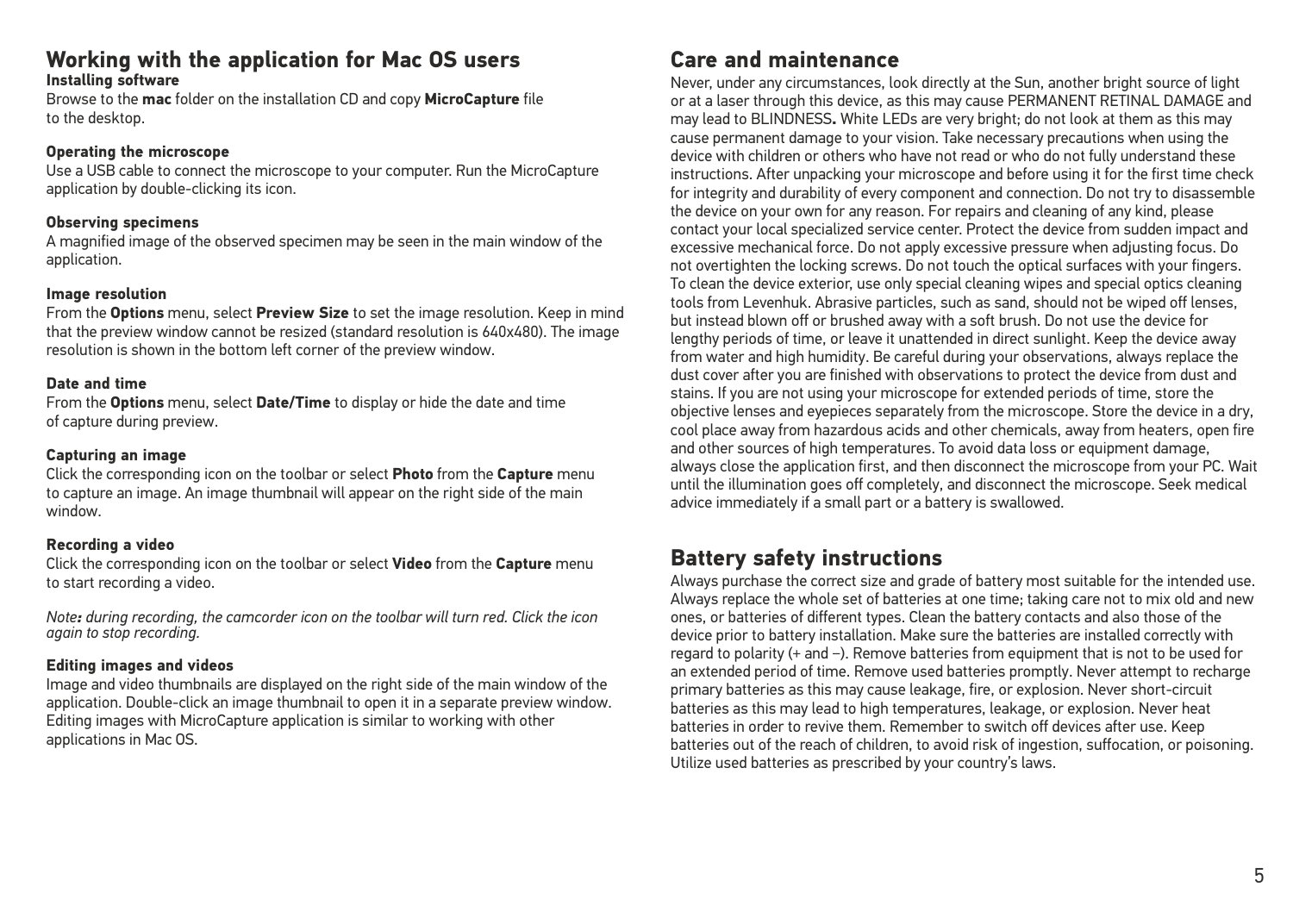### **Specifications**

Optics material glass Image sensor 2Mpx Magnification 20–230х Available image/video resolutions 1600x1200, 1280x720, 640x480 Photo/video format \*.jpeg or \*.bmp/\*.avi Focusing manual, 0–150mm focusing range Illumination 8-LED system with variable brightness Power source USB 2.0 cable Frame rate 30fps Software languages English, German, French, Spanish, Russian, Italian, Portuguese, Dutch, Polish, Japanese, Korean, Chinese

The manufacturer reserves the right to make changes to the product range and specifications without prior notice.

### **System requirements**

Operating system: Windows 7/8/10, Mac 10.6~10.15 CPU:at least P4 1.8GHz, RAM: 512Mb, video card: 64Mb, interface:USB 2.0, CD drive

## **Levenhuk Warranty**

Levenhuk products, except for their accessories, carry a 2-year warranty against defects in materials and workmanship. All Levenhuk accessories are warranted to be free of defects in materials and workmanship for six months from the purchase date. The warranty entitles you to the free repair or replacement of the Levenhuk product in any country where a Levenhuk office is located if all the warranty conditions are met.

For further details please visit: www.levenhuk.com/warranty

If warranty problems arise, or if you need assistance in using your product, contact the local Levenhuk branch.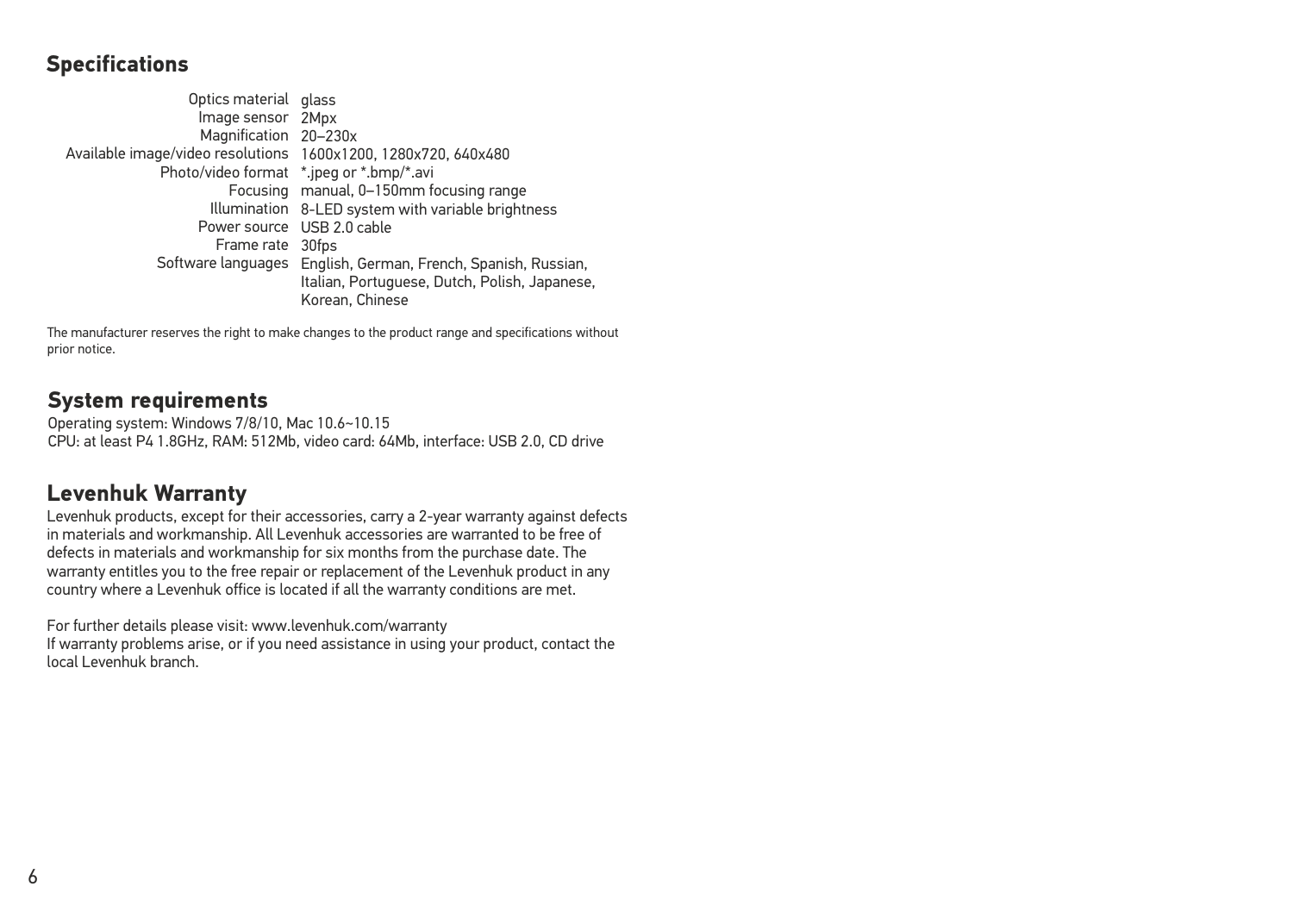## Цифров микроскоп





Комплектът включва: микроскоп, инсталационен компактдиск Discovery Artisan, скала за калибриране, ръководство за потребителя.

## **Работа с микроскопа**

Махнете защитната капачка от лещата на обектива. Използвайте колелото за фокусиране, за да фокусирате изображението. Ако искате да регулирате яркостта на светодиодното осветление, Вие можете да използвате пръстена за регулиране на яркостта на осветлението в горната част на тялото на микроскопа.

Преди да започнете инсталирането, проверете дали микроскопът е свързан към компютъра ви. Вкарайте инсталационния компактдиск в CD устройството. Ще се покаже прозорец с главното меню. Щракнете върху софтуера **MicroCapture**, за да инсталирате софтуера, и следвайте инструкциите на екрана. Имайте предвид, че по време на инсталацията ще се наложи рестартиране на системата. Инсталационният компактдиск съдържа копие на това ръководство за потребителя, което можете да прочетете, като щракнете върху съответния раздел в Главното меню.

Никога и при никакви обстоятелства не гледайте директно към Слънцето, друг ярък източник на светлина или лазер през това устройство, тъй като това може да предизвика НЕВЪЗВРАТИМО УВРЕЖДАНЕ НА РЕТИНАТА и може да доведе до СЛЕПОТА.

#### **Разделителна способност на изображението**

От менюто **Options** (Опции) изберете **Preview Size** (Размер на предварителния преглед), за да зададете необходимата разделителна способност на изображението.

#### **Завъртане на изображението**

От менюто **Options** (Опции) изберете **Rotate** (Завъртане), след което изберете завъртане на изображенията на 90° по часовниковата стрелка или обратно на часовниковата стрелка.

#### **Дата и час**

От менюто **Options** (Опции) изберете **Date/Time** (Дата/Час), за да се покажат или скрият датата и часа на заснемането по време на предварителния преглед.

#### **Език**

От менюто **Options** (Опции) изберете **Language** (Език), за да промените езика на потребителския интерфейс.

#### **Режим "Цял екран"**

Има три начина за влизане в режим на цял екран:

1. Щракнете два пъти върху изображението в главния прозорец;

2. Щракнете върху иконката **Full screen mode (Режим "Цял екран")** на лентата с инструменти;

3. От менюто **Options (Опции)**, изберете **Full screen mode (Режим "Цял екран")**. За да излезете от режима на цял екран, щракнете върху съответната иконка на лентата с инструменти.

#### **Видове външен вид на екрана**

за да промените изгледа на потребителския интерфейс. От менюто **Options (Опции)** изберете **Skin (Външен вид на екрана)**,

#### **Настройки**

#### От менюто **Options (Опции)** изберете **Preferences (Предпочитания)**, за да зададете различни предпочитания за приложението MicroCapture, включително яркост, контраст и наситеност на изображенията, баланс на бялото и др.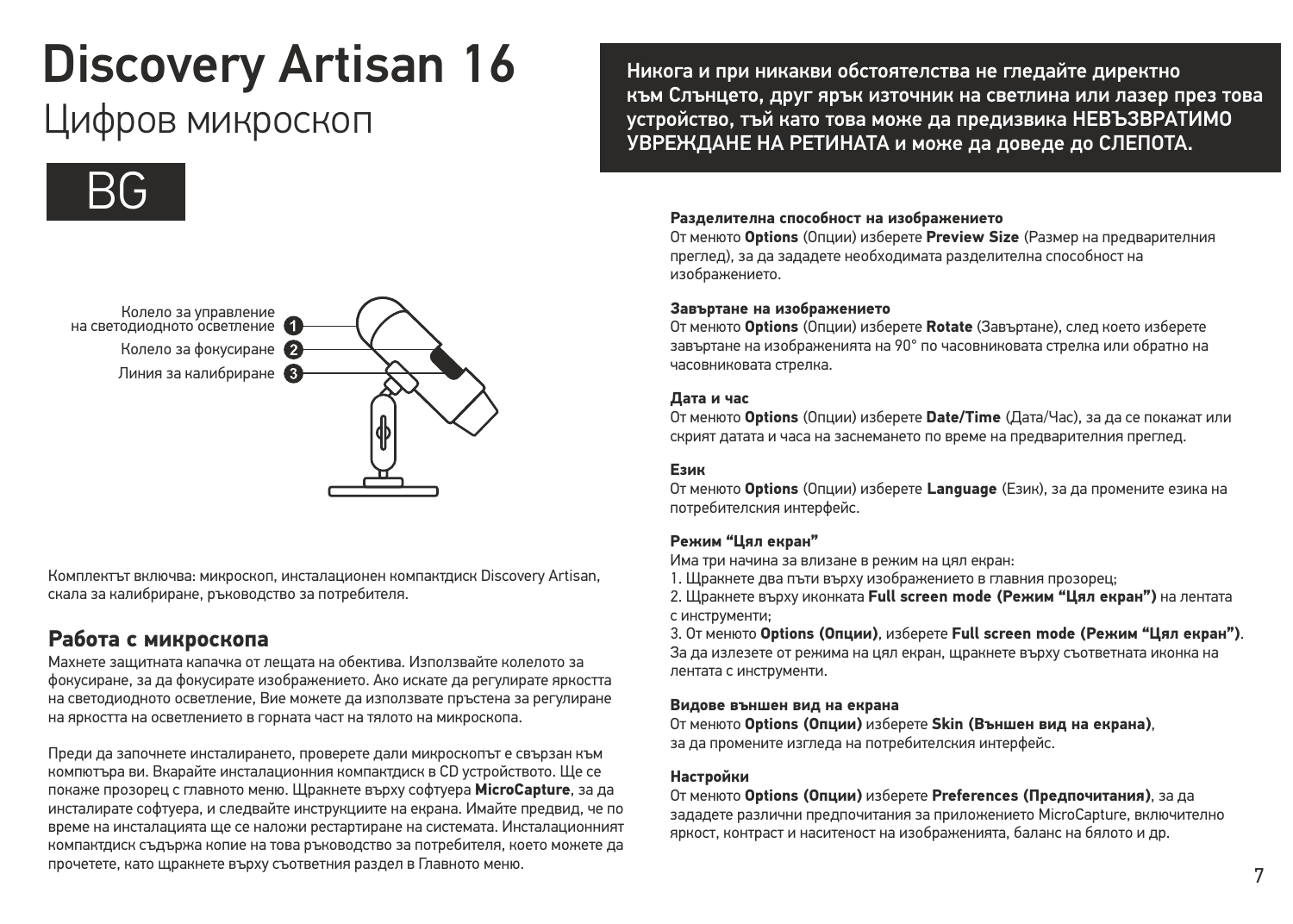#### **Заснемане на изображение**

Щракнете върху съответната иконка на лентата с инструменти или изберете **Photo**  (Снимка) от менюто **Capture** (Заснемане), за да заснемете изображение, или натиснете F11 на клавиатурата. От дясната страна на основния прозорец ще се появи миниатюра на заснетото изображение.

#### **Записване на видео**

Щракнете върху съответната иконка на лентата с инструменти или изберете **Video**  (Видео) от менюто **Capture** (Заснемане), за да стартирате запис на видео. Иконката на камкордера на лентата с инструменти ще се промени щом започне записът. За да спрете записа, натиснете съответната иконка на лентата с инструменти или изберете **Stop capturing** (Спиране на заснемането) в менюто **Capture** (Заснемане).

*Забележка: препоръчваната разделителна способност на видеото е 640x480.*

#### **Предварителен преглед**

Щракнете с левия бутон на мишката върху миниатюрата на изображението, ако желаете да го редактирате, и то ще се отвори в основния екран на приложението. Разделителната способност на изображението се показва в долния ляв ъгъл на екрана. Двукратното щракване върху миниатюрата на изображението ще отвори изображението в отделен прозорец.

#### **Запаметяване на изображения**

допълнителни опции. За да запаметите изображение, щракнете с десния бутон на мишката върху миниатюрата на желаното изображение и изберете **Save** (Запаметяване) от изскачащото меню. Изображенията могат да се запаметяват във форматите .jpeg и .bmp. Когато запаметявате изображения във формат .jpeg, щракването върху **Advanced** (Разширени) Ви позволява да преглеждате и редактирате

#### **Изтриване на изображения**

За да изтриете изображение, щракнете с десния бутон на мишката върху миниатюрата на желаното изображение и изберете **Delete (Изтриване)** от изскачащото меню. Когато гледате изображения в отделен прозорец, можете да щракнете върху съответната иконка на лентата с инструменти, за да изтриете изображението.

#### **Копиране на изображения**

За да копирате изображение, щракнете с десния бутон на мишката върху миниатюрата на желаното изображение и изберете **Copy (Копиране)** от изскачащото меню.

### **Калибриране и измервания**

Поставете линия на предметната маса, фокусирайте изгледа и заснемете изображение. Отбележете текущото увеличение като погледнете скалата за калибриране върху тялото на микроскопа. Щракнете два пъти върху миниатюрния вариант на изображението, за да го отворите в отделен прозорец. Въведете стойността на увеличението в съответното поле в горния десен ъгъл на прозореца за предварителен преглед. След като калибрирате микроскопа, ще можете да измервате различни параметри на наблюдаваните образци. По-долу са описани всички бутони на прозореца за предварителен преглед.

#### **Линия**

Натиснете и задръжте натиснат левия бутон на мишката, за да започнете да чертаете линия. Отпуснете левия бутон на мишката, за да завършите линията.

#### **Линия с произволна форма**

Натиснете и задръжте натиснат левия бутон на мишката и начертайте линия. Отпуснете левия бутон на мишката, за да завършите сегмента. Можете да продължите да добавяте сегменти към линията с произволна форма.

#### **Радиус**

Начертайте права линия върху изображението. Приложението ще изчисли автоматично радиуса, както и обиколката и площта на съответния кръг.

#### **Диаметър**

Начертайте права линия върху изображението. Приложението ще изчисли автоматично диаметъра, както и обиколката и площта на съответния кръг.

#### **Ъгъл**

Натиснете и задръжте натиснат левия бутон на мишката, за да начертаете линия върху изображението. Отпуснете левия бутон на мишката и начертайте друга линия. Приложението ще изчисли автоматично стойността на получения ъгъл.

#### **Измервателни единици**

От отварящото се меню на лентата с инструменти можете да изберете измервателните единици за изчисленията (пиксели, инчове, километри, метри, сантиметри, милиметри, микрони).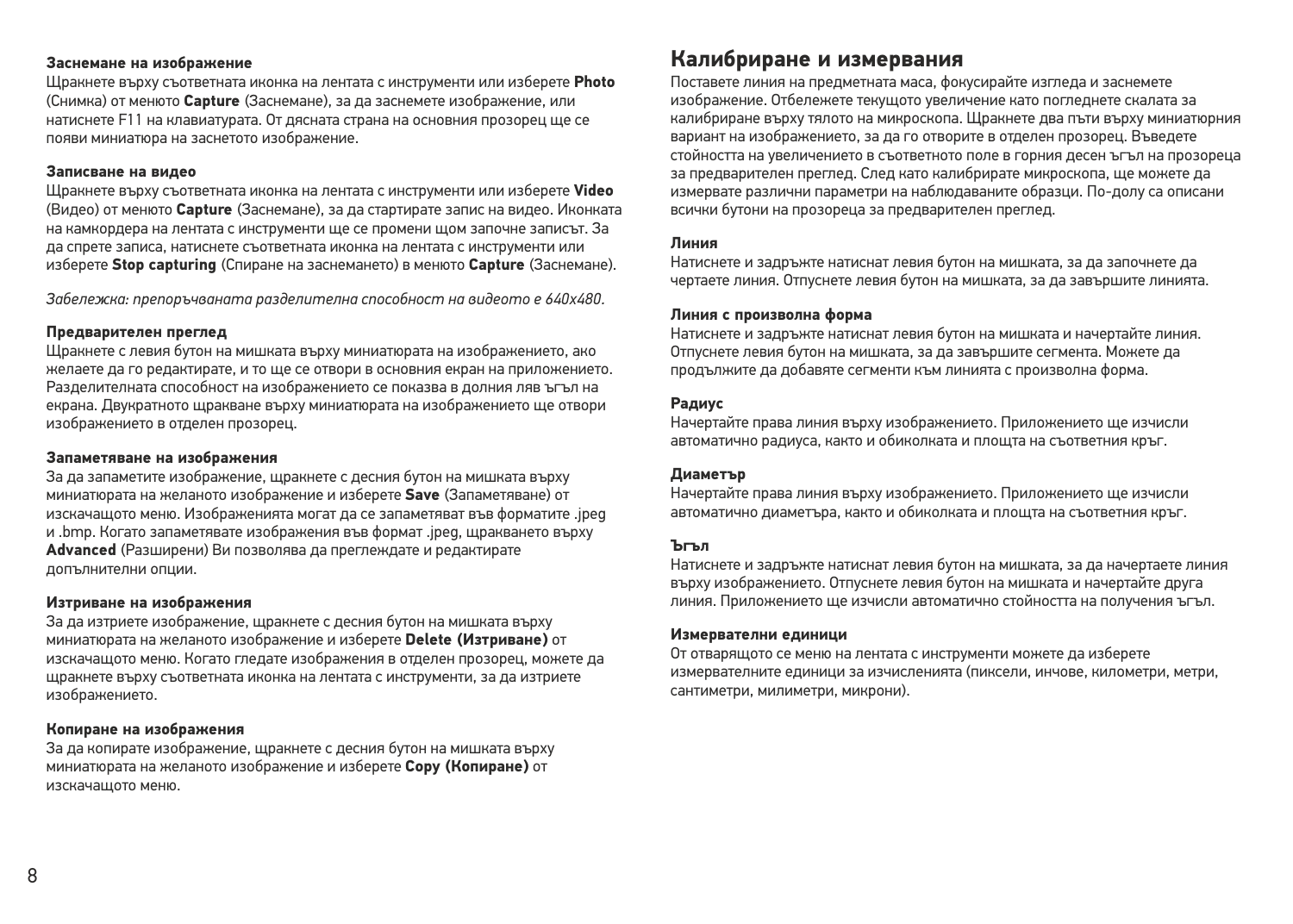

Натиснете този бутон, за да създадете текстово поле върху изображението

Натиснете този бутон, за да редактирате параметрите на шрифта

Тези бутони Ви позволяват да начертаете нещо върху изображението

Натиснете този бутон, за да изберете цвета на линията

Натиснете този бутон, за да изберете дебелината на линията

Натиснете този бутон, за да изберете стила на линията

Натиснете този бутон, за да отмените последното действие

#### *Забележка:*

- *1. Диапазонът на увеличение на Discovery Artisan 16 е 20–230x. Не използвайте стойности на увеличението, които превишават този диапазон.*
- *2. Приложението изчислява стойности на базата на увеличението, което сте въвели. Резултатите може да не бъдат точни.*

## **Работа с приложението за потребители на Mac OS**

#### **Инсталиране на софтуер**

Прегледайте папката **mac** на инсталационния компактдиск и копирайте файла **MicroCapture** на работния плот.

#### **Работа с микроскопа**

Използвайте USB кабел за свързване на микроскопа към Вашия компютър. Стартирайте приложението MicroCapture чрез двукратно щракване върху иконката му.

#### **Наблюдаване на образци**

Увеличено изображение на наблюдавания образец може да се види в основния прозорец на приложението.

#### **Разделителна способност на изображението**

От менюто **Options** (Опции) изберете **Preview Size** (Размер на предварителния преглед), за да настроите разделителната способност на изображението. Имайте предвид, че размерът на прозореца за предварителен преглед не може да се променя (стандартната разделителна способност е 640x480). Разделителната способност на изображението е показана в долния ляв ъгъл на прозореца за предварителен преглед.

#### **Дата и час**

От менюто **Options** (Опции) изберете **Date/Time** (Дата/Час), за да се покажат или скрият датата и часа на заснемането по време на предварителния преглед.

#### **Заснемане на изображение**

Щракнете върху съответната иконка на лентата с инструменти или изберете **Photo**  (Снимка) от менюто **Capture** (Заснемане), за да заснемете изображение. От дясната страна на основния прозорец ще се появи миниатюрен вариант на заснетото изображение.

#### **Записване на видео**

Щракнете върху съответната иконка на лентата с инструменти или изберете **Video**  (Видео) от менюто **Capture** (Заснемане), за да стартирате запис на видео.

*Забележка: по време на записа иконката на камкордера на лентата с инструменти ще свети в червено. Щракнете отново върху иконката, за да спрете записа.*

#### **Редактиране на изображения и видеоклипове**

Миниатюри на изображения и видеоклипове се показват от дясната страна на основния прозорец на приложението. Щракнете два пъти върху миниатюрата на изображението, за да го отворите в отделен прозорец за предварителен преглед. Редактирането с приложението MicroCapture е подобно на работата с другите приложения в Mac OS.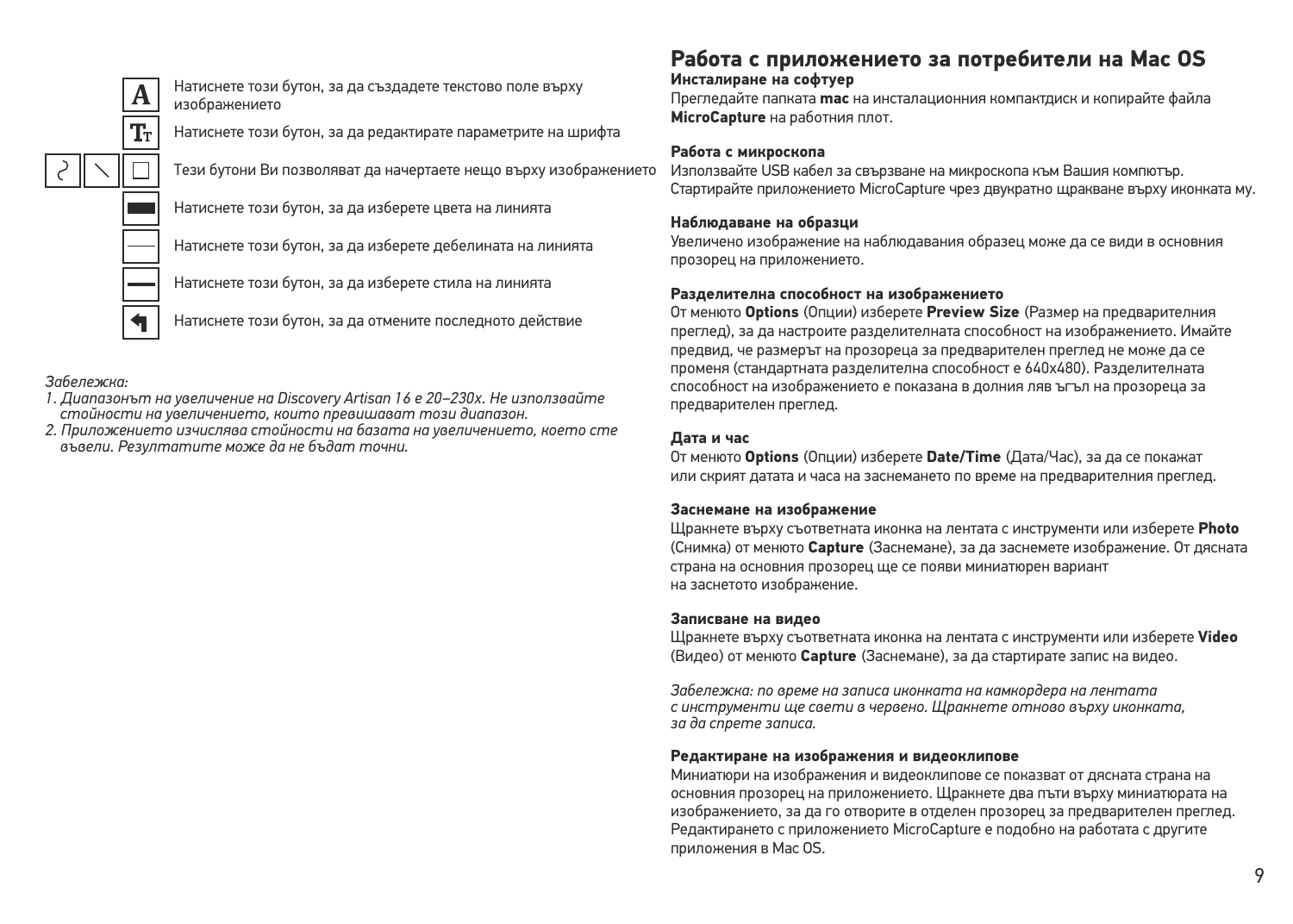### **Грижи и поддръжка**

Никога и при никакви обстоятелства не гледайте директно към слънцето, друг ярък източник на светлина или лазер през това устройство, тъй като това може да предизвика ПЕРМАНЕНТНО УВРЕЖДАНЕ НА РЕТИНАТА и може да доведе до СЛЕПОТА. Белите светодиоди са много ярки; не ги гледайте, понеже това може да увреди невъзвратимо зрението Ви. Предприемете необходимите превантивни мерки при използване на това устройство от деца или други, които не са прочели или които не са разбрали напълно тези инструкции. След като разопаковате Вашия микроскоп и преди да го използвате за първи път, проверете дали всички компоненти и връзки са здрави и с ненарушена цялост. Не се опитвайте да разглобявате устройството самостоятелно. За всякакви ремонти се обръщайте към местния специализиран сервизен център. Предпазвайте устройството от внезапни удари и прекомерна механична сила. Не прилагайте прекомерен натиск при настройване на фокусирането. Не пренатягайте заключващите винтове. Не пипайте повърхностите на оптиката с пръсти. За почистване на отвън, използвайте само специални кърпички и течности за почистване на оптика от Levenhuk. Абразивните частици, като напр. пясък, не трябва да бъдат забърсвани от лещите, а трябва да бъдат издухвани или изчетквани с мека четка. Не използвайте устройството за продължителни периоди от време и не го оставяйте без надзор на директна слънчева светлина. Пазете устройството далече от вода и висока влажност. Бъдете внимателни по време на наблюдения, винаги поставяйте покривалото против прах обратно на мястото му, след като сте приключили с наблюдението, за да предпазите устройството от прах и поява на петна. Ако не използвате Вашия микроскоп за продължителни периоди от време, съхранявайте лещите на обектива и окулярите отделно от микроскопа. Съхранявайте устройството на сухо и хладно място, далеч от опасни киселини и други химикали, далеч от отоплителни уреди, открит огън и други източници на високи температури. За да избегнете загуба на данни или повреждане на оборудването, винаги първо затваряйте приложението и след това разединявайте микроскопа от Вашия компютър. Изчакайте окончателното изгасване на осветлението и разединете микроскопа. Потърсете веднага медицинска помощ, ако погълнете малка част или батерия.

## **Инструкции за безопасност на батериите**

Винаги купувайте батерии с правилния размер и характеристики, които са найподходящи за предвидената употреба. Винаги сменяйте всички батерии едновременно, като внимавате да не смесите стари и нови или батерии от различен тип. Почистете контактите на батериите, както и тези на устройството, преди да поставите батериите. Уверете се, че батериите са поставени правилно по отношение на полярността (+ и –). Извадете батериите от оборудването, ако то няма да бъде използвано продължителен период от време. Извадете използваните батерии незабавно. Никога не свързвайте батерии накъсо, тъй като това може да доведе до високи температури, теч или експлозия. Никога не загрявайте батерии, опитвайки се да ги използвате допълнително време. Не забравяйте да изключите устройствата след употреба. Дръжте батериите далеч от достъпа на деца, за да избегнете риск от поглъщане, задушаване или отравяне. Изхвърляйте използваните батерии, 10 както е предписано от законите във Вашата страна.

### **Спецификации**

| Материал на оптиката стъкло                                   |                                                                |
|---------------------------------------------------------------|----------------------------------------------------------------|
| Сензор за изображение 2Мрх                                    |                                                                |
| Увеличение 20-230х                                            |                                                                |
| Налични разделителни способности 1600х1200, 1280х720, 640х480 |                                                                |
| на изображението/видеото                                      |                                                                |
|                                                               | Фото/видео формат *.jpeg или *.bmp/*.avi                       |
|                                                               | Фокусиране ръчно, диапазон на фокусиране 0-150 mm              |
|                                                               | Осветление система с 8 светодиода с променлива яркост          |
| Захранващ източник USB 2.0 кабел                              |                                                                |
| Скорост на кадрите                                            | 30 fps                                                         |
|                                                               | Езици на софтуера английски, немски, френски, испански, руски, |
|                                                               | италиански, португалски, нидерландски, полски,                 |
|                                                               | японски, корейски, китайски                                    |
|                                                               |                                                                |

Производителят си запазва правото да прави промени на гамата продукти и спецификациите им без предварително уведомление.

### **Изисквания към системата**

Операционна система: Windows 7/8/10, Mac 10.6~10.15 Процесор: най-малко P4 1,8 GHz, RAM: 512 Mb, видео карта: 64 Mb, интерфейс: USB 2.0, CD устройство

## **Гаранция на Levenhuk**

Оптичните продукти Levenhuk имат 2-годишна гаранция срещу дефекти в материалите и изработката. За всички принадлежности на Levenhuk се предоставя гаранция за липса на дефекти на материалите и изработката за период от 2 години от датата на покупката на дребно. Гаранцията Ви дава право на безплатен ремонт или замяна на продукта на Levenhuk във всяка държава, в която има офис на Levenhuk, ако са изпълнени всички условия за гаранцията.

Ако възникнат проблеми с гаранцията или ако се нуждаете от помощ за използването на Вашия продукт, свържете се с местния представител на Levenhuk. За допълнителна информация посетете нашия уебсайт: www.levenhuk.bg/garantsiya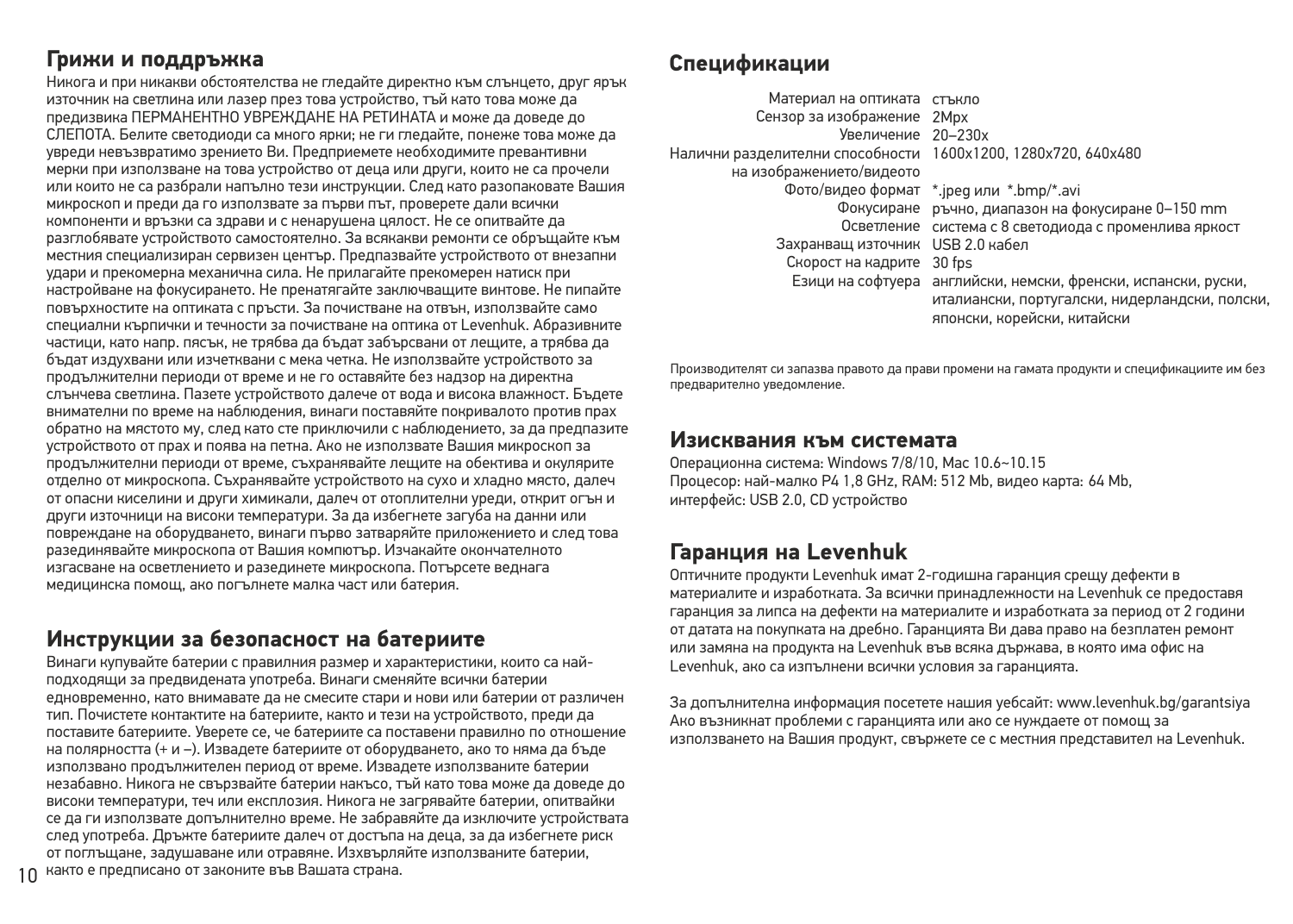## Digitální mikroskop





Obsah soupravy: mikroskop, instalační CD Discovery Artisan, kalibrační stupnice, návod k použití.

## **Práce s mikroskopem**

Sejměte ochrannou krytku z čočky objektivu. Pomocí zaostřovacího šroubu zaostřete obraz. Pokud si přejete upravit jas LED osvětlení, použijte k tomu regulátor nastavení jasu v horní části těla mikroskopu.

Před instalací mikroskopu se ujistěte, že je připojen k počítači. Do CD jednotky svého počítače vložte instalační CD. Zobrazí se okno hlavní nabídky. Kliknutím na položku **MicroCapture software** zahajte instalaci software a postupujte podle pokynů na obrazovce. Upozorňujeme, že během instalace bude vyžadováno restartování počítače. Instalační CD obsahuje kopii této uživatelské příručky, kterou můžete otevřít kliknutím na odpovídající položku v hlavní nabídce.

Nikdy, za žádných okolností se tímto přístrojem nedívejte přímo do slunce, jiného světelného zdroje nebo laseru, neboť hrozí nebezpečí TRVALÉHO POŠKOZENÍ SÍTNICE a případně i OSLEPNUTÍ.

#### **Rozlišení obrazu**

V nabídce **Options** (Možnosti) zvolte možnost **Preview Size** (Velikost náhledu) a nastavte rozlišení obrazu.

#### **Otáčení snímku**

V nabídce **Options** (Možnosti) vyberte možnost **Rotate** (Otočit) a snímek pootočte o 90°

#### **Datum a čas**

V nabídce **Options** (Možnosti) zvolte možnost Date/Time (Datum/čas), pomocí níž lze během náhledu zobrazit nebo skrýt datum a čas pořízení snímku.

#### **Jazyk**

V nabídce Options (Možnosti) vyberte možnost Language (Jazyk) a změňte jazyk uživatelského rozhraní.

#### **Režim celé obrazovky**

Do režimu celé obrazovky lze přejít třemi způsoby:

- 1. Dvakrát klikněte na obrázek v hlavním okně;
- 2. Klikněte na ikonu **Full screen mode** (Režim celé obrazovky) na panelu nástrojů;

3. V nabídce **Options** (Možnosti) vyberte možnost **Fullscreen mode** (Režim celé obrazovky). Chcete-li režim celé obrazovky ukončit, klikněte na odpovídající ikonu na panelu nástrojů.

#### **Vzhledy**

V nabídce **Options** (Možnosti) zvolte možnost **Skin** (Vzhled) a změňte vzhled uživatelského rozhraní.

#### **Nastavení**

V nabídce **Options** (Možnosti) zvolte možnost **Preferences** (Předvolby) a nastavte různé předvolby aplikace MicroCapture, například jas, kontrast a sytost snímků, vyvážení bílé apod.

#### **Snímání obrazu**

Klikněte na příslušnou ikonu v panelu nástrojů nebo v nabídce **Capture** (Snímání) zvolte možnost **Photo**, nebo stiskněte klávesu F11 na své klávesnici. Na pravé straně hlavního okna se zobrazí náhled pořízeného snímku.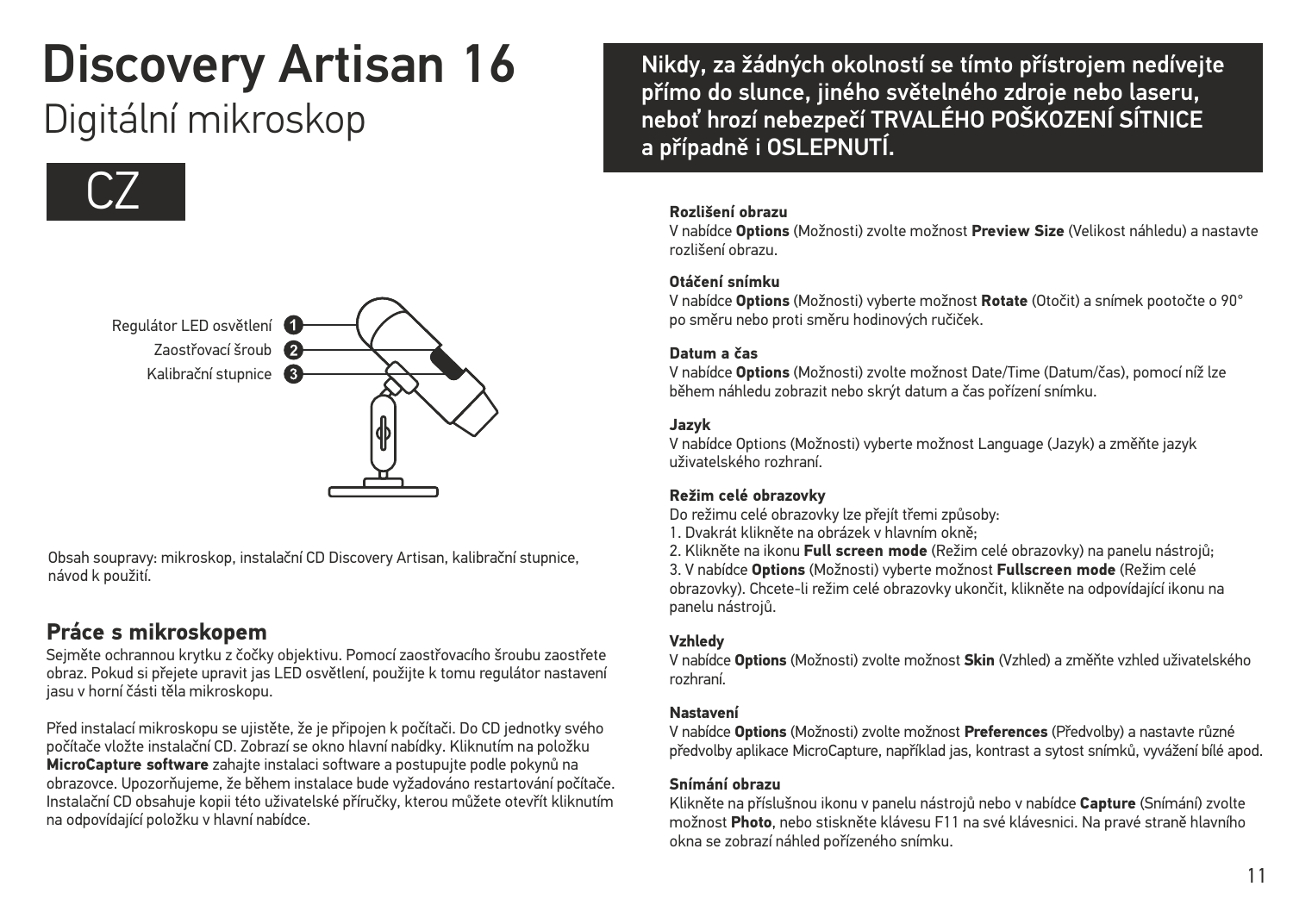#### **Pořizování videozáznamů**

Klikněte na příslušnou ikonu v panelu nástrojů nebo v nabídce **Capture** (Snímání) zvolte možnost **Video**. Po zahájení nahrávání se změní ikona kamery na panelu nástrojů. Nahrávání zastavíte dalším kliknutím na příslušnou ikonu na panelu nástrojů nebo v nabídce **Capture** (Snímat) zvolte možnost **Stop Capturing** (Zastavit snímání).

*Poznámka: doporučené rozlišení pro video je 640x460.*

#### **Náhled**

Levým tlačítkem myši klikněte na náhled snímku, který chcete upravit. Snímek se otevře v hlavním okně aplikace. V levém dolním rohu obrazovky se zobrazí rozlišení snímku. Dvojitým kliknutím na náhled obrázku jej otevřete v samostatném okně.

#### **Ukládání snímků**

Snímek uložíte tak, že pravým tlačítkem myši kliknete na náhled požadovaného obrázku a z rozbalovací nabídky vyberete položku **Save** (Uložit). Obrázky lze ukládat ve formátech .jpg a .bmp. Při ukládání snímku ve formátu .jpg můžete po kliknutí na položku **Advanced** (Pokročilé) zobrazit a upravit další možnosti.

#### **Odstraňování snímků**

Snímek odstraníte tak, že pravým tlačítkem myši kliknete na náhled požadovaného obrázku a z rozbalovací nabídky vyberete položku **Delete** (Odstranit). Při zobrazení snímků v samostatném okně můžete kliknout na příslušnou ikonu na panelu nástrojů a snímek odstranit.

#### **Kopírování snímků**

Snímek zkopírujete tak, že pravým tlačítkem myši kliknete na náhled požadovaného obrázku a z rozbalovací nabídky vyberete položku **Copy** (Kopírovat).

## **Kalibrace a měření**

Umístěte na pracovní stolek pravítko, zaostřete obraz a pořiďte snímek. Podívejte se na kalibrační stupnici na těle mikroskopu a zaznamenejte si aktuální zvětšení. Dvojitým kliknutím na náhled obrázku jej otevřete v samostatném okně. Do příslušného pole v pravém horním rohu okna s náhledy zadejte hodnotu zvětšení. Po kalibraci mikroskopu budete schopni měřit různé parametry pozorovaných preparátů. Všechna tlačítka na panelu nástrojů okna náhledů jsou popsána níže.

#### **Line (Čára)**

Chcete-li začít kreslit čáru, stiskněte a přidržte levé tlačítko myši. Čáru ukončíte uvolněním levého tlačítka myši.

#### **Free-form line (Volná forma čáry)**

Chcete-li začít kreslit čáru, stiskněte a přidržte levé tlačítko myši. Segment ukončíte uvolněním levého tlačítka myši. K čáře volné formy můžete přidávat další segmenty.

#### **Radius (Poloměr)**

Na snímku nakreslete přímku. Aplikace automaticky vypočte poloměr, obvod a plochu odpovídajícího kruhu.

#### **Diameter (Průměr)**

Na snímku nakreslete přímku. Aplikace automaticky vypočte průměr, obvod a plochu odpovídajícího kruhu.

#### **Angle (Úhel)**

Chcete-li začít kreslit čáru na obrázku, stiskněte a přidržte levé tlačítko myši. Uvolněte levé tlačítko myši a nakreslete další čáru. Aplikace automaticky vypočte hodnotu výsledného úhlu.

#### **Jednotky měření**

V rozbalovací nabídce na liště nástrojů si můžete zvolit jednotky měření pro výpočty (obrazové body, palce, kilometry, metry, centimetry, milimetry, mikrony).



#### *Poznámka:*

- *1. Rozsah zvětšení mikroskopu Discovery Artisan 16 je 20–230x. Nepoužívejte hodnoty zvětšení nad tímto intervalem.*
- *2. Aplikace vypočte hodnoty na základě zadaného zvětšení. Výsledky nemusí být přesné.*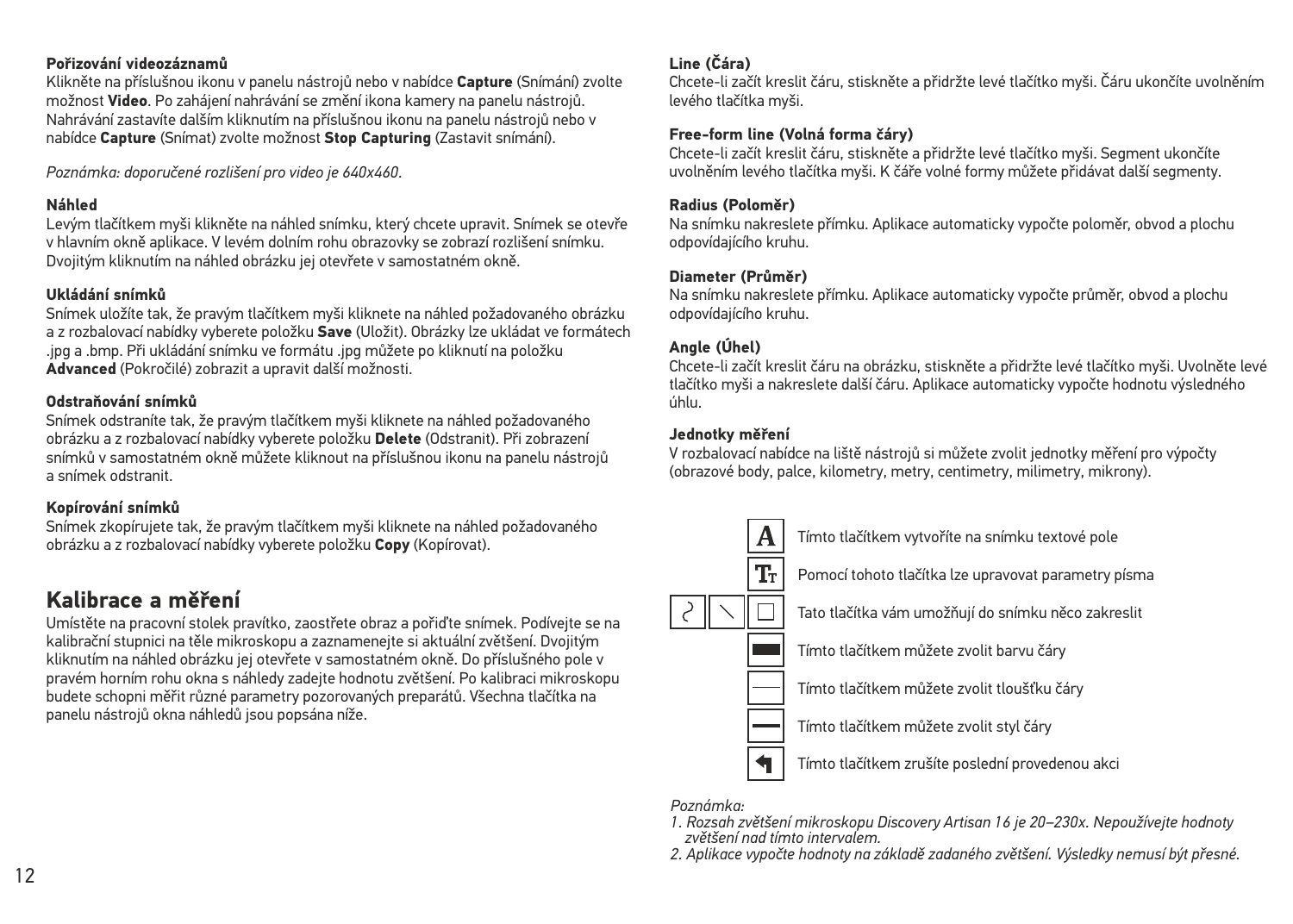## Práce s aplikací v prostředí Mac OS

#### **Instalace software**

Na instalačním CD přejděte do složky mac a na plochu počítače zkopírujte soubor **MicroCapture**.

#### **Práce s mikroskopem**

Pomocí kabelu USB mikroskop připojte k počítači. Dvojím kliknutím na ikonu MicroCapture spusťte aplikaci.

#### **Pozorování preparátů**

Zvětšený obraz pozorovaného preparátu lze pozorovat v hlavním okně aplikace.

#### **Rozlišení obrazu**

V nabídce **Options** (Možnosti) zvolte možnost **Preview Size** (Velikost náhledu) a nastavte rozlišení obrazu. Mějte na paměti, že velikost okna náhledu nelze měnit (standardní rozlišení je 640x480). Hodnota rozlišení obrazu se zobrazuje v levém dolním rohu okna náhledu.

#### **Datum a čas**

V nabídce **Options** (Možnosti) zvolte možnost **Date/Time** (Datum/čas), pomocí níž lze během náhledu zobrazit nebo skrýt datum a čas pořízení snímku.

#### **Snímání obrazu**

Klikněte na příslušnou ikonu v panelu nástrojů nebo v nabídce **Capture** (Snímání) zvolte možnost **Photo**. Na pravé straně hlavního okna se zobrazí náhled snímku.

#### **Pořizování videozáznamů**

Klikněte na příslušnou ikonu v panelu nástrojů nebo v nabídce **Capture** (Snímání) zvolte možnost **Video**.

*Poznámka: během nahrávání se barva ikona kamery v panelu nástrojů změní na červenou. Dalším kliknutím na tuto ikonu nahrávání ukončíte.*

#### **Úpravy statických snímků a videozáznamů**

Náhledy statických snímků i videozáznamů se zobrazují na pravé straně hlavního okna aplikace. Dvojitým kliknutím na náhled obrázku jej otevřete v samostatném okně náhledu. Úpravy obrázků pomocí aplikace MicroCapture se provádějí obdobně jako při práci s jiným aplikacemi v systému Mac OS.

## **Péče a údržba**

Nikdy, za žádných okolností se tímto přístrojem nedívejte přímo do slunce, jiného světelného zdroje nebo laseru, neboť hrozí nebezpečí TRVALÉHO POŠKOZENÍ SÍTNICE a případně i OSLEPNUTÍ. Bílé LED žárovky jsou velmi jasné; nedívejte se přímo do nich, hrozí nebezpečí trvalého poškození zraku. Při použití tohoto přístroje dětmi nebo osobami, které tento návod nečetly nebo s jeho obsahem nebyly plně srozuměny, uplatněte nezbytná preventivní opatření. Nepokoušejte se přístroj sami rozebírat. S opravami veškerého druhu se obracejte na své místní specializované servisní středisko. Po vybalení mikroskopu a před jeho prvním použitím zkontrolujte neporušenost jednotlivých komponent a spojů. Nedotýkejte se svými prsty povrchů optiky. K vyčištění čoček můžete použít měkký ubrousek nebo čisticí utěrku navlhčené v éteru, případně v čistém alkoholu. Doporučujeme používat speciální čisticí prostředky na optiku značky Levenhuk. K čištění optiky nepoužívejte žádné žíraviny ani kapaliny na acetonové bázi. Abrazivní částice, například písek, by se neměly z čoček otírat, ale sfouknout nebo smést měkkým kartáčkem. Při zaostřování nevyvíjejte nadměrný tlak. Neutahujte šrouby konstrukce příliš silně. Přístroj chraňte před prudkými nárazy a nadměrným mechanickým namáháním. Přístroj ukládejte na suchém, chladném místě, mimo dosah možných zdrojů prachu, nebezpečných kyselin nebo jiných chemikálií, topných těles, otevřeného ohně a jiných zdrojů vysokých teplot. Přístroj příliš dlouho nepoužívejte ani neponechávejte bez dozoru na přímém slunci. Chraňte přístroj před stykem s vodou. Při pozorování dbejte na opatrnost; po skončení pozorování vždy nasaďte ochranný kryt, abyste mikroskop ochránili před prachem a jiným znečištěním. Pokud svůj mikroskop nebudete delší dobu používat, uložte čočky objektivu a okuláru odděleně od samotného mikroskopu. Chcete-li předejít ztrátě dat nebo poškození zařízení, vždy nejprve zavřete aplikaci a teprve poté odpojte mikroskop od svého počítače. Počkejte, až osvětlení zcela zhasne, a pak odpojte mikroskop. Při náhodném požití malé součásti nebo baterie ihned vyhledejte lékařskou pomoc.

## **Bezpečnostní pokyny týkající se baterií**

Vždy nakupujte baterie správné velikosti a typu, které jsou nejvhodnější pro zamýšlený účel. Při výměně vždy nahrazujte celou sadu baterií a dbejte na to, abyste nemíchali staré a nové baterie, případně baterie různých typů. Před instalací baterií vyčistěte kontakty na baterii i na přístroji. Ujistěte se, zda jsou baterie instalovány ve správné polaritě (+ resp. –). V případě, že zařízení nebudete delší dobu používat, vyjměte z něj baterie. Použité baterie včas vyměňujte. Baterie nikdy nezkratujte, mohlo by to vést ke zvýšení teploty, úniku obsahu baterie nebo k explozi. Baterie se nikdy nepokoušejte oživit zahříváním. Nepokoušejte se rozebírat baterie. Po použití nezapomeňte přístroj vypnout. Baterie uchovávejte mimo dosah dětí, abyste předešli riziku spolknutí, vdechnutí nebo otravy. S použitými bateriemi nakládejte v souladu s vašimi vnitrostátními předpisy.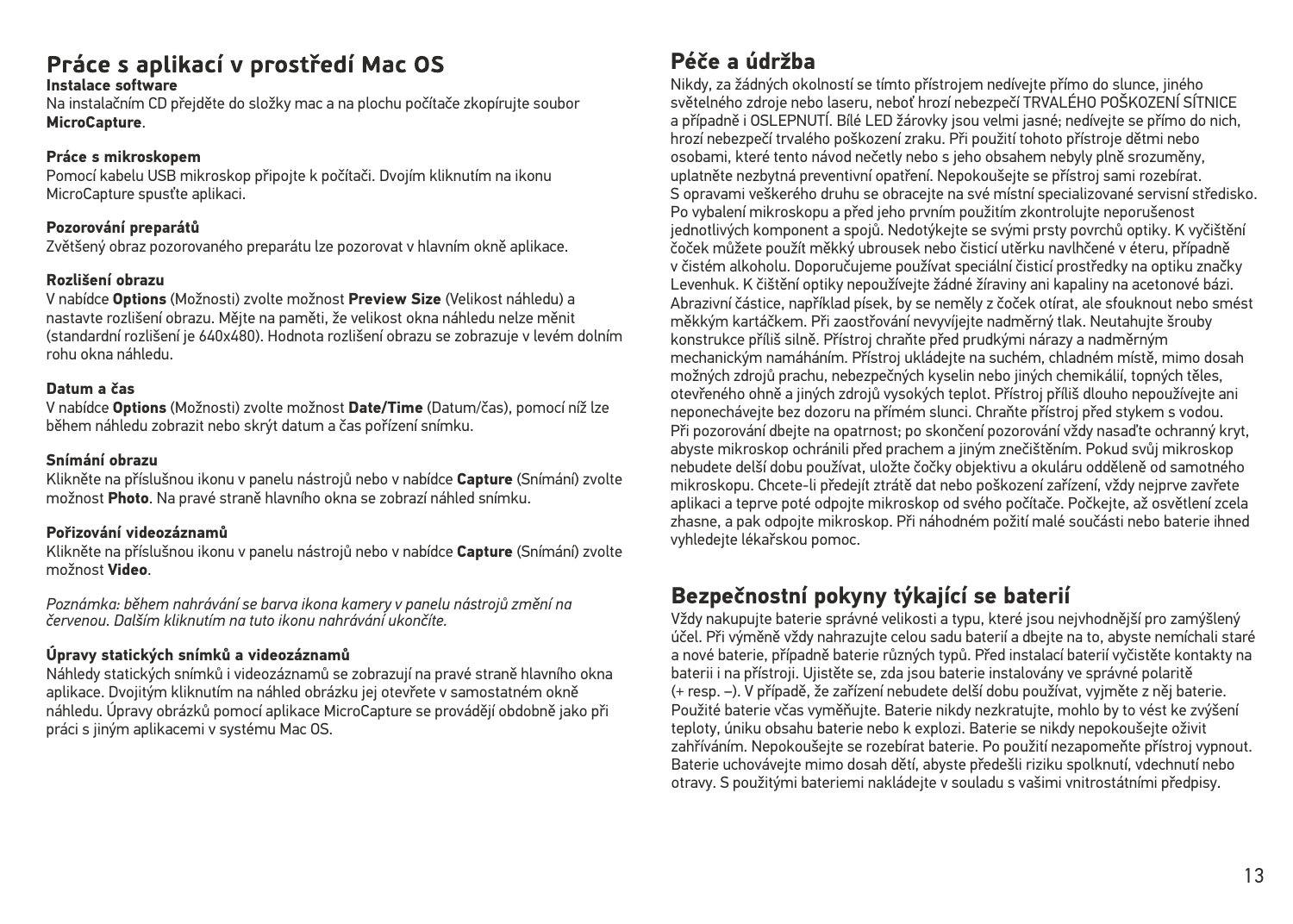## **Technické údaje**

| Materiál optiky sklo                   |                                                                 |
|----------------------------------------|-----------------------------------------------------------------|
| Obrazový snímač 2Mpx                   |                                                                 |
|                                        | Zvětšení 20-230x                                                |
|                                        | Dostupná rozlišení obrazu/ 1600x1200, 1280x720, 640x480         |
| videozáznamu                           |                                                                 |
| Photo/video format *.jpeg, *.bmp/*.avi |                                                                 |
|                                        | Zaostření ruční, rozsah ostření 0-150 mm                        |
|                                        | Osvětlení systém s 8 LED žárovkami, s regulací jasu             |
|                                        | Napájení USB 2.0 kabel                                          |
| Snímková rychlost 30 fps               |                                                                 |
|                                        | Jazyk software angličtina, němčina, francouzština, španělština, |
|                                        | ruština, italština, portugalština, holandština, polština,       |
|                                        | japonština, korejština, čínština                                |

Společnost Levenhuk si vyhrazuje právo provádět bez předchozího upozornění úpravy jakéhokoliv výrobku, případně zastavit jeho výrobu.

## **Systémové požadavky**

Operační systém: Windows 7/8/10, Mac 10.6~10.15 CPU: minimálně P4 1,8 GHz, RAM: 512 Mb, video card: 64 Mb, rozhraní: USB 2.0, jednotka CD

## **Záruka Levenhuk**

Na veškeré příslušenství značky Levenhuk se poskytuje záruka, že po dobu 2 let od data zakoupení v maloobchodní prodejně bude bez vad materiálu a provedení. Tato záruka vám v případě splnění všech záručních podmínek dává nárok na bezplatnou opravu nebo výměnu výrobku značky Levenhuk v libovolné zemi, v níž se nachází pobočka společnosti Levenhuk. Na optické výrobky Levenhuk je poskytována 2 letá záruka na vady materiálu a provedení.

Další informace — navštivte naše webové stránky: www.levenhuk.cz/zaruka V případě problémů s uplatněním záruky, nebo pokud budete potřebovat pomoc při používání svého výrobku, obraťte se na místní pobočku společnosti Levenhuk.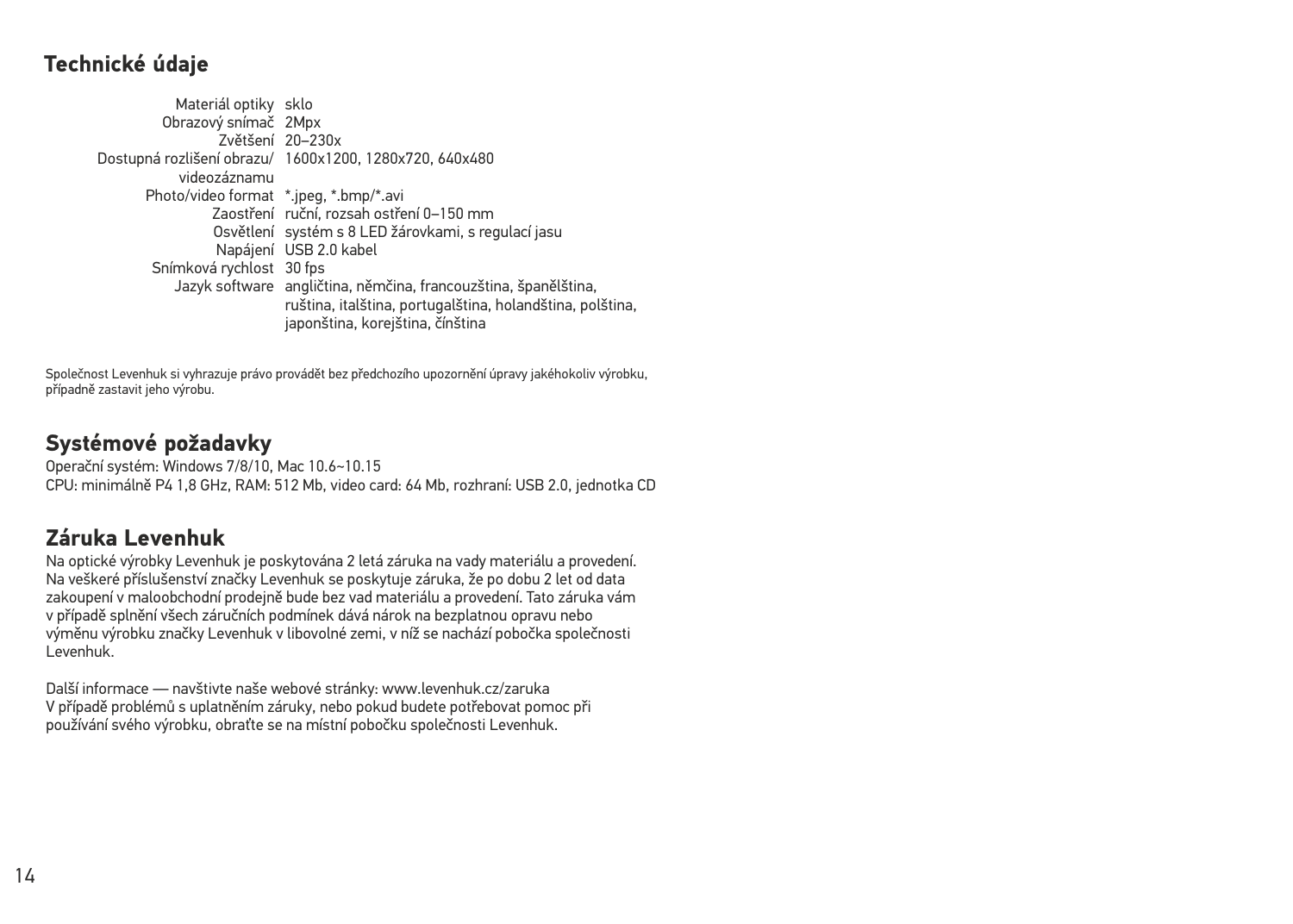## Digitales Mikroskop





Lieferumfang: Mikroskop, Stativ, Discovery Artisan Installations-CD, Kalibrierungsskala, Reinigungstuch.

## **Arbeiten mit dem Mikroskop**

Nehmen Sie die Staubschutzkappe von der Objektivlinse ab. Stellen Sie das Bild mit dem Fokussierrad scharf. Zum Anpassen der Helligkeit der LED-Beleuchtung können Sie den Ring oben am Mikroskop verwenden.

Vergewissern Sie sich davon, dass das Mikroskop an den PC angeschlossen ist, bevor Sie fortfahren. Legen Sie die Installations-CD ins CD-Laufwerk ein. Das Hauptmenü wird angezeigt. Klicken Sie zur Installation der Software auf **MicroCapture Software**, und folgen Sie den angezeigten Anweisungen. Beachten Sie, dass während der Installation ein Systemneustart erforderlich ist. Die Installations-CD enthält auch eine elektronische Kopie dieser Bedienungsanleitung, die Sie über das Hauptmenü aufrufen und lesen können.

Richten Sie das Instrument unter keinen Umständen direkt auf die Sonne, andere helle Lichtquellen oder Laserquellen. Es besteht die Gefahr DAUERHAFTER NETZZHAUTSCHÄDEN und ERBLINDUNGSEGEFAHR.

#### **Bildauflösung**

Wählen Sie zum Einstellen der Bildauflösung im Menü **Optionen** den Eintrag **Voransichtsgröße**.

#### **Drehen des Bilds**

Wählen Sie im Menü **Optionen** den Eintrag **Drehen**. Sie können die erstellten Bilder um 90° im oder gegen den Uhrzeigersinn drehen.

#### **Datum und Uhrzeit**

Wählen Sie im Menü **Optionen** den Eintrag **Datum/Zeit**, um Datum und Uhrzeit der Aufnahme bei der Voransicht ausblenden oder anzeigen.

#### **Sprache**

Wählen Sie im Menü **Optionen** den Eintrag **Sprache**, um die Sprache der Benutzeroberfläche zu ändern.

#### **Vollbildansicht**

Eine Vollbildansicht erhalten Sie auf eine der drei folgenden Weisen:

- 1. Klicken Sie doppelt auf ein Bild im Hauptfenster.
- 2. Klicken auf das Symbol **Vollbildansicht** in der Symbolleiste.

3. Wählen Sie im Menü **Optionen** den Eintrag **Vollbildansicht**.

Klicken Sie zum Verlassen der Vollbildansicht auf das entsprechende Symbol in der Symbolleiste.

#### **Skins**

Wählen Sie im Menü **Optionen** den Eintrag **Skin**, um das Erscheinungsbild der Benutzeroberfläche zu ändern.

#### **Einstellungen**

Wählen Sie im Menü **Optionen** den Eintrag **Voreinstellungen**, um verschiedene Voreinstellungen für die MicroCapture-Anwendung vorzunehmen, wie Helligkeit, Kontrast und Sättigung der Bilder, Weißabgleich usw.

#### **Aufnehmen eines Bilds**

Klicken Sie auf das entsprechende Symbol in der Symbolleiste, oder wählen Sie im Menü **Erfassen** den Eintrag **Foto**, oder drücken Sie F11 auf der Tastatur. Rechts im Hauptfenster erscheint eine Foto-Miniaturansicht.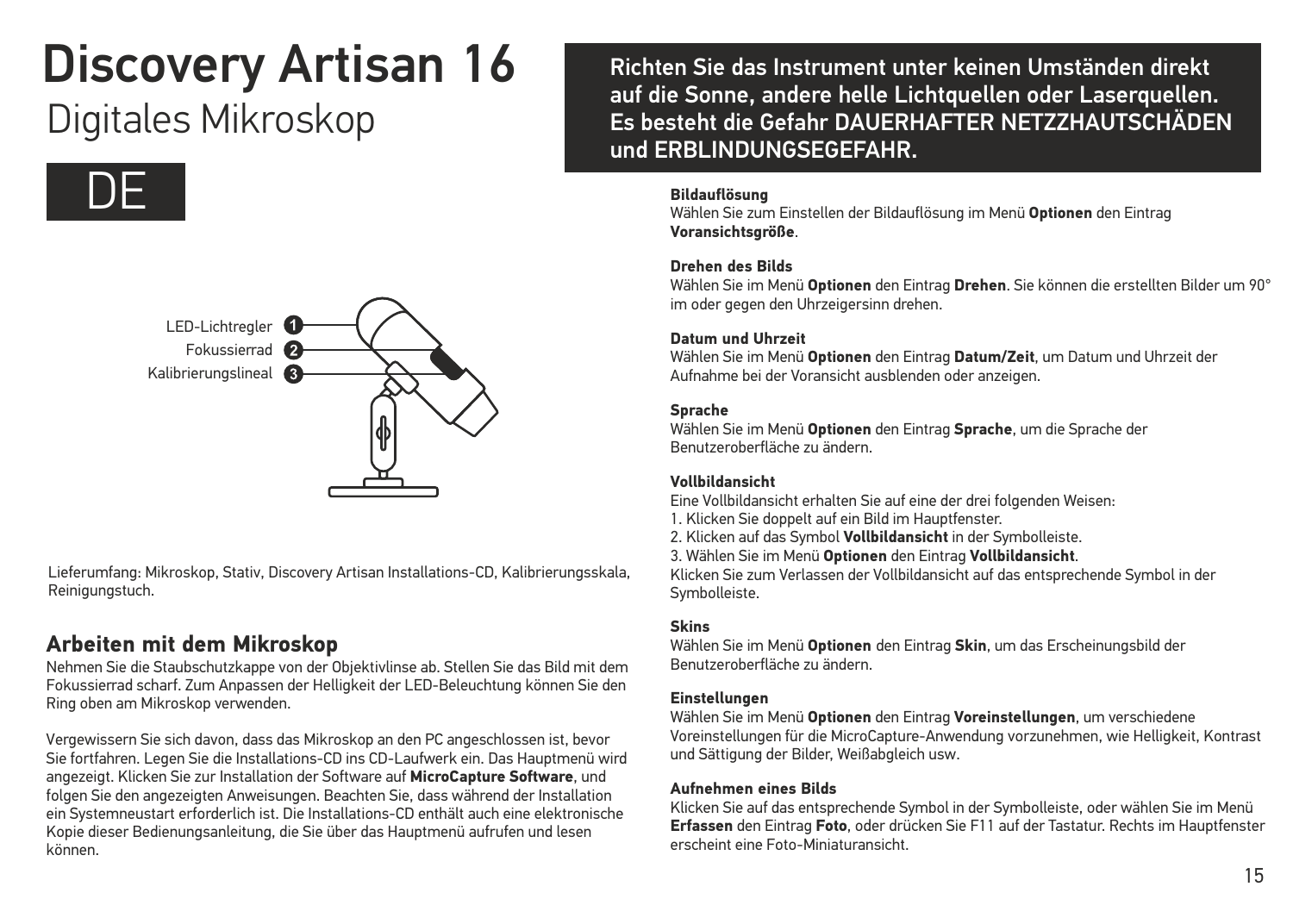#### **Aufzeichnen eines Videos**

Klicken Sie auf das entsprechende Symbol in der Symbolleiste, oder wählen Sie im Menü **Erfassen** den Eintrag **Video**. Bei der Videoaufnahme ändert sich das Camcorder-Symbol in der Symbolliste. Klicken Sie zum Beenden der Aufnahme erneut auf das entsprechende Symbol in der Symbolleiste, oder wählen Sie im Menü **Erfassen** den Eintrag **Erfassung beenden**.

*Hinweis: Die empfohlene Videoauflösung ist 640x480.*

#### **Vorschau**

Klicken Sie mit links auf die Miniaturansicht eines Bildes. Es wird im Hauptfenster der Anwendung geöffnet. Die Bildauflösung wird unten links im Bildschirm angezeigt. Durch Doppelklicken auf eine Miniaturansicht wird das Bild in einem separaten Fenster geöffnet.

#### **Speichern von Bildern**

Klicken Sie zum Speichern eines Bildes mit rechts auf die Miniaturansicht des gewünschten Bildes, und wählen Sie im Dropdown-Menü den Eintrag **Speichern**. Bilder können in einem der Formate .jpeg oder .bmp gespeichert werden. Beim Speichern von Bildern im .jpeg-Format können Sie auf **Erweitert** klicken und weitere Optionen anzeigen und einstellen.

#### **Löschen von Bildern**

Klicken Sie zum Löschen eines Bilds mit rechts auf die Miniaturansicht des gewünschten Bildes, und wählen Sie im Dropdown-Menü den Eintrag **Löschen**. Wenn Sie Bilder in einem separaten Fenster ansehen, können Sie auf das entsprechende Symbol in der Symbolleiste klicken, um das Bild zu löschen.

#### **Kopieren von Bildern**

Klicken Sie zum Kopieren eines Bilds mit rechts auf die Miniaturansicht des gewünschten Bildes, und wählen Sie im Dropdown-Menü den Eintrag **Kopieren**.

Legen Sie ein Lineal auf den Objekttisch, stellen Sie die Ansicht scharf und nehmen Sie ein Bild auf. Notieren Sie die aktuelle Vergrößerung, die Sie von der Kalibrierungsskala am Mikroskop ablesen können. Klicken Sie doppelt auf die Miniaturansicht des Bilds, um es in einem separaten Fenster zu öffnen. Geben Sie den Vergrößerungswert in das entsprechende Feld oben rechts im Vorschaufenster ein. Nachdem das Mikroskop kalibriert ist, können Sie verschiedene Parameter der Proben im Bild messen. Nachstehend sind alle Schaltflächen der Symbolleiste des Vorschaufensters beschrieben.

#### **Linie**

Klicken Sie auf den Anfangspunkt der gewünschten Linie und halten Sie die linke Maustaste gedrückt. Ziehen Sie die Maus zum Endpunkt der Linie und lassen Sie die linke Maustaste los.

#### **Linienzug**

Klicken Sie auf den Anfangspunkt, halten Sie die linke Maustaste gedrückt und ziehen Sie eine Linie. Lassen Sie am Endpunkt des Liniensegments die linke Maustaste los. Sie können fortfahren und dem Linienzug weitere Segmente hinzufügen.

#### **Radius**

Zeichnen Sie eine gerade Linie auf dem Bild. Die Anwendung berechnet automatisch den Radius sowie den Umfang und die Fläche des zu diesem Radius gehörigen Kreises.

#### **Durchmesser**

Zeichnen Sie eine gerade Linie auf dem Bild. Die Anwendung berechnet automatisch den Durchmesser sowie den Umfang und die Fläche des zu diesem Durchmesser gehörigen Kreises.

#### **Winkel**

Ziehen Sie bei gedrückter linker Maustaste eine Linie auf dem Bild. Lassen Sie die linke Maustaste los und ziehen Sie eine weitere Linie. Die Anwendung berechnet automatisch den eingeschlossenen Winkel.

#### **Maßeinheiten**

Im Dropdown-Menü auf der Symbolleiste können Sie die Maßeinheiten auswählen, die für die Berechnungen benutzt werden (Pixel, Zoll, Kilometer, Meter, Zentimeter, Millimeter, Mikrometer).

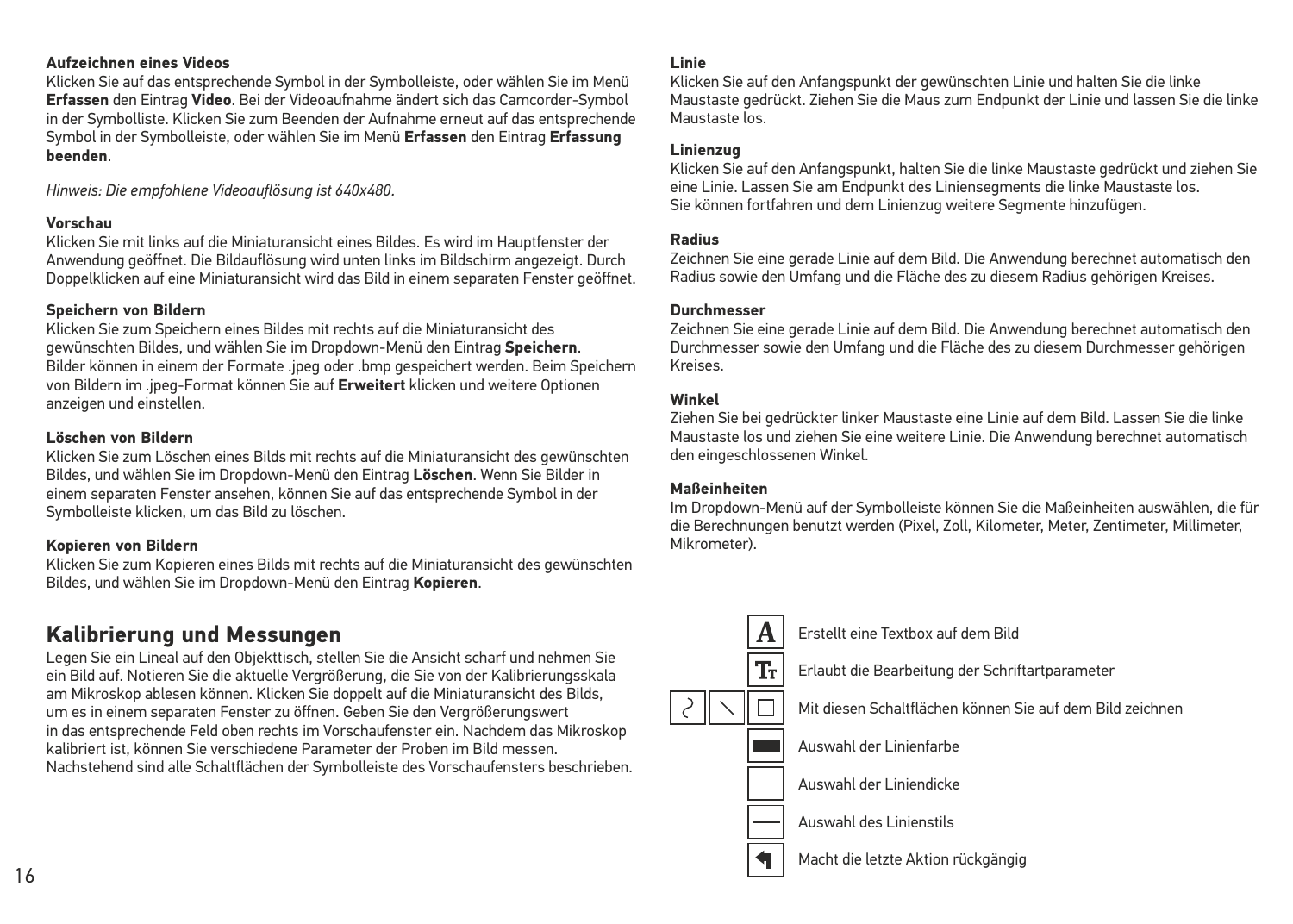*Hinweis:*

- *1. Der Vergrößerungsbereich des Discovery Artisan 16 ist 20x bis 230x. Verwenden Sie keine Vergrößerungswerte außerhalb dieses Bereichs.*
- *2. Die Anwendung berechnet die Werte basierend auf der von Ihnen eingegebenen Vergrößerung. Die Ergebnisse sind daher ggf. mit einer Ungenauigkeit behaftet.*

## **Verwenden der Anwendung unter Mac OS**

Öffnen Sie den Ordner **mac** auf der Installations-CD und kopieren Sie die Datei **MicroCapture** auf den Schreibtisch. Schließen Sie das Mikroskop mit einem USB-Kabel an Ihren Computer an. Führen Sie das Programm "MicroCapture" aus. Klicken Sie dazu doppelt auf sein Symbol.

Das Hauptfenster des Programms zeigt ein vergrößertes Bild der beobachteten Probe.

Wählen Sie zum Einstellen der Bildauflösung im Menü **Options** (Optionen) den Eintrag **Preview Size** (Voransichtsgröße). Denken Sie daran, dass die Größe des Voransichtsfensters nicht verändert werden kann (Standardauflösung: 640x480). Die Bildauflösung wird unten links im Voransichtsfenster angezeigt.

Wählen Sie im Menü **Options** (Optionen) den Eintrag **Date/Time** (Datum/Zeit), um Datum und Uhrzeit der Aufnahme bei der Voransicht ausblenden oder anzeigen.

Um ein Bild aufzunehmen, wählen Sie im Menü **Capture** (Erfassen) den Eintrag **Photo** (Foto), oder klicken Sie auf das entsprechende Symbol in der Symbolleiste. Rechts im Hauptfenster erscheint eine Foto-Miniaturansicht.

Um ein Video aufzunehmen, währen Sie im Menü **Capture** (Erfassen) den Eintrag **Video** (Video), oder klicken Sie auf das entsprechende Symbol in der Symbolleiste. Rechts im Hauptfenster erscheint eine Video-Miniaturansicht.

*Hinweis: Bei der Videoaufnahme wird das Camcorder-Symbol in der Symbolliste rot. Klicken Sie erneut auf das Symbol, um die Aufnahme zu beenden.*

Rechts im Hauptfenster des Programms werden Miniaturansichten der aufgenommenen Fotos und Videos angezeigt.

Klicken Sie doppelt auf eine Miniaturansicht, um das zugehörige Bild in einem separaten Fenster zu öffnen. Das Bearbeiten von Bildern mit MicroCapture erfolgt analog zur Arbeit mit anderen Programmen unter Mac OS.

## **Pflege und Wartung**

Richten Sie das Instrument ohne Spezialfilter unter keinen Umständen direkt auf die Sonne, andere helle Lichtquellen oder Laserquellen. Es besteht die Gefahr DAUERHAFTER NETZZHAUTSCHÄDEN und ERBLINDUNGSGEFAHR. Weiße LEDs sind sehr hell. Nicht direkt in die LEDs blicken. Gefahr dauerhafter Augenschäden! Treffen Sie geeignete Vorsichtsmaßnahmen, wenn Kinder oder Menschen das Instrument benutzen, die diese Anleitung nicht gelesen bzw. verstanden haben. Prüfen Sie nach dem Auspacken des Mikroskops und vor der ersten Verwendung die einzelnen Komponenten und Anschlüsse auf Unversehrtheit und Beständigkeit. Versuchen Sie egal aus welchem Grunde nicht, das Instrument selbst auseinanderzubauen. Wenden Sie sich für Reparaturen oder zur Reinigung an ein spezialisiertes Servicecenter vor Ort. Schützen Sie das Instrument vor plötzlichen Stößen und übermäßiger mechanischer Krafteinwirkung. Üben Sie beim Fokussieren keinen übermäßigen Druck aus. Ziehen Sie die Arretierungsschrauben nicht zu fest an. Berühren Sie die optischen Flächen nicht mit den Fingern. Verwenden Sie zur äußerlichen Reinigung des Teleskops ausschließlich die speziellen Reinigungstücher und das spezielle Optik-Reinigungszubehör von Levenhuk. Schleifkörper wie Sandkörner dürfen nicht abgewischt werden. Sie können sie wegblasen oder einen weichen Pinsel verwenden. Das Instrument ist nicht für Dauerbetrieb ausgelegt. Lassen Sie das Instrument nicht in direktem Sonnenlicht zurück. Halten Sie das Instrument von Wasser und hoher Feuchtigkeit fern. Tauchen Sie es nicht in Wasser ein. Lassen Sie Sorgfalt bei der Beobachtung walten und setzen Sie nach Abschluss der Beobachtung die Staubabdeckung wieder auf, um das Gerät vor Staub und Verschmutzungen zu schützen. Bewahren Sie bei längeren Phasen der Nichtbenutzung die Objektivlinsen und Okulare getrennt vom Mikroskop auf. Lagern Sie das Instrument an einem trockenen, kühlen Ort, der frei von gefährlichen Säuren und anderen Chemikalien ist, und in ausreichendem Abstand zu Heizgeräten, offenem Feuer und anderen Hochtemperaturquellen. Das Instrument ist nicht für Dauerbetrieb ausgelegt. Schließen Sie immer erst die Anwendung, bevor Sie das Mikroskop vom PC trennen, um Datenverluste und Beschädigungen am Gerät zu vermeiden. Warten Sie, bis die Beleuchtung vollständig abgeschaltet ist, und trennen Sie erst dann die Verbindung zum Mikroskop. Bei Verschlucken eines Kleinteils oder einer Batterie umgehend ärztliche Hilfe suchen!

## **Sicherheitshinweise zum Umgang mit Batterien**

Immer die richtige, für den beabsichtigten Einsatz am besten geeignete Batteriegröße und -art erwerben. Stets alle Batterien gleichzeitig ersetzen. Alte und neue Batterien oder Batterien verschiedenen Typs nicht mischen. Batteriekontakte und Kontakte am Instrument vor Installation der Batterien reinigen. Beim Einlegen der Batterien auf korrekte Polung (+ und −) achten. Batterien entnehmen, wenn das Instrument für einen längeren Zeitraum nicht benutzt werden soll. Verbrauchte Batterien umgehend entnehmen. Batterien nicht kurzschließen, um Hitzeentwicklung, Auslaufen oder Explosionen zu vermeiden. Batterien dürfen nicht zum Wiederbeleben erwärmt werden. Batterien nicht öffnen. Instrumente nach Verwendung ausschalten. Batterien für Kinder unzugänglich aufbewahren, um Verschlucken, Ersticken und Vergiftungen zu vermeiden. Entsorgen Sie leere Batterien gemäß den einschlägigen Vorschriften.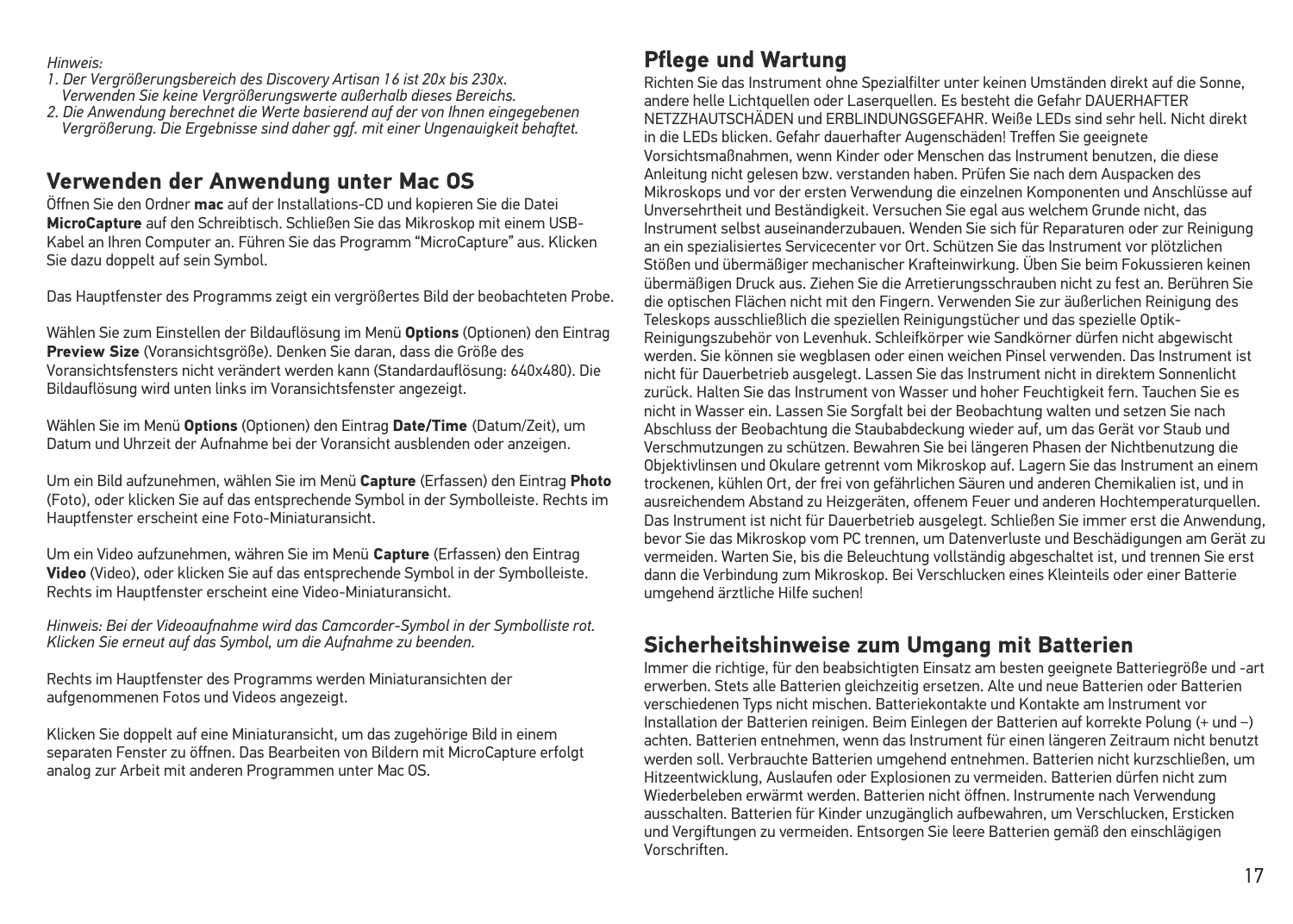### **Technische Daten**

Optisches Material Glas Bildsensor 2 Mpx Vergrößerung 20–230x Mögliche Bildauflösungen/ 1600x1200, 1280x720, 640x480 Videoauflösungen Foto-/Videoformat \*.jpeg, \*.bmp, \*.avi Scharfstellung Manuell, Fokussierbereich 0–150 mm Beleuchtung 8-LED-System mit variabler Helligkeit Stromquelle USB-2.0-Kabel Einzelbildrate 30 fps Software-Sprachen Englisch, Deutsch, Französisch, Spanisch, Russisch, Italienisch, Portugiesisch, Niederländisch, Polnisch, Japanisch, Koreanisch, Chinesisch

Levenhuk behält sich das Recht vor, Produkte ohne vorherige Ankündigung zu modifizieren oder einzustellen.

### **Systemanforderungen**

Betriebssystem:Windows 7/8/10, Mac 10.6~10.15 CPU: Mindestens P4 1,8 GHz, RAM: 512 Mb, Videokarte: 64 Mb, Schnittstelle:USB 2.0, CD-Laufwerk

## **Levenhuk Garantie**

Optikprodukte von Levenhuk haben eine 2-jährige Garantie auf Material- und Verarbeitungsfehler. Für sämtliches Levenhuk-Zubehör gilt auch eine 2-jährige Garantie ab Kaufdatum im Einzelhandel auf Material- und Verarbeitungsfehler. Die Garantie berechtigt in Ländern, in denen Levenhuk mit einer Niederlassung vertreten ist, zu Reparatur oder Austausch von Levenhuk-Produkten, sofern alle Garantiebedingungen erfüllt sind.

Bei Problemen mit der Garantie, oder wenn Sie Unterstützung bei der Verwendung Ihres Produkts benötigen, wenden Sie sich an die lokale Levenhuk-Niederlassung. Für weitere Einzelheiten besuchen Sie bitte unsere Website: www.levenhuk.de/garantie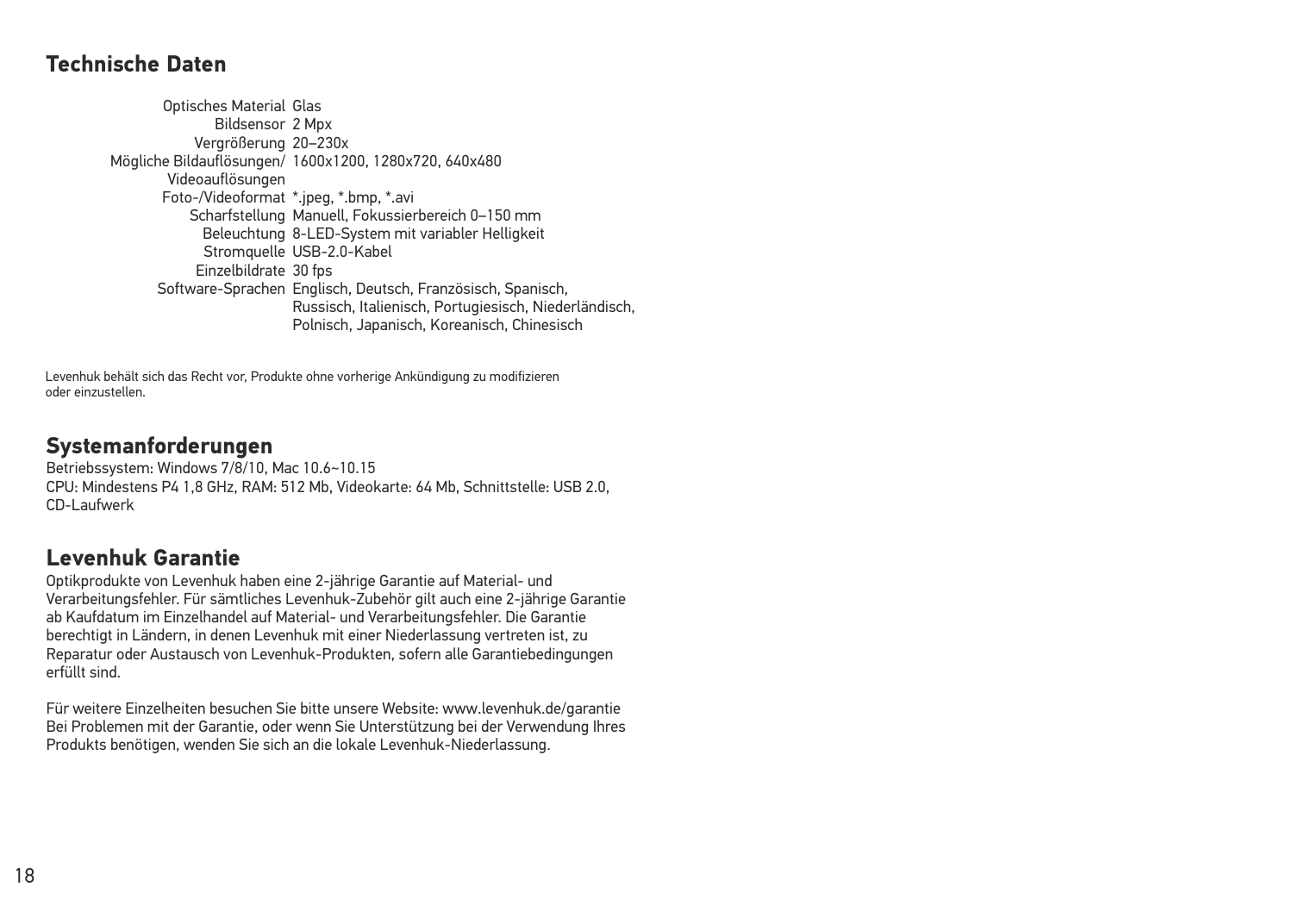## Microscopio digital





El kit incluye: microscopio, CD de instalación Discovery Artisan, escala de calibrado, guía del usuario.

## **Uso del microscopio**

Quite la tapa protectora de la lente del objetivo. Use la rueda de enfoque para enfocar la vista. Si desea ajustar el brillo de la iluminación LED puede usar el anillo de ajuste de brillo en la parte superior del cuerpo del microscopio.

Asegúrese de que el microscopio está conectado al PC antes de seguir con la configuración. Introduzca el CD de instalación en el lector de CD. Haga clic en **MicroCapture software** para instalar la aplicación y siga las instrucciones que aparecerán en pantalla. Recuerde que durante la instalación será necesario reiniciar el sistema. El CD de instalación contiene una copia de esta guía del usuario, que puede leer haciendo clic en el menú principal.

Nunca mire al Sol ni a otra fuente de luz intensa ni a un láser bajo ninguna circunstancia, ya que podría causarle DAÑOS PERMANENTES EN LA RETINA y podría provocar CEGUERA.

#### **Resolución de la imagen**

En el menú **Opciones**, seleccione **Tamaño de la vista** para seleccionar la resolución de la imagen.

#### **Rotar la imagen**

En el menú **Opciones**, seleccione **Rotar** y elija entre rotar las imágenes creadas 90º hacia la izquierda o hacia la derecha.

#### **Fecha y hora**

En el menú **Opciones**, seleccione **Fecha/Hora** para mostrar o esconder la fecha y la hora de la captura durante la vista previa.

#### **Idioma**

En el menú **Opciones**, seleccione **Idioma** para cambiar el idioma de la interfaz del usuario.

#### **Modo de pantalla completa**

Hay tres formas de entrar en el modo de pantalla completa:

1. Hacer doble clic en una imagen en la ventana principal.

2. Hacer clic en el icono **Modo pantalla** completa en la barra de herramientas.

3. En el menú **Opciones**, seleccionar **Modo pantalla completa**. Para salir del modo de pantalla completa haga clic en el icono correspondiente en la barra de herramientas.

#### **Apariencia**

el aspecto de la interfaz del usuario. En el menú **Options** ("Opciones"), seleccione **Skin** ("Apariencia") para cambiar

#### **Ajustes**

En el menú **Options** ("Opciones"), seleccione **Preferences** ("Preferencias") para ajustar sus preferencias para la aplicación MicroCapture, tales como el brillo, el contraste y la saturación de las imágenes, el balance de blancos, etc.

#### **Capturar una imagen**

en el menú de **Capturar** para capturar una imagen o pulse F11 en su teclado. En el lado derecho de la ventana principal aparecerá una imagen en miniatura. Haga clic en el icono correspondiente en la barra de herramientas o seleccione **Foto**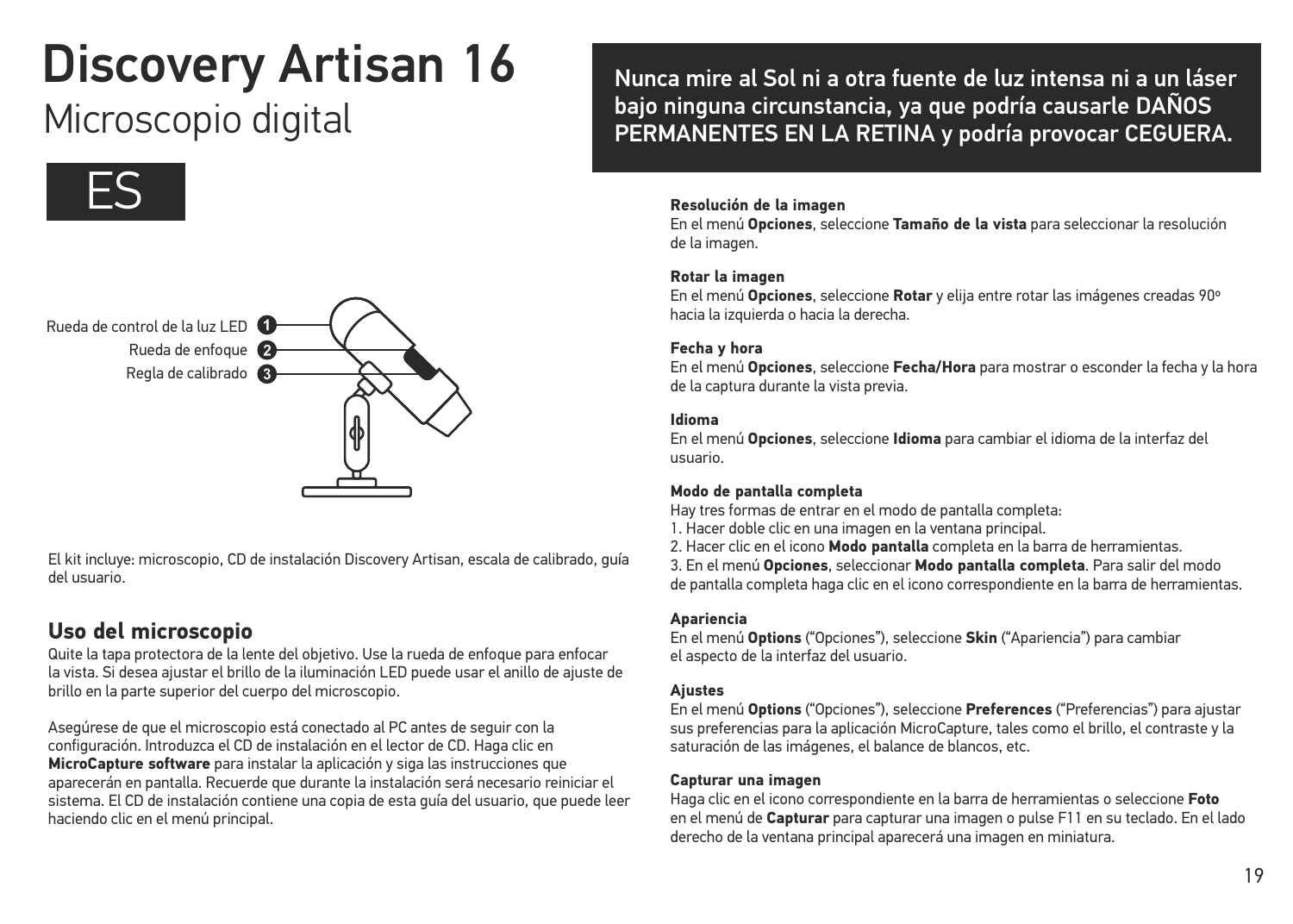#### **Grabar un vídeo**

Haga clic en el icono correspondiente en la barra de herramientas o seleccione **Vídeo** en el menú de **Capturar** para empezar a grabar un vídeo. El icono de la cámara de vídeo de la barra de herramientas cambiará cuando empiece a grabar. Para detener la grabación puede hacer clic en el icono correspondiente en la barra de herramientas o seleccionar **Detener** captura en el menú **Captura**.

*Nota: la resolución de vídeo recomendada es de 640x480.*

#### **Vista previa**

Haga clic en la imagen en miniatura que quiere editar y se abrirá en la ventana principal de la aplicación. La resolución de la imagen se muestra en la esquina inferior izquierda de la pantalla. Si hace doble clic en la imagen en miniatura la abrirá en una ventana nueva.

#### **Guardar imágenes**

Para guardar una imagen haga clic con el botón derecho en la miniatura de la imagen y seleccione **Guardar** en el menú desplegable. Las imágenes se pueden guardar en formato .jpeg y .bmp. Cuando guarde imágenes en formato .jpeg puede ver y modificar opciones adicionales haciendo clic en **Avanzado**.

#### **Borrar imágenes**

Para borrar una imagen haga clic con el botón derecho en la miniatura de la imagen deseada y seleccione **Borrar** en el menú desplegable. Cuando vea las imágenes en una ventana separada puede hacer clic en el icono correspondiente en la barra de herramientas para borrar.

#### **Copiar imágenes**

Para copiar una imagen haga clic en su miniatura y seleccione **Copiar** en el menú desplegable.

## **Calibrado y mediciones**

Sitúe una regla en la platina, enfoque la vista y capture una imagen. Anote la ampliación mirando la escala de calibrado del cuerpo del microscopio. Haga doble clic en la miniatura de la imagen para abrirla en una nueva ventana. Introduzca el valor de la ampliación en el campo correspondiente en la esquina superior derecha de la ventana. Cuando calibre el microscopio podrá medir diversos parámetros de los especimenes observados. Más abajo se describen todos los botones de la barra de herramientas de la ventana de vista previa.

#### **Línea**

Mantenga presionado el botón izquierdo del ratón para comenzar a dibujar una línea. Suelte el botón para completarla.

#### **Línea de forma libre**

Mantenga presionado el botón izquierdo del ratón y dibuje una línea. Suelte el botón para completar el segmento. Puede continuar añadiendo segmentos a la línea de forma libre.

#### **Radio**

Dibuje una línea recta en la imagen. La aplicación calculará automáticamente el radio además de la circunferencia y el área del círculo correspondiente.

#### **Diámetro**

Dibuje una línea recta en la imagen. La aplicación calculará automáticamente el diámetro además de la circunferencia y el área del círculo correspondiente.

#### **Ángulo**

Mantenga presionado el botón izquierdo del ratón para dibujar una línea en la imagen. Suelte el botón y dibuje otra. La aplicación calculará automáticamente el valor del ángulo resultante.

#### **Unidades de medida**

En el menú desplegable de la barra de herramientas puede seleccionar las unidades de medida para los cálculos (píxeles, pulgadas, kilómetros, metros, centímetros, milímetros, micras).

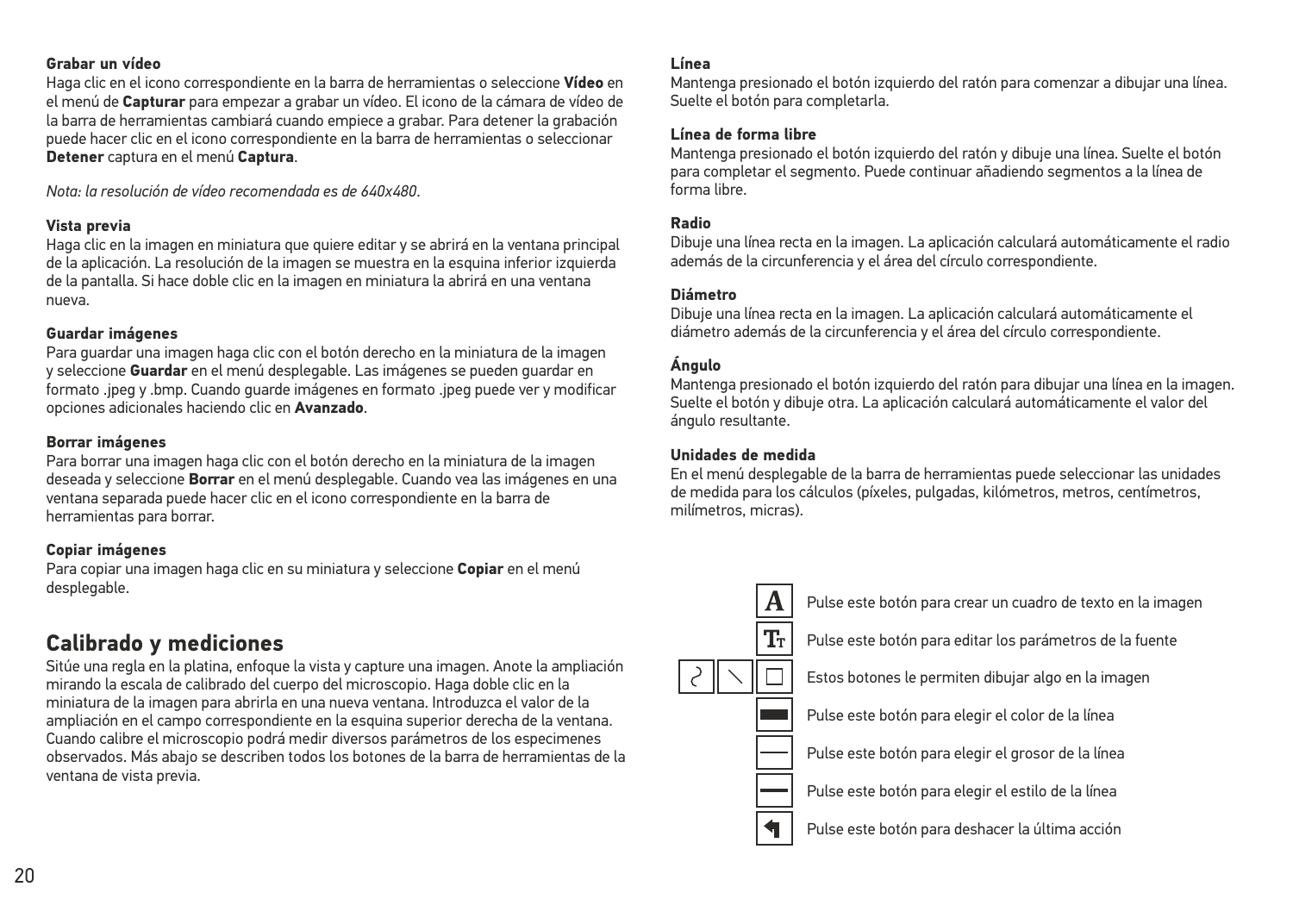#### *Nota:*

- *ampliación que superen este rango. 1. El rango de ampliación del Discovery Artisan 16 es 20–230x. No use valores de*
- *2. La aplicación calcula los valores basándose en la ampliación que haya introducido. Los resultados pueden no ser exactos.*

## **Trabajar con la aplicación para usuarios de Mac OS**

#### I**nstalación del software**

Navegue hasta la carpeta **mac** en el CD de instalación y copie el archivo **MicroCapture** al escritorio.

#### **Conexión del microscopio**

Use un cable USB para conectar el microscopio al ordenador. Inicie la aplicación MicroCapture haciendo doble clic en su icono.

#### **Observación de los especímenes**

En la ventana principal de la aplicación se puede ver una imagen ampliada del espécimen observado.

#### **Resolución de la imagen**

En el menú **Options** ("Opciones"), seleccione **Preview Size** ("Tamaño de la vista") para seleccionar la resolución de la imagen. Recuerde que la ventana de la vista preliminar no se puede cambiar de tamaño (la resolución estándar es de 640x480). La resolución de la imagen se muestra en la esquina inferior izquierda de la ventana de vista previa.

#### **Fecha y hora**

o esconder la fecha y la hora de la captura durante la vista previa. En el menú **Options** ("Opciones"), seleccione **Date/Time** ("Fecha/Hora") para mostrar

#### **Capturar una imagen**

Haga clic en el icono correspondiente en la barra de herramientas o seleccione **Photo** ("Foto") en el menú **Capture** ("Captura") para capturar una imagen.

#### **Grabar un vídeo**

Haga clic en el icono correspondiente en la barra de herramientas o seleccione **Video** ("Vídeo") en el menú **Capture** ("Captura") para empezar a grabar un vídeo.

*se mostrará en rojo. Haga clic de nuevo en el icono para detener la grabación. Nota: durante la grabación, el icono de la cámara de vídeo de la barra de herramientas* 

#### **Editar imágenes y vídeo**

Las miniaturas de imágenes y vídeo se muestran en el lado derecho de la ventana principal de la aplicación. Haga doble clic en una imagen en miniatura para abrirla en una ventana de vista previa separada. Editar imágenes con la aplicación MicroCapture es similar a trabajar con otras aplicaciones en Mac OS.

## **Cuidado y mantenimiento**

Nunca, bajo ninguna circunstancia, mire directamente al sol, a otra fuente de luz intensa o a un láser a través de este instrumento, ya que esto podría causar DAÑO PERMANENTE EN LA RETINA y CEGUERA. Los LED blancos son muy brillantes; no los mire directamente ya que podría causarle daños permanentes a la vista. Tome las precauciones necesarias si utiliza este instrumento acompañado de niños o de otras personas que no hayan leído o que no comprendan totalmente estas instrucciones. Tras desembalar el microscopio y antes de utilizarlo por primera vez, compruebe el estado y la durabilidad de cada componente y cada conexión. No intente desmontar el instrumento usted mismo bajo ningún concepto, ni siquiera para limpiar el espejo. Si necesita repararlo o limpiarlo, contacte con el servicio técnico especializado que corresponda a su zona. Proteja el instrumento de impactos súbitos y de fuerza mecánica excesiva. No aplique una presión excesiva al ajustar el foco. No apriete demasiado los tornillos de bloqueo. No toque las superficies ópticas con los dedos. Para limpiar el exterior del instrumento, utilice únicamente los paños y herramientas de limpieza especiales de Levenhuk. No limpie las partículas abrasivas, como por ejemplo arena, con un paño. Únicamente sóplelas o bien pase un cepillo blando. No utilice este dispositivo durante períodos largos de tiempo ni lo deje sin atender bajo la luz directa del sol. Protéjalo del agua y la alta humedad. Tenga cuidado durante las observaciones y cuando termine recuerde volver a colocar la cubierta para proteger el dispositivo del polvo y las manchas. Si no va a utilizar el microscopio durante periodos largos de tiempo, guarde las lentes del objetivo y los oculares por separado del microscopio. Guarde el instrumento en un lugar seco y fresco, alejado de ácidos peligrosos y otros productos químicos, radiadores, de fuego y de otras fuentes de altas temperaturas. Para evitar pérdidas de datos o daños al equipo cierre siempre primero la aplicación y luego desconecte el microscopio del PC. Espere hasta que se apague por completo la iluminación y desconecte el microscopio. En el caso de que alguien se trague una pieza pequeña o una pila, busque ayuda médica inmediatamente.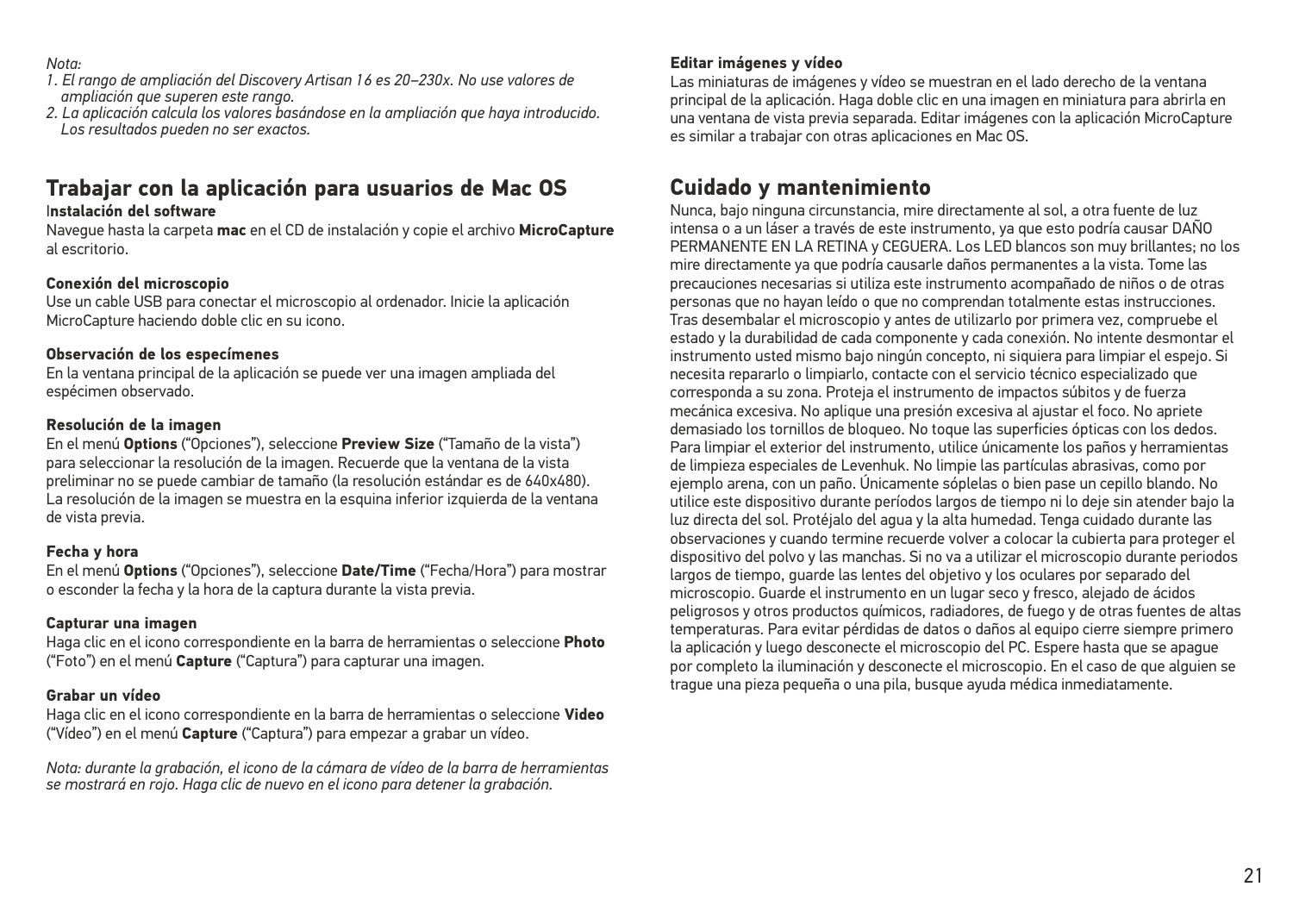## **Instrucciones de seguridad para las pilas**

Compre siempre las pilas del tamaño y grado indicado para el uso previsto. Reemplace siempre todas las pilas al mismo tiempo. No mezcle pilas viejas y nuevas, ni pilas de diferentes tipos. Limpie los contactos de las pilas y del instrumento antes de instalarlas. Asegúrese de instalar las pilas correctamente según su polaridad  $(+ \vee -)$ . Quite las pilas si no va a utilizar el instrumento durante un periodo largo de tiempo. Retire lo antes posible las pilas agotadas. No cortocircuite nunca las pilas ya que podría aumentar su temperatura y podría provocar fugas o una explosión. Nunca caliente las pilas para intentar reavivarlas. No intente desmontar las pilas. Recuerde apagar el instrumento después de usarlo. Mantenga las pilas fuera del alcance de los niños para eliminar el riesgo de ingestión, asfixia o envenenamiento. Deseche las pilas usadas tal como lo indiquen las leyes de su país.

## **Especificaciones**

| Material de óptica cristal                 |                                                                                                                                |
|--------------------------------------------|--------------------------------------------------------------------------------------------------------------------------------|
| Sensor de la imagen 2 Mpx                  |                                                                                                                                |
| Ampliación 20-230x                         |                                                                                                                                |
| disponibles                                | Resoluciones de imagen/video 1600x1200, 1280x720, 640x480                                                                      |
| Formato de foto/vídeo *.jpeg o *.bmp/*.avi |                                                                                                                                |
|                                            | Enfoque manual, rango de enfoque 0-150 mm                                                                                      |
|                                            | Iluminación sistema de 8-LED con brillo variable                                                                               |
| Fuente de alimentación cable USB 2.0       |                                                                                                                                |
| Fotogramas 30 fps                          |                                                                                                                                |
|                                            | Idioma del software inglés, alemán, francés, español, ruso, italiano,<br>portugués, holandés, polaco, japonés, coreano y chino |

Levenhuk se reserva el derecho a modificar o retirar cualquier producto sin previo aviso.

### **Requisitos del sistema**

Sistema operativo:Windows 7/8/10, Mac 10.6~10.15 CPU:al menos P4 1,8 GHz, RAM: 512 Mb, tarjeta de vídeo: 64 Mb, Interfaz:USB 2.0, lector de CD

## **Garantía Levenhuk**

La garantía incluye la reparación o sustitución gratuita del producto Levenhuk en cualquier país en el que haya una oficina Levenhuk si se reúnen todas las condiciones de la garantía. Los productos ópticos de Levenhuk tienen una garantía de 2 años contra defectos en materiales y mano de obra. Todos los accesorios Levenhuk están garantizados contra defectos de materiales y de mano de obra durante 2 años a partir de la fecha de compra.

Para más detalles visite nuestra página web: www.levenhuk.es/garantia En caso de problemas con la garantía o si necesita ayuda en el uso de su producto, contacte con su oficina de Levenhuk más cercana.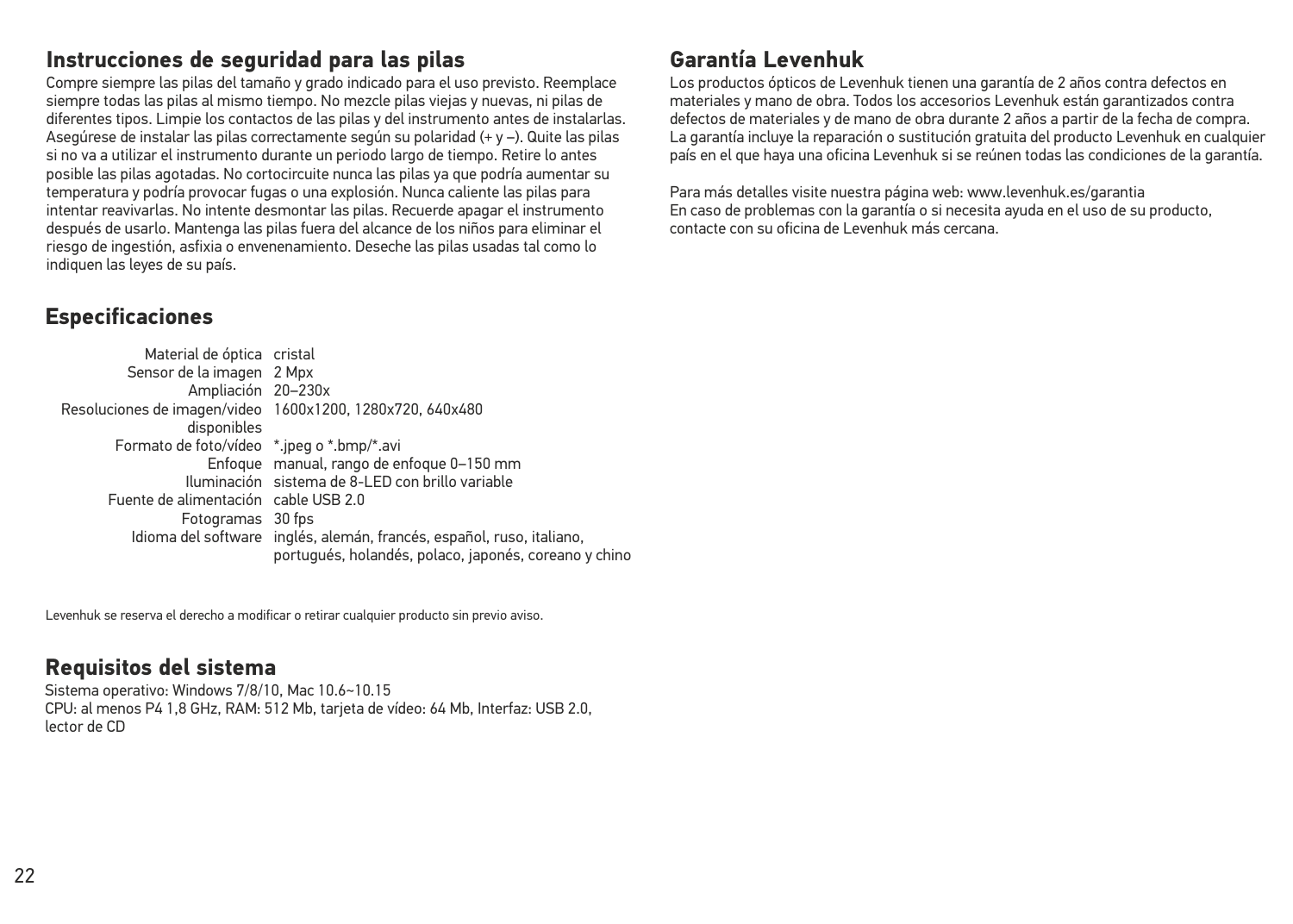## Digitális mikroszkóp





A készlet tartalma: mikroszkóp, Discovery Artisan telepítő CD, kalibrálási skála, felhasználói útmutató

## **A mikroszkóp használata**

Távolítsa el a védőkupakot az objektívlencséről. A fókuszállító kerék segítségével állítsa élesre a képet. Ha szeretné beállítani a LED-világítás fényerősségét, akkor azt megteheti a mikroszkóp vázának felső részén lévő, a világítás fényerősségét beállító gyűrűvel.

Mielőtt folytatná a beállítással, győződjön meg róla, hogy a mikroszkóp csatlakozik a számítógéphez. Helyezze be a telepítő CD-t a CD meghajtóba. Megjelenik a Főmenü ablak. A szoftver telepítéséhez kattintson a **MicroCapture** szoftver elemre, majd kövesse a képernyőn megjelenő utasítást. Ne feledje, hogy telepítés során újra kell indítani a rendszert. A telepítő CD-n megtalálható a jelen Felhasználói útmutató másolati példánya, amit elolvashat, ha rákattint a megfelelő bejegyzésre a Főmenüben.

Az eszköznek a használatával soha, semmilyen körülmények között ne nézzen közvetlenül a Napba, vagy egyéb, nagyon erős fényforrásba vagy lézersugárba, mert ez MARADANDÓ KÁROSODÁST OKOZ A RETINÁJÁBAN ÉS MEG IS VAKULHAT.

#### **Képfelbontás**

A **Beállítások** menüben válassza ki az **Előnézeti méret** lehetőséget a kívánt képfelbontás beállításához.

#### **A kép elforgatása**

A **Beállítások** menüben válassza ki a **Forgatás** lehetőséget, majd válassza a létrehozott képek 90°-kal történő elforgatását az óramutató járásával megegyező vagy ellentétes irányba.

#### **Dátum és idő**

A **Beállítások** menüben válassza a **Dátum/Idő** lehetőséget a dátum és idő megjelenítéséhez vagy elrejtéséhez a rögzített képe előnézetének megtekintése során.

#### **Nyelv**

A **Beállítások** menüben válassza a Nyelv lehetőséget a felhasználói felület nyelvének megváltoztatásához.

#### **Teljes képernyős mód**

Háromféleképpen léphet teljes képernyős módba:

- 1. Kattintson kétszer a képre a fő ablakban;
- 2. Kattintson a **Teljes képernyős mód** ikonra az eszköztárban;

3. A **Beállítások** menüben válassza a **Teljes képernyős mód** lehetőséget.

A teljes képernyős módból való kilépéshez kattintson a megfelelő ikonra az eszköztárban.

#### **Felület**

A **Beállítások** menüben válassza ki a Felület lehetőséget a felhasználói felület megjelenésének módosításához.

#### **Beállítások**

A **Beállítások** menüben válassza a **Személyes beállítások** lehetőséget a MicroCapture alkalmazás különböző, személyes beállításainak elvégzéséhez, beleértve a képek fényerejét, kontrasztját és telítettségét, a fehéregyensúlyt stb.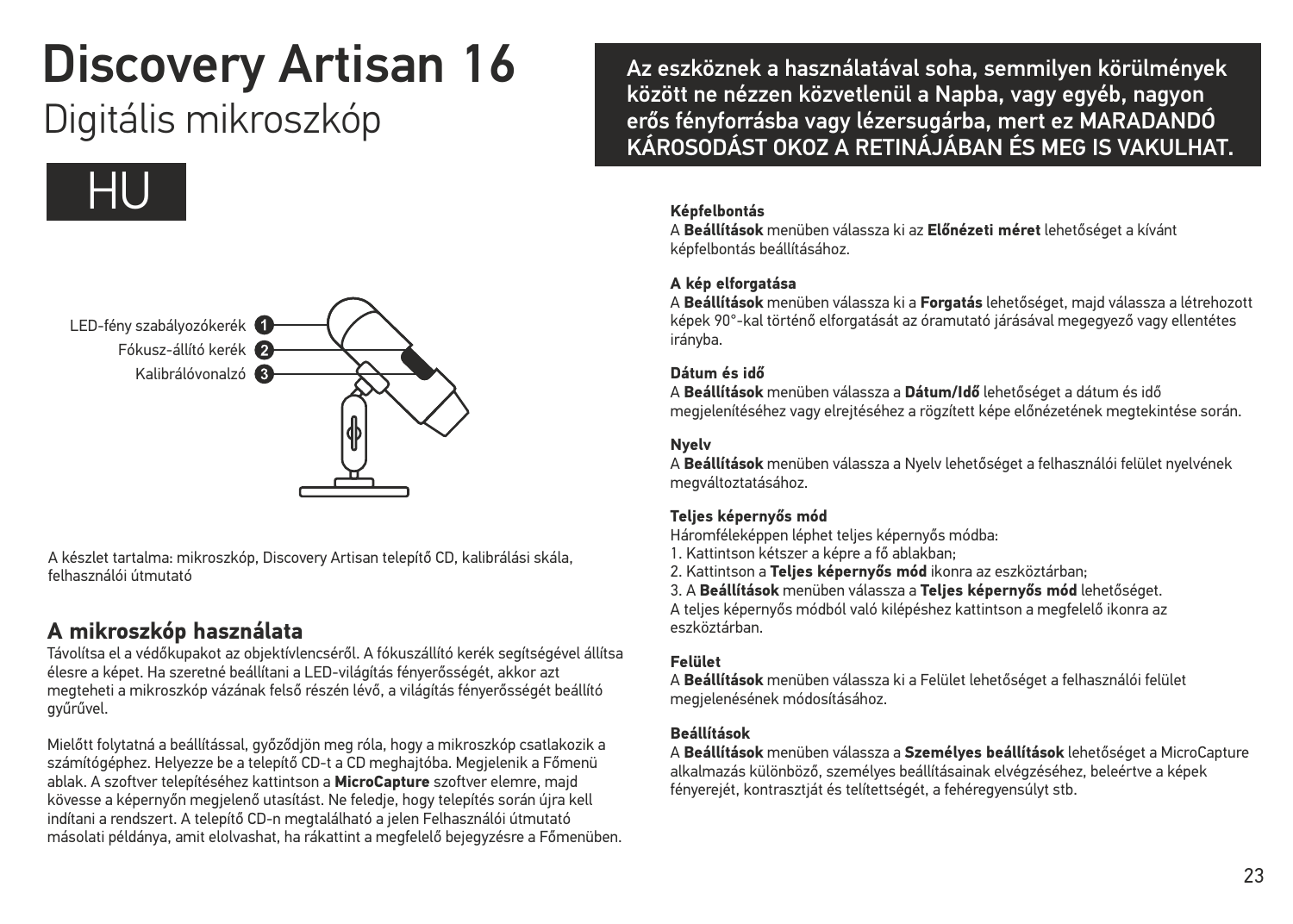#### **Kép rögzítése**

Kép rögzítéséhez kattintson a megfelelő ikonra az eszköztárban vagy válassza a **Fénykép** lehetőséget a **Rögzítés** menüben, vagy nyomja meg a billentyűzeten az F11 billentyűt. Megjelenik a rögzített kép miniatűr változata a fő ablak jobb oldalán.

#### **Videó rögzítése**

Videó rögzítésének megkezdéséhez kattintson a megfelelő ikonra az eszköztárban vagy válassza a **Videó** lehetőséget a **Rögzítés** menüben. A videokamera ikon megváltozik az eszköztárban, amikor elkezdi a felvételt. A felvétel leállításához rákattinthat újra a megfelelő ikonra az eszköztárban vagy választhatja a **Rögzítés vége** lehetőséget a **Rögzítés** menüben.

*Megjegyzés: a javasolt videofelbontás 640x480.*

#### **Előnézet**

A szerkeszteni kívánt kép miniatűrjére a bal egér gombbal kattintva megnyílik az alkalmazás fő ablaka. A kép felbontása a képernyő bal alsó sarkában jelenik meg. Ha kétszer kattint a miniatűrre, akkor a kép egy külön ablakban nyílik meg.

#### **Képek mentése**

Kép mentéséhez kattintson jobb egérgombbal a kívánt kép miniatűrjére, majd válassza a **Mentés** lehetőséget a legördülő menüből. A képek .jpeg és .bmp formátumban menthetőek. Ha a képeket .jpeg formátumban menti, akkor a **Speciális** lehetőségre kattintva további beállításokat tekinthet meg és végezhet el.

#### **Képek törlése**

Kép törléséhez kattintson jobb egérgombbal a kívánt kép miniatűrjére, majd válassza a **Törlés** lehetőséget a legördülő menüből. Ha a képeket egy külön ablakban nézi meg, akkor a kép törlését elvégezheti, ha az eszköztárban a megfelelő ikonra kattint.

#### **Képek másolása**

Kép másolásához kattintson jobb egérgombbal a kívánt kép miniatűrjére, majd válassza a **Másolás** lehetőséget a legördülő menüből.

## **Kalibrálás és mérések**

Tegyen egy vonalzót a tárgyasztalra, állítsa élesre a képet, majd rögzítse. Jegyezze le az aktuális nagyítást: nézzen a kalibrálási skálára a mikroszkóp vázán. A megnyitáshoz kattintson kétszer a kép miniatűrjére, így az egy külön ablakban fog megnyílni. Adja meg a nagyítási értéket a megfelelő mezőben az előnézeti ablak jobb felső sarkában. A mikroszkóp kalibrálása során a megfigyelt minta különböző paramétereit mérheti meg. Az előnézeti ablak eszköztárának összes gombját ismertetjük az alábbiakban.

#### **Vonal**

Nyomja le hosszan a bal egérgombot vonalrajzolás megkezdéséhez. A vonalrajzolás befejezéséhez engedje el a bal egérgombot.

#### **Szabadkézi vonal**

Nyomja le hosszan a bal egérgombot és rajzoljon egy vonalat. A vonalszakasz befejezéséhez engedje el a bal egérgombot. Több vonalszakaszt is hozzáadhat a szabadkézi vonalhoz.

#### **Sugár**

Rajzoljon egy egyenes vonalat a képre. Az alkalmazás automatikusan kiszámítja a megfelelő kör sugarát, kerületét és területét.

#### **Átmérő**

Rajzoljon egy egyenes vonalat a képre. Az alkalmazás automatikusan kiszámítja a megfelelő kör átmérőjét, kerületét és területét.

#### **Szög**

Nyomja le hosszan a bal egérgombot és rajzoljon egy vonalat a képre. Engedje el a bal egérgombot és rajzoljon egy másik vonalat. Az alkalmazás automatikusan kiszámítja a létrejött szög értékét.

#### **Mértékegységek**

Az eszköztár legördülő menüjéből kiválaszthatja a számítások mértékegységét (képpont, hüvelyk, kilométer, méter, centiméter, milliméter, mikron).

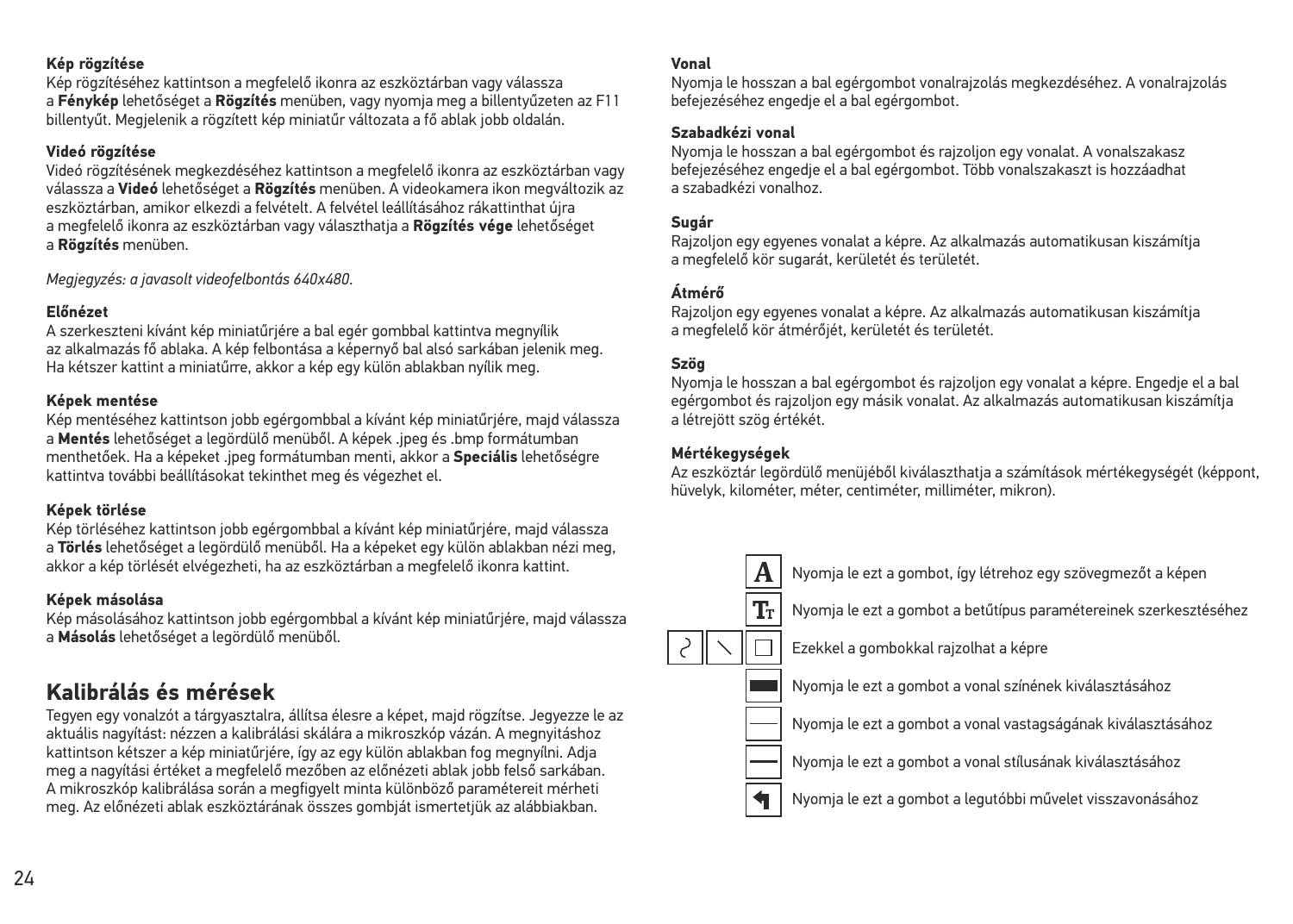#### *Megjegyzés:*

- *1. A Discovery Artisan 16 nagyítási tartománya 20-szoros 230-szoros. Ne használjon olyan nagyítási értékeket, amik meghaladják ezeket a tartományokat.*
- *Előfordulhat, hogy az eredmények nem lesznek pontosak. 2. Az alkalmazás az Ön által megadott nagyítás alapján számítja ki az értékeket.*

## **Alkalmazáshasználat a Mac operációs rendszerek felhasználói számára**

#### **A szoftver telepítése**

A telepítő CD-n keresse meg a **mac** mappát és másolja a **MicroCapture** fájlt az asztalra.

#### **A mikroszkóp működtetése**

USB-kábel segítségével csatlakoztassa a mikroszkópot a számítógépéhez. Futtassa a MicroCapture alkalmazást: kattintson kétszer az ikonjára.

#### **Minták megfigyelése**

A megfigyelt minta nagyított képe az alkalmazás fő ablakában látható.

#### **Képfelbontás**

A **Beállítások** menüben válassza ki az **Előnézeti méret** lehetőséget a képfelbontás beállításához. Ne feledje, hogy az előnézeti ablak nem mérete nem változtatható (a szabványos felbontás 640x480). A kép felbontása az előnézeti ablak bal alsó sarkában jelenik meg.

#### **Dátum és idő**

A **Beállítások** menüben válassza a **Dátum/Idő** lehetőséget a dátum és idő megjelenítéséhez vagy elrejtéséhez a rögzített képe előnézetének megtekintése során.

#### **Kép rögzítése**

Kép rögzítéséhez kattintson a megfelelő ikonra az eszköztárban vagy válassza a **Fénykép** lehetőséget a **Rögzítés** menüben. Megjelenik a kép miniatűr változata a fő ablak jobb oldalán.

#### **Videó rögzítése**

Videó rögzítésének megkezdéséhez kattintson a megfelelő ikonra az eszköztárban vagy válassza a **Videó** lehetőséget a **Rögzítés** menüben.

*Megjegyzés: a felvétel során az eszköztár videokamera ikonja piros színű lesz. Kattintson újra az ikonra a felvétel befejezéséhez.*

#### **Képek és videók szerkesztése**

A képek és videók miniatűrjei az alkalmazás fő ablakának jobb oldalán jelennek meg. A megnyitáshoz kattintson kétszer a kép miniatűrjére, így az egy külön előnézeti ablakban fog megnyílni. A MicroCapture alkalmazással történő képszerkesztés hasonlít a Mac operációs rendszer más alkalmazásainak használatához.

## **Ápolás és karbantartás**

Ennek az eszköznek a használatával soha, semmilyen körülmények között ne nézzen közvetlenül a Napba, vagy egyéb, nagyon erős fényforrásba vagy lézersugárba, mert ez MARADANDÓ KÁROSODÁST OKOZ A RETINÁJÁBAN ÉS MEG IS VAKULHAT. A fehér LED lámpák nagyok fényesek; ne nézzen beléjük, mert azok tartós látáskárosodást okozhatnak. Legyen kellően óvatos, ha gyermekekkel vagy olyan személyekkel együtt használja az eszközt, akik nem olvasták vagy nem teljesen értették meg az előbbiekben felsorolt utasításokat. A mikroszkóp kicsomagolása után, de még annak legelső használata előtt ellenőrizze az alkatrészek és csatlakozások sérülésmentes állapotát és tartósságát. Bármi legyen is az ok, semmiképpen ne kísérelje meg szétszerelni az eszközt. Ha javításra vagy tisztításra szorul az eszköz, akkor keresse fel az erre a célra specializálódott helyi szolgáltatóközpontot. Óvja az eszközt a hirtelen behatásoktól és a hosszabb ideig tartó mechanikai erőktől. Ne használjon túlzott erőt a fókusz beállításánál. Ne húzza túl a szorítócsavarokat. Az optikai elemek felületéhez soha ne érjen az ujjaival. Az eszköz külső megtisztításához használja a Levenhuk által erre a célra gyártott tisztítókendőt és optikai tisztító eszközöket. Az optikai elemek tisztításához ne használjon maró hatású vagy aceton-alapú folyadékokat. A koptató hatású részecskéket, például a homokot ne törléssel, hanem fújással vagy puha ecsettel távolítsa el a lencsékről. Ne használja az eszközt hosszú időtartamon keresztül a tűző napon, vagy ne hagyja ott felügyelet nélkül. Tartsa az eszközt víztől és magas páratartalomtól védett helyen. Legyen körültekintő a megfigyelések során, mindig helyezze vissza a porvédőt a megfigyelés befejeztével, így megóvhatja eszközét a portól és a szennyeződésektől. Ha a mikroszkóp hosszabb ideig használaton kívül van, akkor a mikroszkóptól elkülönítetten tárolja az objektívlencséket és a szemlencséket. Száraz, hűvös helyen tárolja az eszközt, veszélyes savaktól és egyéb kémiai anyagoktól elkülönítetten, hősugárzóktól, nyílt lángtól és egyéb, magas hőmérsékletet leadni képes forrásoktól távol. Az adatvesztés és a készülék károsodásának megelőzéséhez mindig zárja be az alkalmazást, és csak utána válassza le a mikroszkópot a számítógépről. Várja meg míg a világítás teljesen lekapcsol, és utána válassza le a mikroszkópot. Azonnal forduljon orvoshoz, amennyiben bárki lenyelt egy kis alkatrészt vagy elemet.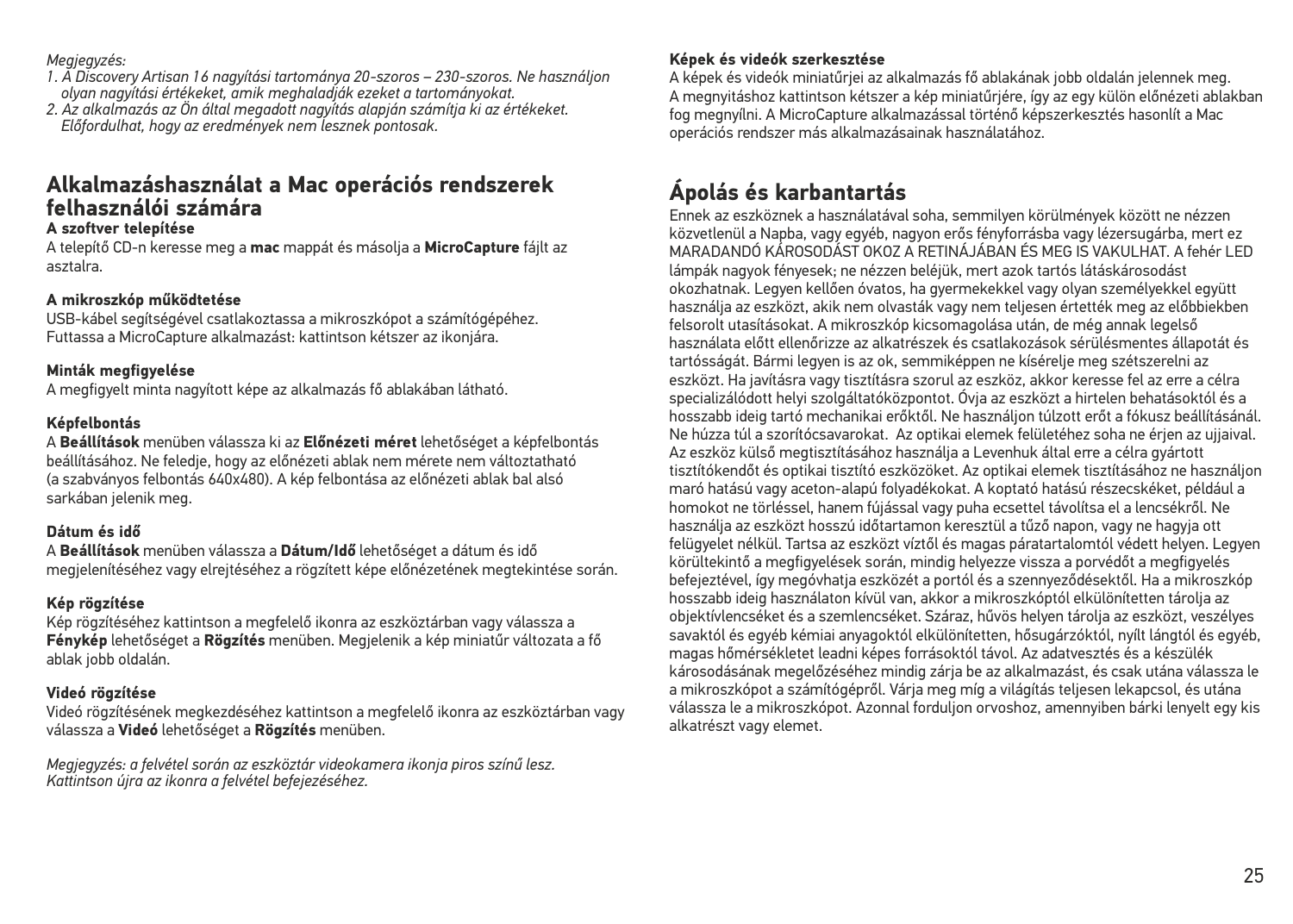## **Az elemekkel kapcsolatos biztonsági intézkedések**

Mindig a felhasználásnak legmegfelelőbb méretű és fokozatú elemet vásárolja meg. Elemcsere során mindig az összes elemet egyszerre cserélje ki; ne keverje a régi elemeket a frissekkel, valamint a különböző típusú elemeket se keverje egymással össze. Az elemek behelyezése előtt tisztítsa meg az elemek és az eszköz egymással érintkező részeit. Győződjön meg róla, hogy az elemek a pólusokat tekintve is helyesen kerülnek az eszközbe (+ és –). Amennyiben az eszközt hosszabb ideig nem használja, akkor távolítsa el az elemeket. A lemerült elemeket azonnal távolítsa el. Soha ne zárja rövidre az elemeket, mivel így azok erősen felmelegedhetnek, szivárogni kezdhetnek vagy felrobbanhatnak. Az elemek élettartamának megnöveléséhez soha ne kísérelje meg felmelegíteni azokat. Ne bontsa meg az akkumulátorokat. Használat után ne felejtse el kikapcsolni az eszközt. Az elemeket tartsa gyermekektől távol, megelőzve ezzel a lenyelés, fulladás és mérgezés veszélyét. A használt elemeket az Ön országában érvényben lévő jogszabályoknak megfelelően adhatja le.

## **Műszaki paraméterek**

Optikai anyagok üveg Képérzékelő 2 Mpx Nagyítás 20–230х Elérhető kép-/videófelbontások 1600x1200, 1280x720, 640x480 Fénykép-/videóformátum \*.jpeg or \*.bmp/\*.avi Fókuszálás kézi, 0–150 mm fókusztartomány Világítás 8 LED-fényből álló rendszer különböző Tápellátás USB 2.0 kábel Képkocka-sebesség 30 fps Szoftvernyelvek angol, német, francia, spanyol, orosz, olasz, fényerősségekkel portugál, holland, lengyel, japán, koreai, kínai

A gyártó fenntartja magának a jogot a termékkínálat és a műszaki paraméterek előzetes értesítés nélkül történő módosítására.

## **Rendszerkövetelmények**

Operációs rendszer: Windows 7/8/10, Mac 10.6~10.15 CPU: legalább P4 1,8 GHz, RAM: 512 Mb, videokártya: 64 Mb, interfész: USB 2.0, CD meghajtó

## **Levenhuk szavatosság**

A Levenhuk optikai termékekre 2 év szavatosságot biztosítunk anyaghibákra és/vagy a gyártási hibákra. A Levenhuk-kiegészítőkhöz a Levenhuk-vállalat a kiskereskedelmi vásárlás napjától számított 2 évig érvényes szavatosságot nyújt az anyaghibák és/vagy a gyártási hibák vonatkozásában. Ha minden szavatossági feltétel teljesül, akkor a szavatosság értelmében bármely olyan országban kérheti a Levenhuk termék díjmentes javíttatását vagy cseréjét, ahol a Levenhuk vállalat fiókirodát üzemeltet.

További részletekért látogasson el weboldalunkra: www.levenhuk.hu/garancia Amennyiben garanciális probléma lépne fel vagy további segítségre van szüksége a termék használatát illetően, akkor vegye fel a kapcsolatot a helyi Levenhuk üzlettel.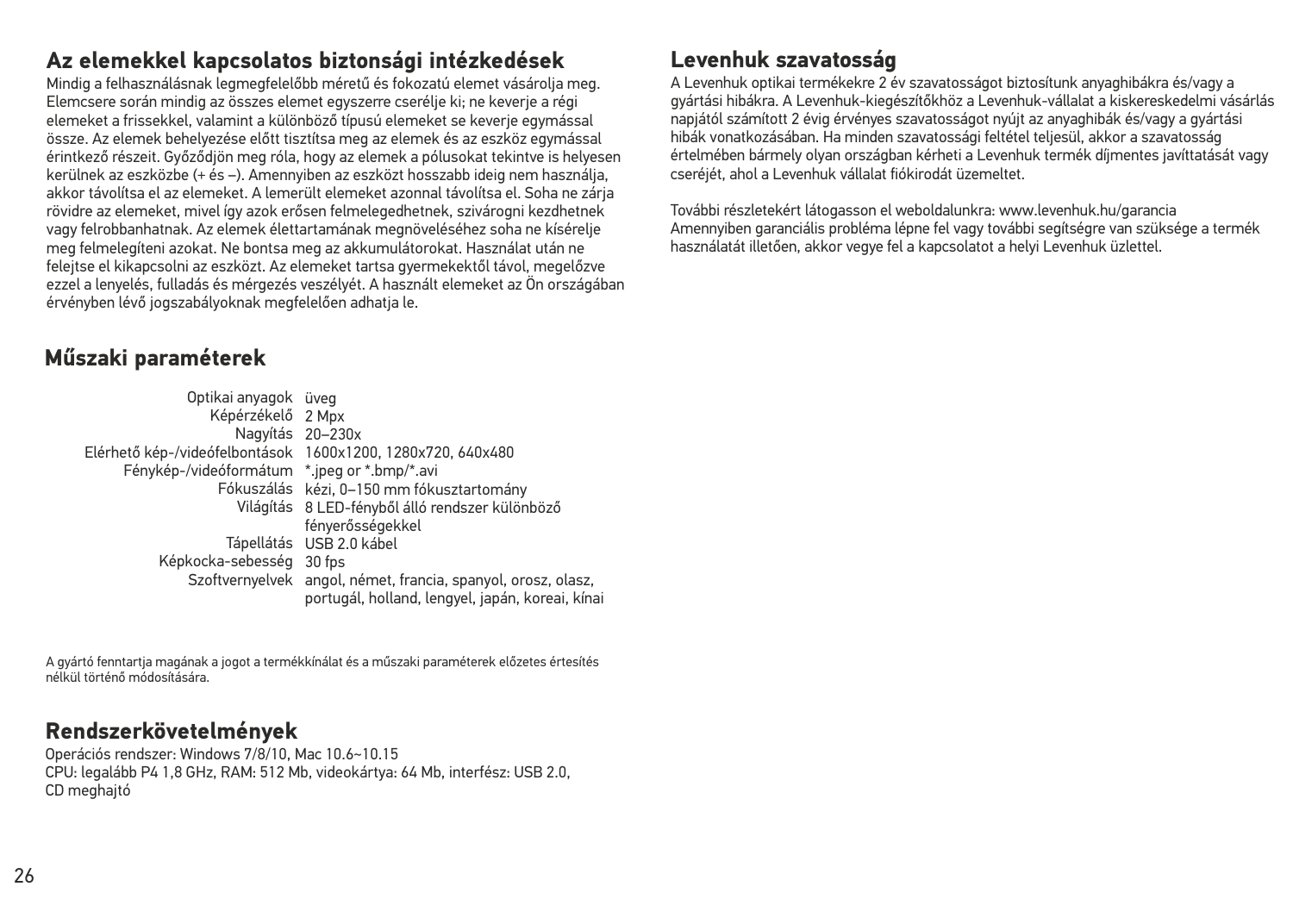## Microscopio digitale





Il kit comprende: microscopio, CD di installazione, scala di calibrazione, manuale utente.

## **Uso del microscopio**

Rimuovere il coperchio protettivo dalla lente obiettivo. Usare la rotella della messa a fuoco per mettere a fuoco l'immagine. Se si desidera regolare l'intensità della luce a LED, usare la ghiera di controllo della luminosità posta nella parte alta del corpo del microscopio.

Assicurarsi che il microscopio sia connesso al PC prima di procedere con il setup. Inserire il CD di installazione nel lettore CD. Verrà mostrata la finestra del menù principale. Fare clic su **MicroCapture software** per installare il software seguendo le istruzioni sullo schermo. Si tenga in considerazione che sarà necessario un riavvio del sistema durante l'installazione. Il CD di installazione contiene una copia di questo manuale utente, che è possibile leggere cliccando sulla voce corrispondente nel menù principale.

Non utilizzare in nessun caso questo apparecchio per guardare direttamente il sole, un'altra sorgente di luce ad alta luminosità o un laser, perché ciò potrebbe provocare DANNI PERMANENTI ALLA RETINA e portare a CECITÀ.

#### **Risoluzione dell'immagine**

Dal menù **Options** (Opzioni), selezionare **Preview Size** (Dimensione anteprima) per impostare la risoluzione dell'immagine desiderata.

#### **Ruotare l'immagine**

Dal menù **Options** (Opzioni), selezionare **Rotate** (Ruotare) e scegliere se ruotare l'immagine di 90° in senso orario o antiorario.

#### **Data e ora**

Dal menù **Options** (Opzioni), selezionare **Date/Time** (Data/Ora) per mostrare o nascondere la data e l'ora dello scatto durante l'anteprima.

#### **Lingua**

Dal menù **Options** (Opzioni), selezionare **Language** (Lingua) per cambiare la lingua dell'interfaccia utente.

#### **Modalità schermo intero**

Ci sono tre modi per entrare in modalità schermo intero:

1.Fare doppio clic sull'immagine nella finestra principale;

2.Fare clic sull'icona **Full screen mode** (Modalità schermo intero) nella barra degli strumenti;

Per uscire dalla modalità schermo intero, fare clic sull'icona corrispondente nella barra degli strumenti. 3.Dal menù **Options** (Opzioni), selezionare **Full screen mode** (Modalità schermo intero).

#### **Interfaccia**

Dal menù **Options** (Opzioni), selezionare **Skin** (Interfaccia) per cambiare l'aspetto dell'interfaccia utente.

#### **Impostazioni**

Dal menù **Options** (Opzioni), selezionare **Preferences** (Preferenze) per impostare varie preferenze per l'applicazione MicroCapture, tra cui luminosità, contrasto e saturazione dell'immagine, bilanciamento del bianco, ecc.

#### **Catturare un'immagine**

Fare clic sull'icona corrispondente nella barra degli strumenti o selezionare **Photo** (Foto) dal menù **Capture** (Cattura), oppure premere F11 sulla tastiera. Sul lato destro della finestra principale apparirà la miniatura dell'immagine catturata.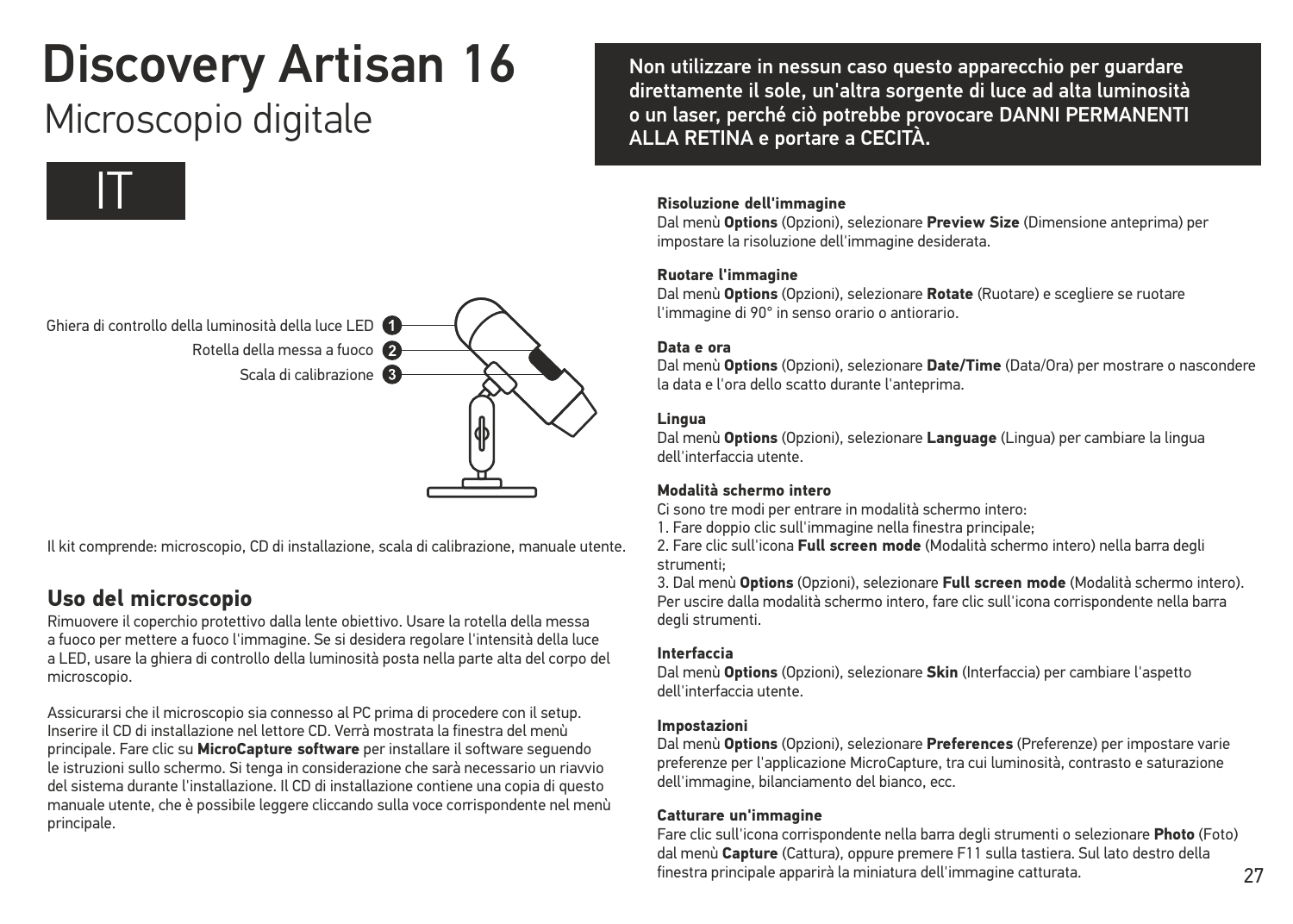#### **Registrare un video**

Fare clic sull'icona corrispondente nella barra degli strumenti o selezionare **Video** (Video) dal menù **Capture** (Cattura).

L'icona della videocamera nella barra degli strumenti cambierà non appena si avvia la registrazione. Per interrompere la registrazione è possibile fare clic sull'icona corrispondente nella barra degli strumenti o selezionare **Stop capturing** (Interrompi registrazione) dal menù **Capture** (Cattura).

*Nota: la risoluzione video consigliata è 640x480.*

#### **Anteprima**

Fai clic sulla miniatura dell'immagine che desideri modificare e si aprirà nella finestra principale dell'applicazione. La risoluzione dell'immagine sarà mostrata nell'angolo in basso a sinistra della schermata. Fare doppio clic sulla miniatura per far aprire l'immagine in una finestra separata.

#### **Salvare le immagini**

Per salvare un'immagine, fare clic col tasto destro sulla miniatura dell'immagine desiderata e selezionare **Save** (Salva) dal menù a discesa. Le immagini possono essere salvate in formato .jpeg e .bmp. Durante il salvataggio delle immagini in formato .jpeg, è possibile visualizzare e modificare delle opzioni aggiuntive facendo clic su **Advanced** (Avanzate).

#### **Eliminare le immagini**

Per eliminare un'immagine, fare clic col tasto destro sulla miniatura dell'immagine desiderata e selezionare **Delete** (Elimina) dal menù a discesa. Se l'immagine è aperta in una finestra separata, è possibile eliminare l'immagine facendo clic sull'icona corrispondente nella barra degli strumenti.

#### **Copiare le immagini**

Per copiare un'immagine, fare clic col tasto destro sulla miniatura dell'immagine desiderata e selezionare **Copy** (Copia) dal menù a discesa.

## **Calibrazione e misure**

Posizionare un righello sul tavolino, mettere a fuoco l'immagine e visualizzarla. Prendere nota dell'ingrandimento corrente osservando la scala di calibrazione sul corpo del microscopio. Fare doppio clic sull'anteprima dell'immagine per aprirla in una finestra separata. Inserire il valore dell'ingrandimento nel campo corrispondente nell'angolo in altro a destra della finestra di anteprima. Dopo aver calibrato il microscopio, sarà possibile misurare varie grandezze dei campioni osservati. Qui di seguito sono illustrati tutti i pulsanti della barra degli strumenti della finestra di anteprima.

#### **Linea**

Tenere premuto il pulsante sinistro del mouse per iniziare a disegnare una linea. Rilasciare il pulsante sinistro per completare la linea.

#### **Linea a mano libera**

Tenere premuto il pulsante sinistro del mouse e disegnare una linea. Rilasciare il pulsante sinistro per completare il segmento. Puoi continuare ad aggiungere altri .<br>segmenti alla linea a mano libera.

#### **Raggio**

Disegnare una linea retta sull'immagine. L'applicazione calcolerà in automatico raggio, circonferenza e area del cerchio corrispondente.

#### **Diametro**

Disegnare una linea retta sull'immagine. L'applicazione calcolerà in automatico diametro, circonferenza e area del cerchio corrispondente.

#### **Angolo**

Tenere premuto il pulsante sinistro del mouse e disegnare una linea. Rilasciare il pulsante sinistro e disegnare una seconda linea consecutiva. L'applicazione calcolerà in automatico il valore dell'angolo risultante.

#### **Unità di misura**

Dal menù a discesa della barra degli strumenti è possibile selezionare le unità di misura per i calcoli (pixel, chilometri, metri, centimetri, millimetri, micron, pollici).



#### *Nota:*

- *1. L'ingrandimento del Discovery Artisan 16 varia tra 20x e 230x. Non utilizzare valori di ingrandimento al di fuori di questo intervallo.*
- *2. L'applicazione calcola i valori in base all'ingrandimento inserito. I risultati potrebbero non essere precisi.*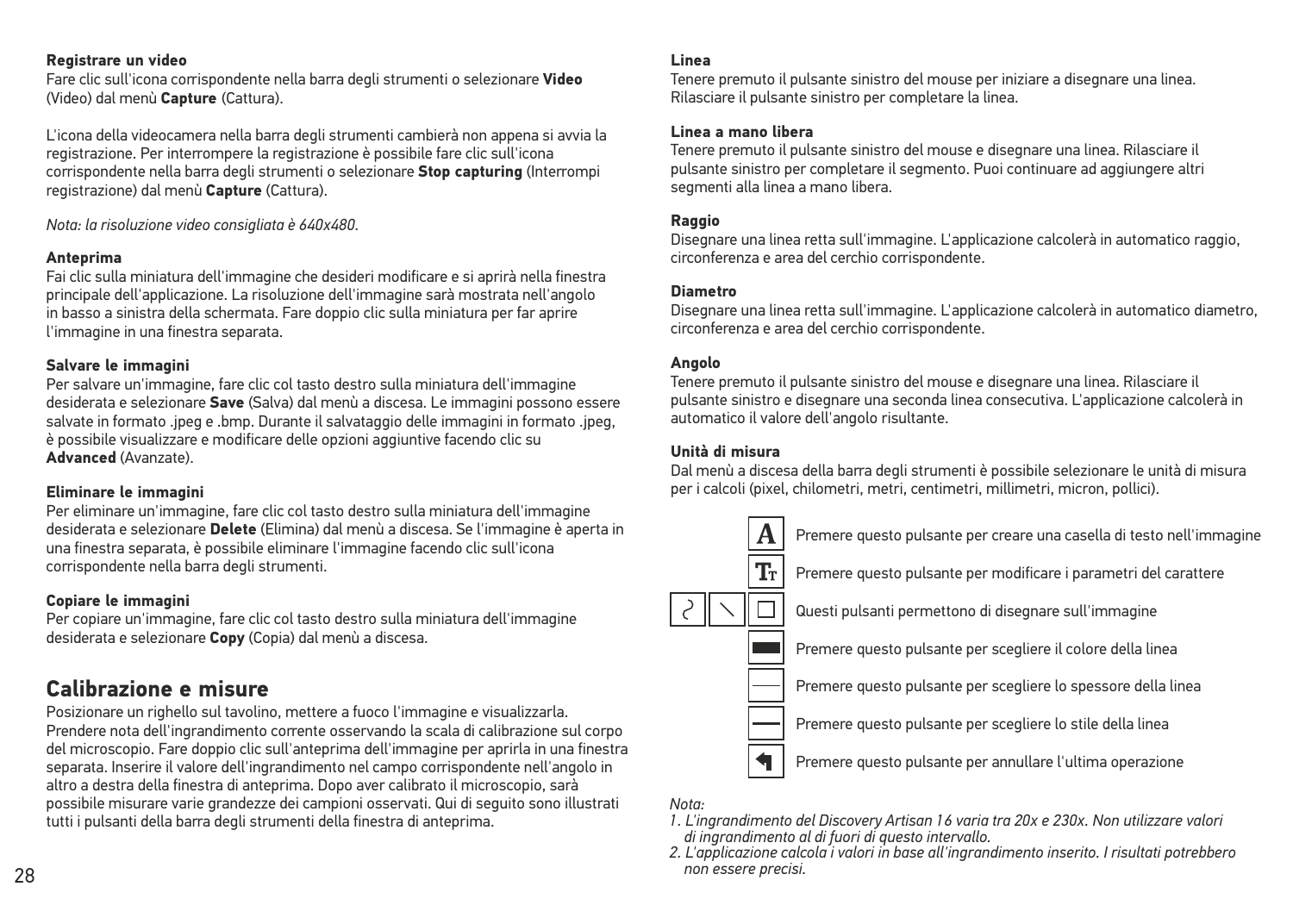#### **Installazione del software Lavorare con l'applicazione per utenti Mac OS**

Navigare fino alla cartella **mac** sul CD di installazione e copiare il file **MicroCapture** sul desktop.

#### **Adoperare il microscopio**

Utilizzare un cavo USB per connettere il microscopio al proprio computer. Eseguire l'applicazione MicroCapture facendo doppio clic sulla sua icona.

#### **Osservare i campioni**

Sarà possibile vedere l'immagine ingrandita del campione osservato nella finestra principale dell'applicazione.

#### **Risoluzione dell'immagine**

Dal menù **Options** (Opzioni), selezionare **Preview Size** (Dimensione anteprima) per impostare la risoluzione dell'immagine. Considerare che la finestra di anteprima non può essere ridimensionata (la risoluzione standard è 640x480). La risoluzione dell'immagine è mostrata nell'angolo in basso a sinistra della finestra di anteprima.

#### **Data e ora**

Dal menù **Options** (Opzioni), selezionare **Date/Time** (Data/Ora) per mostrare o nascondere la data e l'ora dello scatto durante l'anteprima.

#### **Catturare un'immagine**

Fare clic sull'icona corrispondente nella barra degli strumenti o selezionare **Photo** (Foto) dal menù **Capture** (Cattura) per catturare un'immagine. Sul lato destro della finestra principale apparirà la miniatura dell'immagine.

#### **Registrare un video**

Fare clic sull'icona corrispondente nella barra degli strumenti o selezionare **Video** dal menù **Capture** (Cattura) per avviare la registrazione di un video.

*Nota: durante la registrazione, l'icona della videocamera nella barra degli strumenti diventerà rossa. Fare clic di nuovo sull'icona per interrompere la registrazione.*

#### **Modifica di immagini e video**

Le miniature di immagini e video sono mostrate sul lato destro della finestra principale dell'applicazione. Fare doppio clic sulla miniatura di un'immagine per aprirla in una finestra di anteprima separata. La modifica delle immagini con l'applicazione MicroCapture segue un procedimento simile alle altre applicazioni di Mac OS.

### **Cura e manutenzione**

Non utilizzare in nessun caso questo apparecchio per guardare direttamente il sole, un'altra sorgente di luce ad alta luminosità o un laser, perché ciò potrebbe provocare DANNI PERMANENTI ALLA RETINA e portare a CECITÀ. Nel caso si utilizzi l'apparecchio in presenza di bambini o altre persone che non siano in grado di leggere o comprendere appieno queste istruzioni, prendere le precauzioni necessarie. Dopo aver disimballato il microscopio e prima di utilizzarlo per la prima volta, verificare l'integrità e lo stato di conservazione di tutte le componenti e le connessioni. Non cercare per nessun motivo di smontare autonomamente l'apparecchio. Per qualsiasi intervento di riparazione e pulizia, contattare il centro di assistenza specializzato di zona. Proteggere l'apparecchio da urti improvvisi ed evitare che sia sottoposto ad eccessiva forza meccanica. Durante la messa a fuoco, non applicare una forza eccessiva. Non stringere eccessivamente le viti di bloccaggio. Non toccare le superfici ottiche con le dita. Per pulire l'esterno dell'apparecchio, utilizzare soltanto le salviette apposite e gli strumenti di pulizia dell'ottica appositi offerti da Levenhuk. Non utilizzare fluidi corrosivi o a base di acetone per pulire l'ottica del dispositivo. Per rimuovere eventuali particelle abrasive, ad esempio sabbia, dalle lenti, non strofinare, ma soffiare oppure utilizzare una spazzola morbida. Non utilizzare il dispositivo per lunghi periodi e non lasciarlo incustodito sotto i raggi diretti del sole. Non esporre il dispositivo all'acqua o a elevata umidità. Prestare attenzione durante le osservazioni e, una volta terminato, rimettere sempre il coperchio protettivo per proteggere l'apparecchio da polvere e macchie. Se non si intende utilizzare il microscopio per periodi prolungati, conservare le lenti obiettivo e gli oculari separatamente dal microscopio. Conservare l'apparecchio in un posto fresco e asciutto, al riparo da acidi pericolosi e altri prodotti chimici, da apparecchi di riscaldamento, da fiamme libere e da altre fonti di calore. Cercare di non utilizzare il microscopio in prossimità di materiali o sostanze infiammabili (benzene, carta, cartone ecc), poiché la base potrebbe riscaldarsi durante l'utilizzo e rappresentare un rischio di incendio. Disconnettere sempre il microscopio dall'alimentazione prima di aprire la base o sostituire la lampadina di illuminazione. Indipendentemente dal tipo di lampadina (alogena o a incandescenza), attendere che si sia raffreddata prima di cercare di sostituirla e sostituirla sempre con una lampadina dello stesso tipo. Utilizzare sempre un'alimentazione di tensione adeguata, cioè quella indicata nelle specifiche del microscopio. Collegare lo strumento a una presa di alimentazione differente potrebbe provocare il danneggiamento dei circuiti elettrici del microscopio, bruciare la lampadina o addirittura causare un corto circuito. In caso di ingestione di una parte di piccole dimensioni o di una batteria, richiedere immediatamente assistenza medica.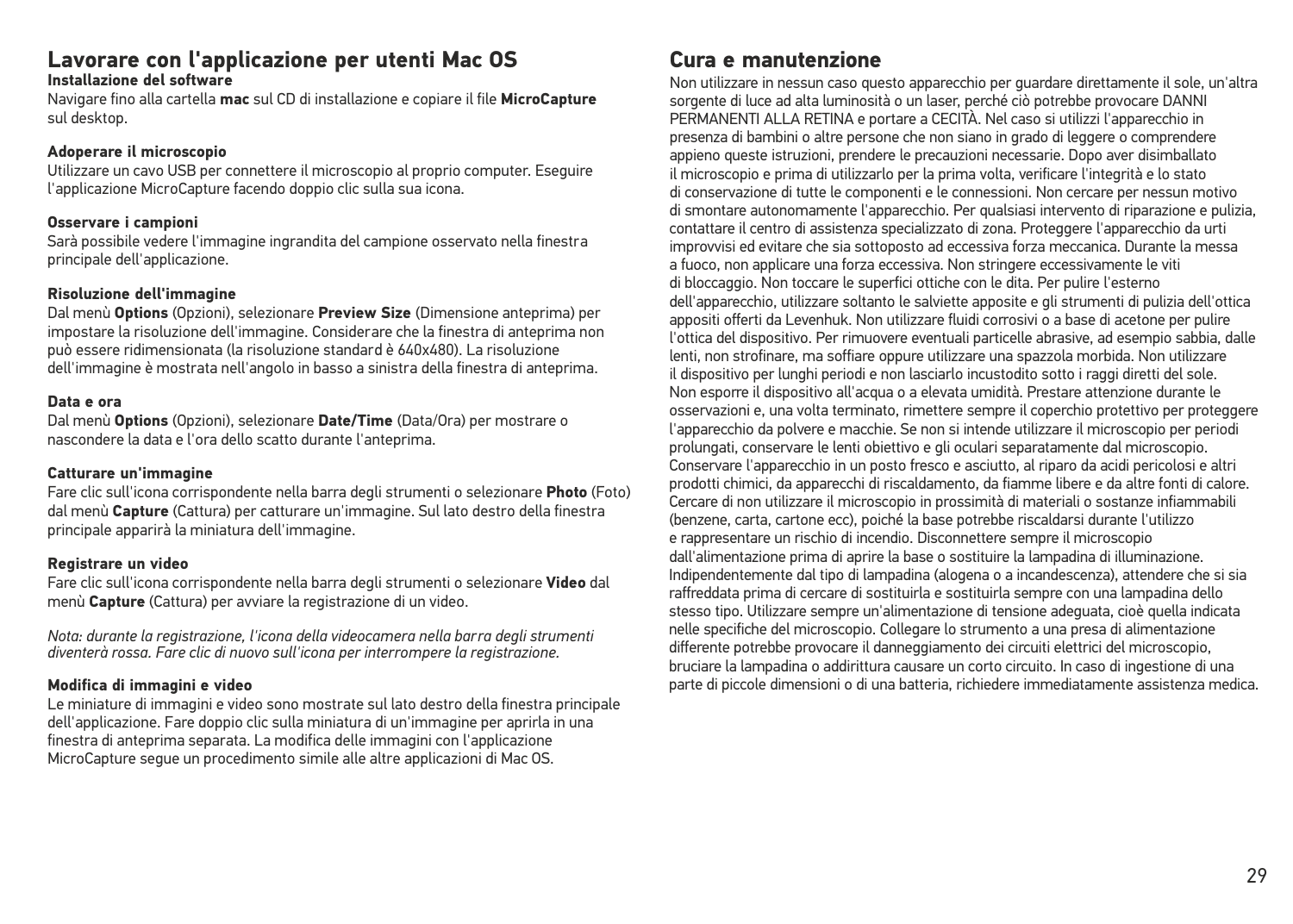## **Istruzioni di sicurezza per le batterie**

Acquistare batterie di dimensione e tipo adeguati per l'uso di destinazione. Sostituire sempre tutte le batterie contemporaneamente, evitando accuratamente di mischiare batterie vecchie con batterie nuove oppure batterie di tipo differente. Prima della sostituzione, pulire i contatti della batteria e quelli dell'apparecchio. Assicurarsi che le batterie siano state inserite con la corretta polarità (+ e −). Se non si intende utilizzare l'apparecchio per lungo periodo, rimuovere le batterie. Rimuovere subito le batterie esaurite. Non cortocircuitare le batterie, perché ciò potrebbe provocare forte riscaldamento, perdita di liquido o esplosione. Non tentare di riattivare le batterie riscaldandole. Non disassemblare le batterie. Dopo l'utilizzo, non dimenticare di spegnere l'apparecchio. Per evitare il rischio di ingestione, soffocamento o intossicazione, tenere le batterie fuori dalla portata dei bambini. Disporre delle batterie esaurite secondo le norme vigenti nel proprio paese.

## **Specifiche**

Materiale ottiche vetro Sensore immagine 2 Mpx Ingrandimento 20–230х Risoluzioni immagine/video disponibili 1600x1200, 1280x720, 640x480 Formati foto/video \*.jpeg o \*.bmp/\*.avi Messa a fuoco manuale, intervallo di messa a fuoco 0–150 mm Illuminazione sistema a 8 LED con luminosità variabile Alimentazione cavo USB 2.0 Frequenza fotogrammi 30 fps Lingue del software inglese, tedesco, francese, spagnolo, russo, italiano, portoghese, olandese, polacco, giapponese, coreano, cinese

Il produttore si riserva il diritto di modificare senza preavviso le specifiche tecniche e la gamma dei prodotti.

## **Requisiti di sistema**

Sistema operativo: Windows 7/8/10, Mac 10.6~10.15 CPU: almeno Pentium 4 1,8 GHz o superiore, RAM: 512 MB, scheda video: 64 MB, interfaccia: USB 2.0, unità CD

## **Garantia Levenhuk**

Os produtos ópticos Levenhuk estão abrangidos por uma garantia de 2 anos contra defeitos de material e de fabrico. Todos os acessórios Levenhuk têm a garantia de isenção de defeitos de material e de fabrico durante 2 anos a partir da data de compra a retalho. A garantia inclui o direito à reparação ou substituição gratuita do produto Levenhuk em qualquer país que tenha uma filial da Levenhuk, caso estejam reunidas todas as condições da garantia.

Para mais detalhes, visite o nosso web site: www.levenhuk.eu/warranty Se surgirem problemas relacionados à garantia ou se for necessária assistência no uso do produto, contate a filial local da Levenhuk.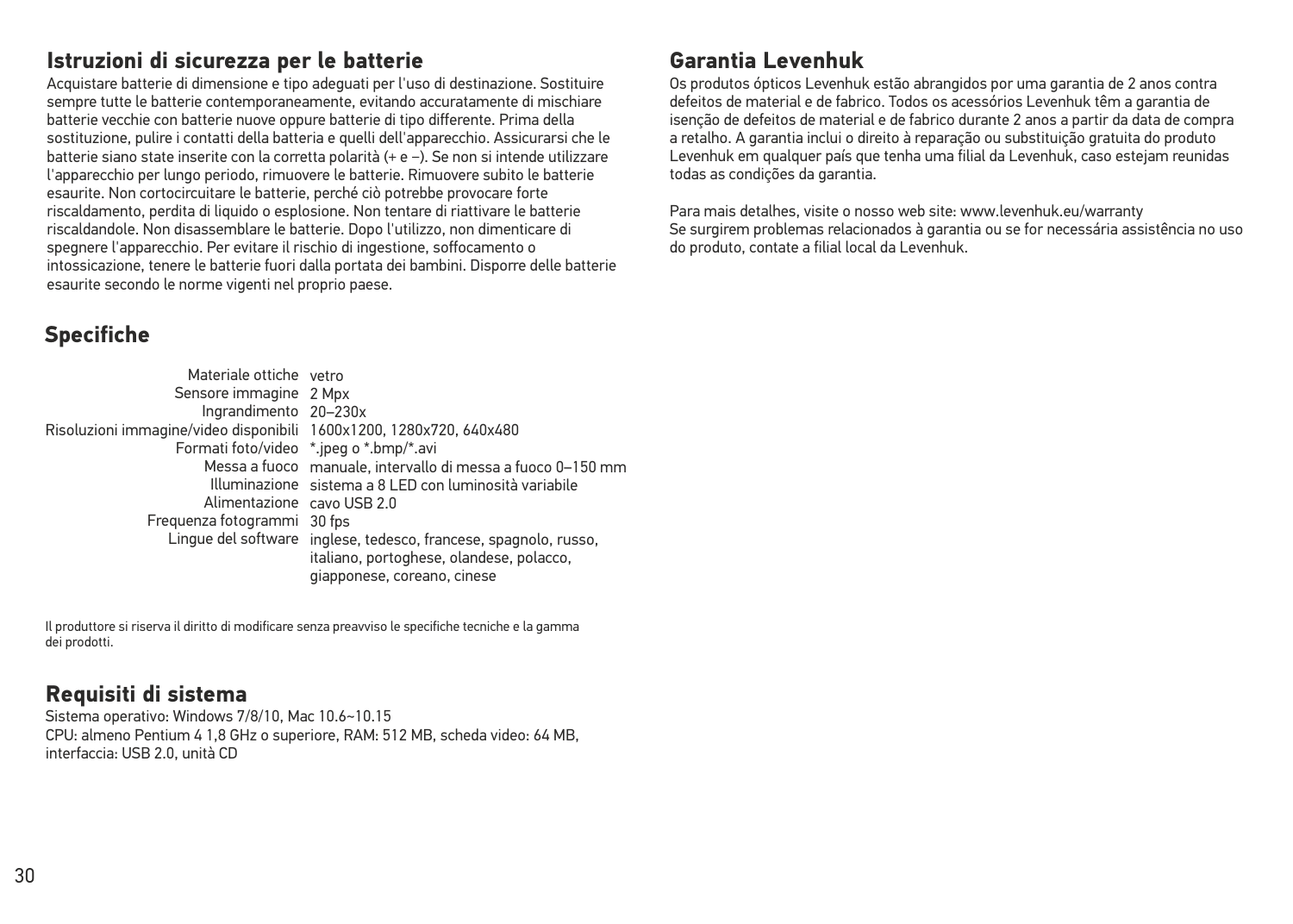## Mikroskop cyfrowy





W skład zestawu wchodzi: mikroskop, płyta instalacyjna Discovery Artisan, skala kalibracyjna, instrukcja obsługi.

## **Użytkowanie mikroskopu**

Zdejmij osłonę ochronną z soczewki obiektywowej. Użyj pokrętła regulacji ostrości, aby ustawić ostrość obrazu. Aby ustawić jasność podświetlenia LED, użyj pierścienia do regulacji jasności znajdującego się w górnej części korpusu mikroskopu.

i postępuj według instrukcji wyświetlanych na ekranie. Pamiętaj, że podczas instalacji wymagane będzie zrestartowanie systemu. Płyta instalacyjna zawiera kopię niniejszej instrukcji, z której treścią można zapoznać się, klikając odpowiadającą pozycję w menu głównym. Przed przystąpieniem do konfiguracji upewnij się, że mikroskop jest podłączony do komputera. Umieść płytę instalacyjną w napędzie CD. Wyświetlone zostanie okno menu głównego. Kliknij **MicroCapture software**, aby zainstalować aplikację,

Pod żadnym pozorem nie wolno kierować urządzenia bezpośrednio na słońce, światło laserowe lub inne źródło jasnego światła bez stosowania specjalnego filtra, ponieważ może to spowodować TRWAŁE USZKODZENIE SIATKÓWKI lub doprowadzić do ŚLEPOTY.

#### **Rozdzielczość obrazu**

W menu **Options** (Opcje) wybierz **Preview Size** (Rozmiar podglądu), aby ustawić rozdzielczość obrazu.

#### **Obracanie zdjęcia**

Z poziomu menu **Options** (Opcje) wybierz **Rotate** (Obróć), aby obrócić utworzone zdjęcie o 90° w prawo lub w lewo.

#### **Data i godzina**

igodzinę przechwytywania podczas podglądu. W menu **Options** (Opcje) wybierz **Date/Time** (Data/Godzina), aby wyświetlić lub ukryć datę

#### **Język**

Z poziomu menu Options (Opcje) wybierz Language (Język), aby wybrać język interfejsu użytkownika.

#### **Tryb pełnoekranowy**

Tryb pełnoekranowy można włączyć na trzy sposoby:

- 1. Kliknij dwukrotnie obraz w głównym oknie.
- 2. Kliknij ikonę trybu pełnoekranowego na pasku narzędzi.

3. Z poziomu menu Options (Opcje) wybierz Fullscreen mode (Tryb pełnoekranowy). Aby wyjść z trybu pełnoekranowego, kliknij odpowiednią ikonę na pasku narzędzi.

#### **Skórki**

Z poziomu menu **Options** (Opcje) wybierz **Skin** (Skórka), aby zmienić wygląd interfejsu użytkownika.

#### **Ustawienia**

bieli itd. Z poziomu menu **Options** (Opcje) wybierz **Preference**s (Preferencje), aby wybrać różne ustawienia aplikacji MicroCapture, w tym jasność, kontrast i nasycenie obrazu, balans

#### **Przechwytywanie obrazu**

Kliknij odpowiednią ikonę na pasku zadań lub wybierz **Photo** (Zdjęcie) z menu **Capture** (Przechwytywanie), lub naciśnij F11 na klawiaturze. Po prawej stronie głównego okna pojawi się miniatura zrobionego zdjęcia.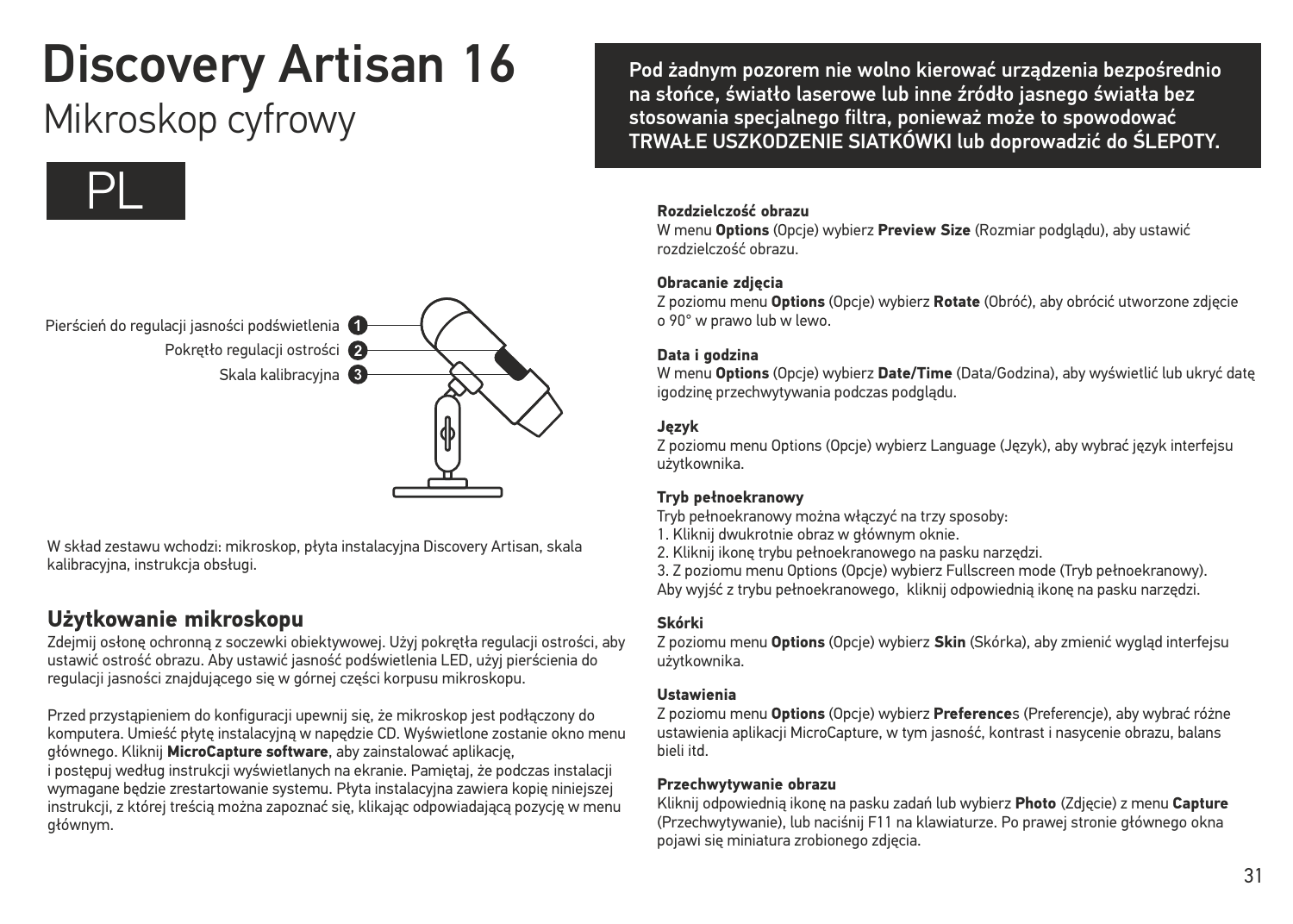#### **Nagrywanie filmu**

Kliknij odpowiednią ikonę na pasku zadań lub wybierz **Video** (Film) z menu **Capture**  (Przechwytywanie). Po rozpoczęciu nagrywania ikona kamery na pasku narzędzi zmieni wygląd. Aby zatrzymać nagrywanie, kliknij ponownie odpowiednią ikonę na pasku narzędzi lub wybierz opcję **Stop capturing** (Zatrzymaj nagrywanie) z menu **Capture** (Nagrywanie).

*Uwaga: zalecana rozdzielczość obrazu wideo to 640x480.*

#### **Podgląd**

Kliknij lewym przyciskiem myszy zdjęcie, które chcesz edytować, aby otworzyć je w głównym oknie aplikacji. Rozdzielczość obrazu zostanie wyświetlona w lewym dolnym rogu ekranu. Kliknij dwukrotnie miniaturę, aby otworzyć zdjęcie w nowym oknie.

#### **Zapisywanie zdjęć**

Aby zapisać zdjęcie, kliknij prawym przyciskiem myszy miniaturę wybranego zdjęcia i wybierz opcję **Save** (Zapisz) z rozwijanego menu. Można zapisać zdjęcia w formacie .jpeg lub .bmp. W przypadku zapisywania zdjęć w formacie .jpeg, kliknij **Advanced** (Zaawansowane), aby wyświetlić i wybrać dodatkowe opcje.

#### **Usuwanie zdjęć**

Aby usunąć zdjęcie, kliknij prawym przyciskiem myszy miniaturę wybranego zdjęcia i wybierz opcję **Delete** (Usuń) z rozwijanego menu. Podczas wyświetlania zdjęć w osobnym oknie kliknij odpowiednią ikonę na pasku narzędzi, aby usunąć zdjęcie.

#### **Kopiowanie zdjęć**

 i wybierz opcję **Copy** (Kopiuj) z rozwijanego menu. Aby skopiować zdjęcie, kliknij prawym przyciskiem myszy miniaturę wybranego zdjęcia

## **Kalibracja i pomiary**

Umieść podziałkę na stoliku, ustaw ostrość obrazu i zrób zdjęcie. Zapisz wielkość powiększenia odczytanego ze skali kalibracyjnej na korpusie mikroskopu. Dwukrotnie kliknij miniaturę obrazu, aby otwórz ją w osobnym oknie. Wprowadź wartość powiększenia w odpowiednim polu w prawym górnym rogu ekranu podglądu. Po kalibracji mikroskopu możesz mierzyć różne parametry obserwowanych próbek. Poniżej opisano wszystkie przyciski znajdujące się na pasku narzędzi w oknie podglądu.

#### **Line (Linia)**

Nacisnij i przytrzymaj lewy przycisk myszy, aby rozpocząć rysowanie linii. Zwolnij lewy przycisk myszy, aby zakończyć rysowanie linii.

#### **Free-form line (Linia dowolna)**

Naciśnij i przytrzymaj lewy przycisk myszy, aby narysować linię. Zwolnij lewy przycisk myszy, aby zakończyć rysowanie odcinka linii. Możesz dodać więcej odcinków do linii.

#### **Radius (Promień)**

Po narysowaniu prostej linii na ekranie aplikacja automatycznie wyznacza promień okręgu oraz obwód i pole odpowiadającego koła.

#### **Diameter (Średnica)**

Po narysowaniu prostej linii na ekranie aplikacja automatycznie wyznacza średnicę okręgu oraz obwód i pole odpowiadającego koła.

#### **Angle (Kąt)**

i przytrzymaj lewy przycisk myszy, aby narysować kolejną linię. Aplikacja automatycznie obliczy wartość kąta pomiędzy tymi liniami. Naciśnij i przytrzymaj lewy przycisk myszy, aby narysować linię na zdjęciu. Naciśnij

#### **Jednostki miar**

Z rozwijanego menu na pasku narzędzi można wybrać jednostki miar stosowane do obliczeń (piksele, cale, kilometry, metry, centymetry, milimetry, mikrometry).



#### *Uwaga:*

*1. Zakres powiększenia mikroskopu Discovery Artisan 16 to 20–230x. Nie należy używać powiększenia o wartości wykraczającej poza ten zakres.*

*2. Aplikacja oblicza wartości na podstawie wprowadzonej wartości powiększenia. Wyniki mogą nie być precyzyjne.*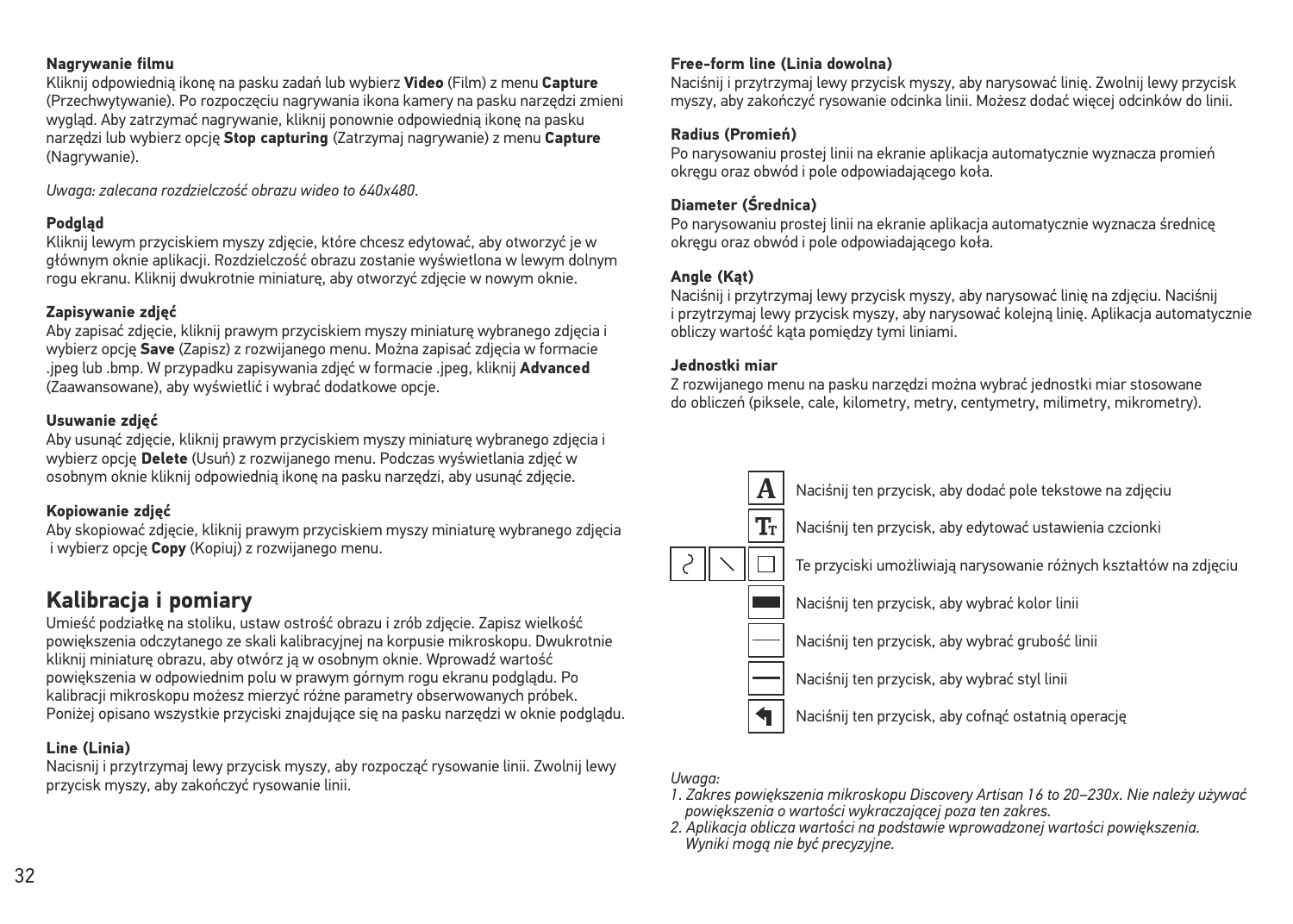#### **Instalacja oprogramowania Praca z aplikacją przez użytkowników systemu Mac OS**

Odszukaj folder mac na płycie instalacyjnej i skopiuj plik **MicroCapture** na pulpit.

#### **Obsługa mikroskopu**

Podłącz mikroskop do komputera za pomocą kabla USB. Uruchom aplikację MicroCapture, klikając dwukrotnie jej ikonę.

#### **Obserwacja próbek**

Powiększony obraz obserwowanej próbki widoczny jest w głównym oknie aplikacji.

#### **Rozdzielczość obrazu**

W menu **Options** (Opcje) wybierz **Preview Size** (Rozmiar podglądu), aby ustawić rozdzielczość obrazu. Pamiętaj, że nie można zmienić rozmiaru okna podglądu (standardowa rozdzielczość to 640x480). Rozdzielczość obrazu podawana jest w lewym dolnym rogu okna podglądu.

#### **Data i godzina**

W menu **Options** (Opcje) wybierz **Date/Time** (Data/Godzina), aby wyświetlić lub ukryć datę i godzinę przechwytywania podczas podglądu.

#### **Przechwytywanie obrazu**

Aby przechwycić obraz, kliknij odpowiednią ikonę na pasku zadań lub wybierz **Photo** (Zdjęcie) z menu **Capture** (Przechwytywanie). Po prawej stronie głównego okna wyświetlona zostanie miniatura obrazu.

#### **Nagrywanie filmu**

Aby rozpocząć nagrywanie filmu, kliknij odpowiednią ikonę na pasku zadań lub wybierz **Video** (Film) z menu **Capture** (Przechwytywanie).

*Uwaga: podczas nagrywania kolor ikony kamery na pasku narzędzi zmieni się na czerwony. Kliknij ikonę ponownie, aby zatrzymać nagrywanie.*

#### **Edycja obrazów i filmów**

Miniatury obrazów i filmów wyświetlane są po prawej stronie głównego okna aplikacji. Edycja obrazów w aplikacji MicroCapture przebiega w sposób podobny do obsługi innych aplikacji w systemie Mac OS.

## **Konserwacja I pielęgnacja**

Pod żadnym pozorem nie wolno kierować urządzenia bezpośrednio na słońce, światło laserowe lub inne źródło jasnego światła bez stosowania specjalnego filtra, ponieważ może to spowodować TRWAŁE USZKODZENIE SIATKÓWKI lub doprowadzić do ŚLEPOTY. Białe diody LED świecą niezwykle jasnym światłem, z tego powodu nie należy patrzeć na nie bezpośrednio, ponieważ może to doprowadzić do trwałego uszkodzenia wzroku. Zachowaj szczególną ostrożność, gdy urządzenia używają dzieci lub osoby, które nie w pełni zapoznały się z instrukcjami. Nie podejmuj prób samodzielnego demontażu urządzenia, nawet w celu wyczyszczenia lustra. W celu wszelkich napraw i czyszczenia skontaktuj się z punktem serwisowym. Po rozpakowaniu mikroskopu i przed jego pierwszym użyciem należy sprawdzić stan i prawidłowość podłączenia każdego elementu. Nie dotykać powierzchni optycznych palcami. Soczewki czyścić za pomocą ściereczki czyszczącej lub ściereczki nasączonej alkoholem. Polecamy stosowanie specjalnych środków do czyszczenia układu optycznego firmy Levenhuk. Nie czyścić układu optycznego za pomocą środków żrących lub zawierających aceton. Cząsteczki ścierające, takie jak ziarna piasku, powinny być zdmuchiwane z powierzchni soczewek lub usuwane za pomocą miękkiej szczotki. Nie używać nadmiernej siły podczas ustawiania ostrości. Nie należy dokręcać zbyt mocno śrub blokujących. Chronić przyrząd przed upadkami z wysokości i działaniem nadmiernej siły mechanicznej. Przyrząd powinien być przechowywany w suchym, chłodnym miejscu, z dala od kurzu, niebezpiecznych kwasów oraz innych substancji chemicznych, grzejników, otwartego ognia i innych źródeł wysokiej temperatury. Nie wystawiać przyrządu na długotrwałe działanie promieni słonecznych. Trzymać z dala od wody. Nie przechowywać w warunkach wysokiej wilgoci, nie zanurzać. Podczas obserwacji należy zachować ostrożność. Po zakończeniu obserwacji założyć osłonę przeciwpyłową w celu zabezpieczenia mikroskopu przed kurzem i zanieczyszczeniami. W przypadku korzystania z mikroskopu przez dłuższy czas soczewki obiektywowe i okulary oraz mikroskop należy przechowywać osobno. Aby uniknąć utraty danych lub uszkodzenia urządzenia, należy najpierw zamknąć aplikację, a dopiero później odłączyć mikroskop od komputera. Zaczekać, aż podświetlenie całkowicie się wyłączy, i odłączyć mikroskop. W przypadku połknięcia małej części lub baterii należy natychmiast zwrócić się o pomoc medyczną.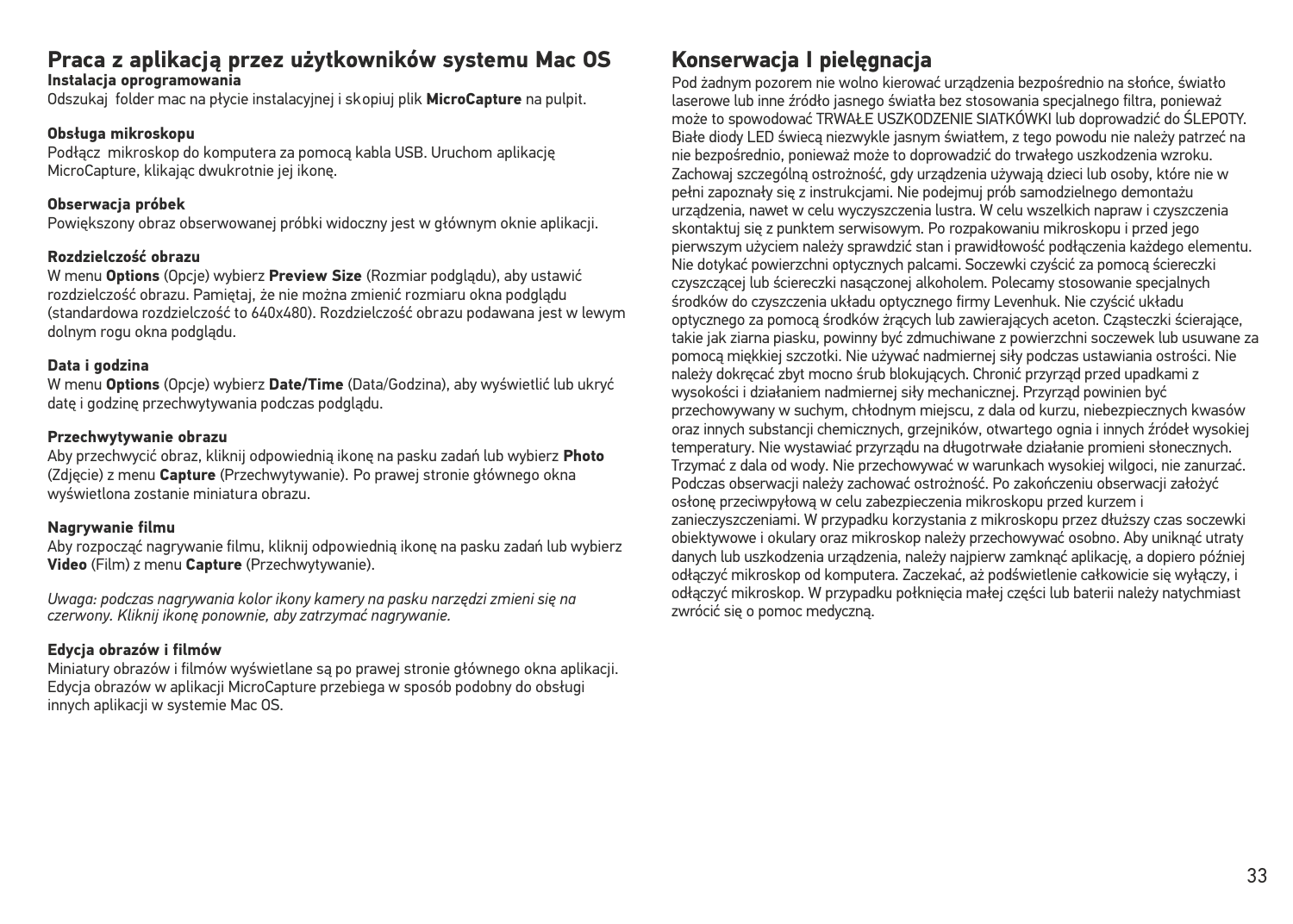## **Instrukcje dotyczące bezpiecznego obchodzenia się z bateriami**

Należy używać baterii odpowiedniego typu i w odpowiednim rozmiarze. Należy wymieniać wszystkie baterie jednocześnie; nie należy łączyć starych i nowych baterii ani baterii różnych typów. Przed włożeniem baterii należy wyczyścić styki baterii i urządzenia. Podczas wkładania baterii należy zwracać uwagę na ich bieguny (znaki + i –). Jeśli sprzęt nie będzie używany przez dłuższy czas, należy wyjąć baterie. Zużyte baterie należy natychmiast wyjąć. Nie doprowadzać do zwarcia baterii, ponieważ wiąże się to z ryzykiem powstania wysokich temperatur, wycieku lub wybuchu. Nie ogrzewać baterii w celu przedłużenia czasu ich działania. Nie demontuj baterii. Należy pamiętać o wyłączeniu urządzenia po zakończeniu użytkowania. Baterie przechowywać w miejscu niedostępnym dla dzieci, aby uniknąć ryzyka połknięcia, uduszenia lub zatrucia. Zużyte baterie należy utylizować zgodnie z obowiązującymi lokalnie przepisami.

## **Dane techniczne**

| Materiał układu optycznego szkło |                                                      |
|----------------------------------|------------------------------------------------------|
| Matryca 2 Mpx                    |                                                      |
| Powiekszenie 20-230x             |                                                      |
|                                  | Dostępne rozdzielczości 1600x1200, 1280x720, 640x480 |
| obrazu/filmu                     |                                                      |
|                                  | Zdjęcie/Film *.jpeg, *.bmp/*.avi                     |
|                                  | Regulacja ostrości reczna, zakres ostrości 0-150 mm  |
|                                  | Podświetlenie system 8 diod LED z regulacją jasności |
| Źródło zasilania kabel USB 2.0   |                                                      |
| Frame rate 30 kl./s              |                                                      |
| Język systemu operacyjnego       | angielski, niemiecki, francuski, hiszpański,         |
|                                  | rosyjski, włoski, portugalski, niderlandzki,         |
|                                  | polski, japoński, koreański, chiński                 |

Levenhuk zastrzega sobie prawo do modyfikowania lub zakończenia produkcji dowolnego produktu bez wcześniejszego powiadomienia.

### **Wymagania systemowe**

System operacyjny: Windows 7/8/10, Mac 10.6~10.15 Procesor:co najmniej P4 1,8 GHz, pamięć RAM: 512 Mb, karta graficzna: 64 Mb, interfejs:USB 2.0, napęd CD

## **Gwarancja Levenhuk**

Produkty optyczne Levenhuk mają 2-letnią gwarancję na wady materiałowe i wykonawcze. Wszystkie akcesoria Levenhuk są wolne od wad materiałowych oraz wykonawczych i pozostaną takie przez 2 lata od daty zakupu detalicznego. Levenhuk naprawi lub wymieni produkt w dowolnym kraju, w którym Levenhuk posiada swój oddział, o ile spełnione będą warunki gwarancji.

Więcej informacji na ten temat podano na stronie: www.levenhuk.pl/gwarancja W przypadku wątpliwości związanych z gwarancją lub korzystaniem z produktu, proszę skontaktować się z lokalnym przedstawicielem Levenhuk.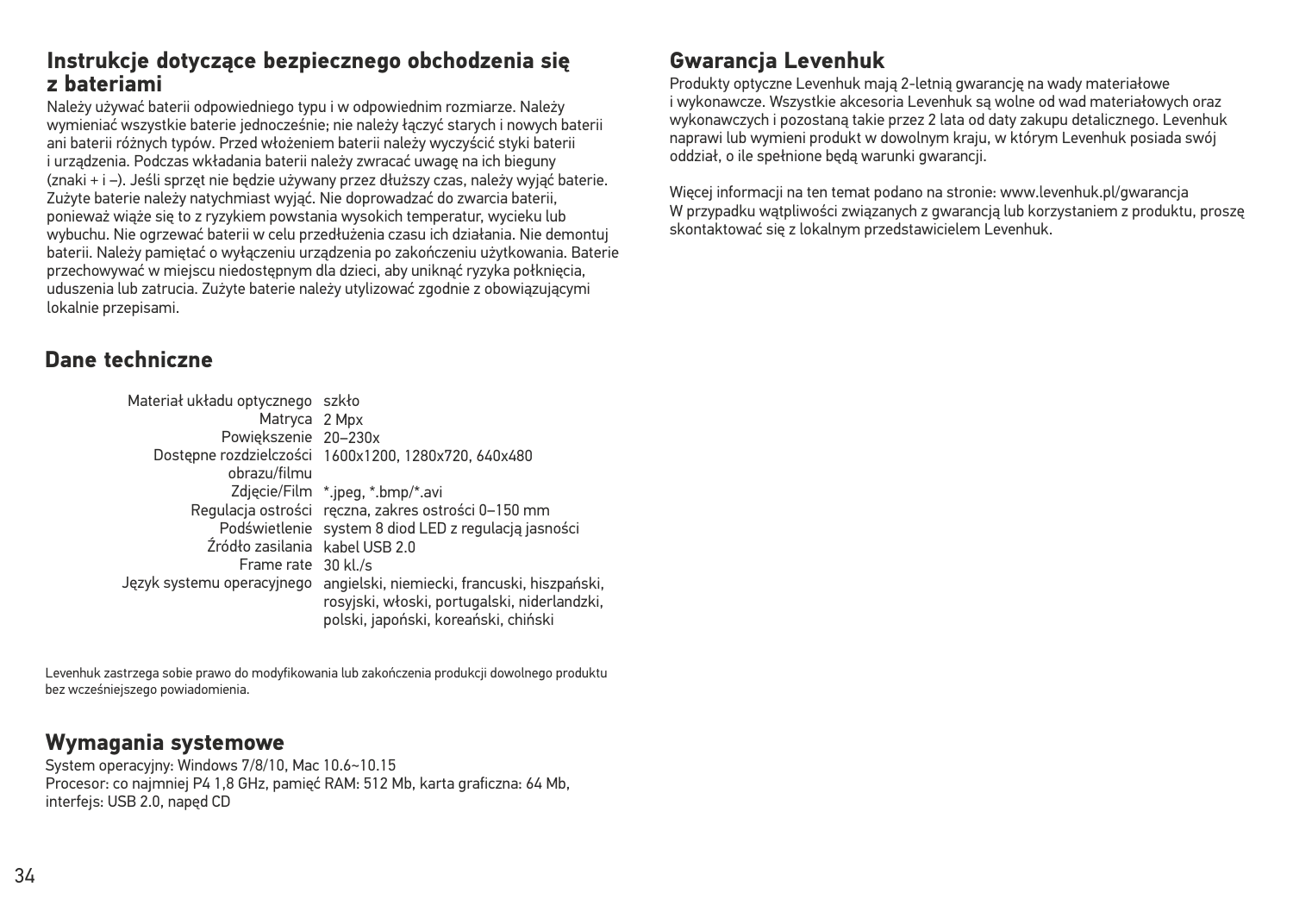## Microscópio digital





O kit inclui: microscópio, CD de instalação, escala de calibração, manual do utilizador.

## **Utilização do microscópio**

Remova a tampa protetora da lente da objetiva. Utilize a roda de foco para focar a sua vista. Se pretender ajustar o brilho da iluminação LED, pode utilizar o anel de ajuste do brilho da iluminação na parte superior do corpo do microscópio.

Certifique-se de que o microscópio está ligado ao seu PC antes de continuar com a configuração. Insira o CD de instalação na sua unidade de CD. A janela do menu principal será apresentada. Clique em **MicroCapture software** para instalar o software e siga as instruções no ecrã. Tenha em atenção que será necessária uma reinicialização do sistema durante a instalação. O CD de instalação contém uma cópia deste manual de utilizador que pode ler, clicando na entrada correspondente no Menu principal.

Nunca, em qualquer circunstância, olhe diretamente para o Sol, ou para outra fonte de luz intensa, ou para um laser através deste dispositivo, pois isso pode causar DANOS PERMANENTES À RETINA e pode levar à CEGUEIRA.

#### **Resolução de imagem**

No menu **Options** (Opções), selecione **Preview Size** (Tamanho da pré-visualização) para definir a resolução da imagem requerida.

#### **Rodar a imagem**

No menu **Options** (Opções), selecione **Rotate** (Rodar) e escolha se pretende rodar as imagens criadas 90° para a direita ou para a esquerda.

#### **Data e hora**

No menu **Options** (Opções), selecione **Date/Time** (Data/hora) para apresentar ou ocultar a data e a hora da captura durante a pré-visualização.

#### **Idioma**

No menu **Options** (Opções), selecione **Language** (Idioma) para alterar o idioma da interface de utilizador.

#### **Modo de ecrã inteiro**

Existem três formas de entrar em modo de ecrã inteiro:

- 1. Clique duas vezes numa imagem na janela principal;
- 2. Clique no ícone **Full screen mode** (Modo de ecrã inteiro) na barra de ferramentas;
- 3. No menu **Options** (Opções), selecione **Fullscreen mode** (Modo de ecrã completo).

Para sair do modo de ecrã inteiro, clique no ícone correspondente na barra de ferramentas.

#### **Temas**

No menu **Options** (Opções), selecione **Skin** (Tema) para alterar o aspeto da interface de utilizador.

#### **Definições**

No menu **Options** (Opções), selecione **Preferences** (Preferências) para definir várias preferências da aplicação MicroCapture, incluindo brilho, contraste e saturação de imagens, equilíbrio de brancos, etc.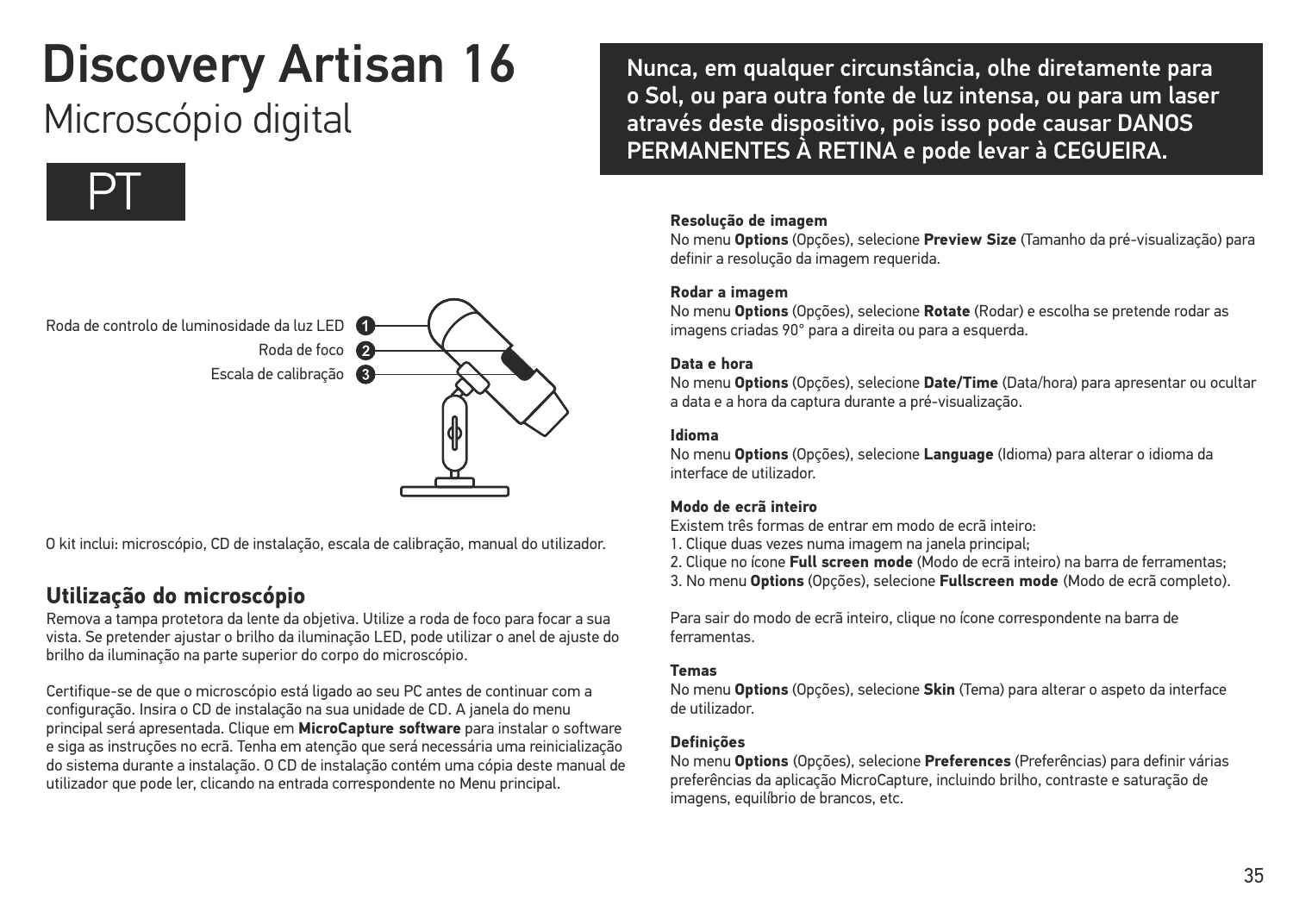#### **Capturar uma imagem**

Clique no ícone correspondente na barra de ferramentas ou selecione **Photo** (Fotografia) no menu **Capture** (Capturar) ou prima F11 no teclado. Uma miniatura da imagem capturada será apresentada no lado direito da janela principal.

#### **Gravar um vídeo**

Clique no ícone correspondente na barra de ferramentas ou selecione **Video** (Vídeo) no menu **Capture** (Capturar). O ícone da câmara de vídeo na barra de ferramentas irá alterar quando iniciar a gravação. Para parar a gravação, pode clicar no ícone correspondente na barra de ferramentas novamente ou selecionar **Stop capturing** (Parar captura) a partir do menu **Capture** (Capturar).

*Nota: a resolução de vídeo recomendada é 640x480.*

#### **Pré-visualizar**

Clique com o botão esquerdo do rato na miniatura da imagem que pretende editar e será aberta na janela principal da aplicação. A resolução da imagem será apresentada no canto inferior esquerdo do ecrã. Clicar duas vezes numa miniatura irá abrir a imagem numa janela separada.

#### **Guardar imagens**

Para guardar uma imagem, clique com o botão direito do rato na miniatura da imagem pretendida e selecione **Save** (Guardar) no menu pendente. As imagens podem ser guardadas nos formatos .jpeg e .bmp. Ao guardar imagens no formato .jpeg, clique em **Advanced** (Avançado) caso pretenda ver e editar opções adicionais.

#### **Eliminar imagens**

Para eliminar uma imagem, clique com o botão direito do rato na miniatura da imagem pretendida e selecione **Delete** (Eliminar) no menu pendente. Ao ver imagens numa janela separada, pode clicar no ícone correspondente na barra de ferramentas para eliminar a imagem.

#### **Copiar imagens**

Para copiar uma imagem, clique com o botão direito do rato na miniatura da imagem pretendida e selecione **Copy** (Copiar) no menu pendente.

## **Calibração e medições**

Coloque uma régua na lâmina, foque a sua vista e a imagem. Tome nota da ampliação atual, verificando a escala de calibração no corpo do microscópio. Clique duas vezes na miniatura de imagem para abri-la numa janela separada. Introduza o valor de ampliação no campo correspondente no canto superior direito da janela de pré-visualização. Ao calibrar o microscópio, poderá medir vários parâmetros dos espécimes observados. Todos os botões na barra de ferramentas da janela de pré-visualização são descritos abaixo.

#### **Linha**

Mantenha premido o botão esquerdo do rato para começar a desenhar uma linha. Solte o botão esquerdo do rato para concluir a linha.

#### **Linha de forma livre**

Prima e mantenha premido o botão esquerdo do rato e desenhe uma linha. Solte o botão esquerdo do rato para concluir o segmento. Pode continuar a adicionar mais segmentos à linha de forma livre.

#### **Raio**

Desenhe uma linha reta na imagem. A aplicação irá calcular automaticamente o raio, bem como a circunferência e a área do círculo correspondente.

#### **Diâmetro**

Desenhe uma linha reta na imagem. A aplicação irá calcular automaticamente o diâmetro, bem como a circunferência e a área do círculo correspondente.

#### **Ângulo**

Prima e mantenha premido o botão esquerdo do rato para desenhar uma linha na imagem. Solte o botão esquerdo do rato e desenhe outra linha. A aplicação irá calcular automaticamente o valor do ângulo resultante.

#### **Unidades de medida**

No menu pendente da barra de ferramentas, pode selecionar unidades de medida para cálculos (pixels, polegadas, quilómetros, metros, centímetros, milímetros, mícrons).

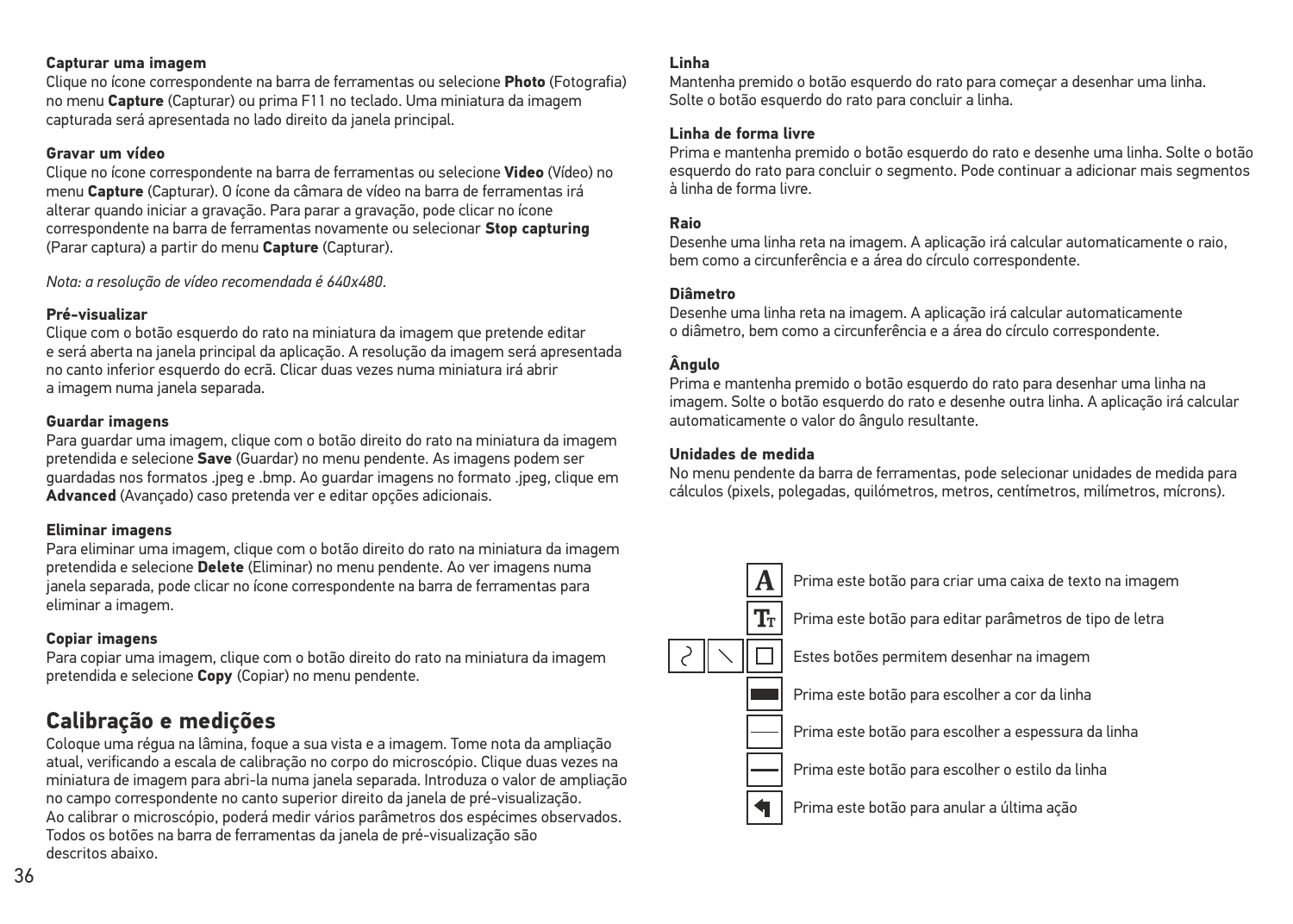#### *Nota:*

- *1. O intervalo de ampliação do Discovery Artisan 16 é 20–230x. Não utilize valores de ampliação que excedam este intervalo.*
- *2. A aplicação calcula valores com base na ampliação que inseriu. Os resultados podem não ser precisos.*

#### **Trabalho com a aplicação para utilizadores Mac OS Instalar software**

Navegue até à pasta **mac** no CD de instalação e copie o ficheiro **MicroCapture** para o ambiente de trabalho.

#### **Utilizar o microscópio**

Utilize um cabo USB para ligar o microscópio ao computador. Execute a aplicação MicroCapture, clicando duas vezes no ícone.

#### **Observar espécimes**

Uma imagem ampliada do espécime observado pode ser vista na janela principal da aplicação.

#### **Resolução de imagem**

No menu **Options** (Opções), selecione **Preview Size** (Tamanho da pré-visualização) para definir a resolução da imagem. Tenha em atenção que a janela de pré-visualização não pode ser redimensionada (a resolução padrão é 640x480). A resolução da imagem é apresentada no canto inferior esquerdo da janela de pré-visualização.

#### **Data e hora**

No menu **Options** (Opções), selecione **Date/Time** (Data/hora) para apresentar ou ocultar a data e a hora da captura durante a pré-visualização.

#### **Capturar uma imagem**

Clique no ícone correspondente na barra de ferramentas ou selecione **Photo** (Fotografia) no menu **Capture** (Capturar) para capturar uma imagem. Uma miniatura de imagem será apresentada no lado direito da janela principal.

#### **Gravar um vídeo**

Clique no ícone correspondente na barra de ferramentas ou selecione **Video** (Vídeo) no menu **Capture** (Capturar) para iniciar a gravação de um vídeo.

*Nota: durante a gravação, o ícone da câmara de vídeo na barra de ferramentas fica vermelho. Clique no ícone novamente para parar a gravação.*

#### **Editar imagens e vídeos**

As miniaturas de imagem e vídeo são apresentadas no lado direito da janela principal da aplicação. Clique duas vezes numa miniatura de imagem para abri-la numa janela de pré-visualização separada. A edição de imagens com a aplicação MicroCapture é semelhante ao trabalho com outras aplicações em Mac OS.

## **Cuidado e manutenção**

Nunca, em qualquer circunstância, olhe diretamente para o Sol, ou para outra fonte de luz intensa, ou para um laser através deste dispositivo, pois isso pode causar DANOS PERMANENTES À RETINA e pode levar à CEGUEIRA. Tome as precauções necessárias quando usar o dispositivo com crianças, ou com outras pessoas que não leram, ou não compreenderam totalmente estas instruções. Após desembalar o microscópio e antes de utilizá-lo pela primeira vez, verifique a integridade e a durabilidade de todos os componentes e ligações. Não tente desmontar o dispositivo por conta própria por qualquer motivo. Para fazer consertos de qualquer tipo, por favor entre em contato com seu centro de serviços especializados. Proteja o dispositivo de impactos súbitos e de força mecânica excessiva. Não aplique pressão excessiva quando estiver ajustando o foco. Não aperte demasiado os parafusos de bloqueio. Não toque nas superfícies ópticas com seus dedos. Para limpar o exterior do dispositivo, use apenas lenços especiais para limpeza e ferramentas especiais de limpeza óptica da Levenhuk. Não utilize fluidos corrosivos, nem baseados em acetona para limpar as partes ópticas. Partículas abrasivas, como areia, não devem ser removidas com um pano. Em vez disso, sopre-as, ou retire-as com um pincel suave. Não use o dispositivo por períodos de tempo muito longos, nem o deixe abandonado sob a luz direta do Sol. Mantenha longe de água e alta umidade. Tenha cuidado durante as suas observações, substitua sempre a capa protetora antipoeira quando concluir as observações de modo a proteger o equipamento contra poeiras e manchas. Se não utilizar o microscópio durante muito tempo, guarde as objetivas e os oculares separadamente do microscópio. Guarde o dispositivo em um local seco e fresco, longe de ácidos perigosos e outros produtos químicos, de aquecedores, de fogo e de outras fontes de altas temperaturas. Ao utilizar o microscópio, não o faça próximo de materiais ou substâncias inflamáveis (benzeno, papel, cartão, plástico, etc.), uma vez que a base pode aquecer durante o uso e provocar um incêndio. Desligue sempre o microscópio de uma fonte de alimentação antes de abrir a base ou mudar de lâmpada de iluminação. Independentemente do tipo de lâmpada (halogéneo ou incandescente), deixe arrefecer durante algum tempo antes de a substituir por uma lâmpada do mesmo tipo. Utilize sempre a fonte de alimentação com uma tensão adequada, isto é, indicada nas especificações do novo microscópio. A ligação do equipamento a uma tomada diferente pode danificar o circuito elétrico do microscópio, fundir a lâmpada ou provocar um curto-circuito. Procure um médico imediatamente se uma peça pequena ou uma pilha for engolida.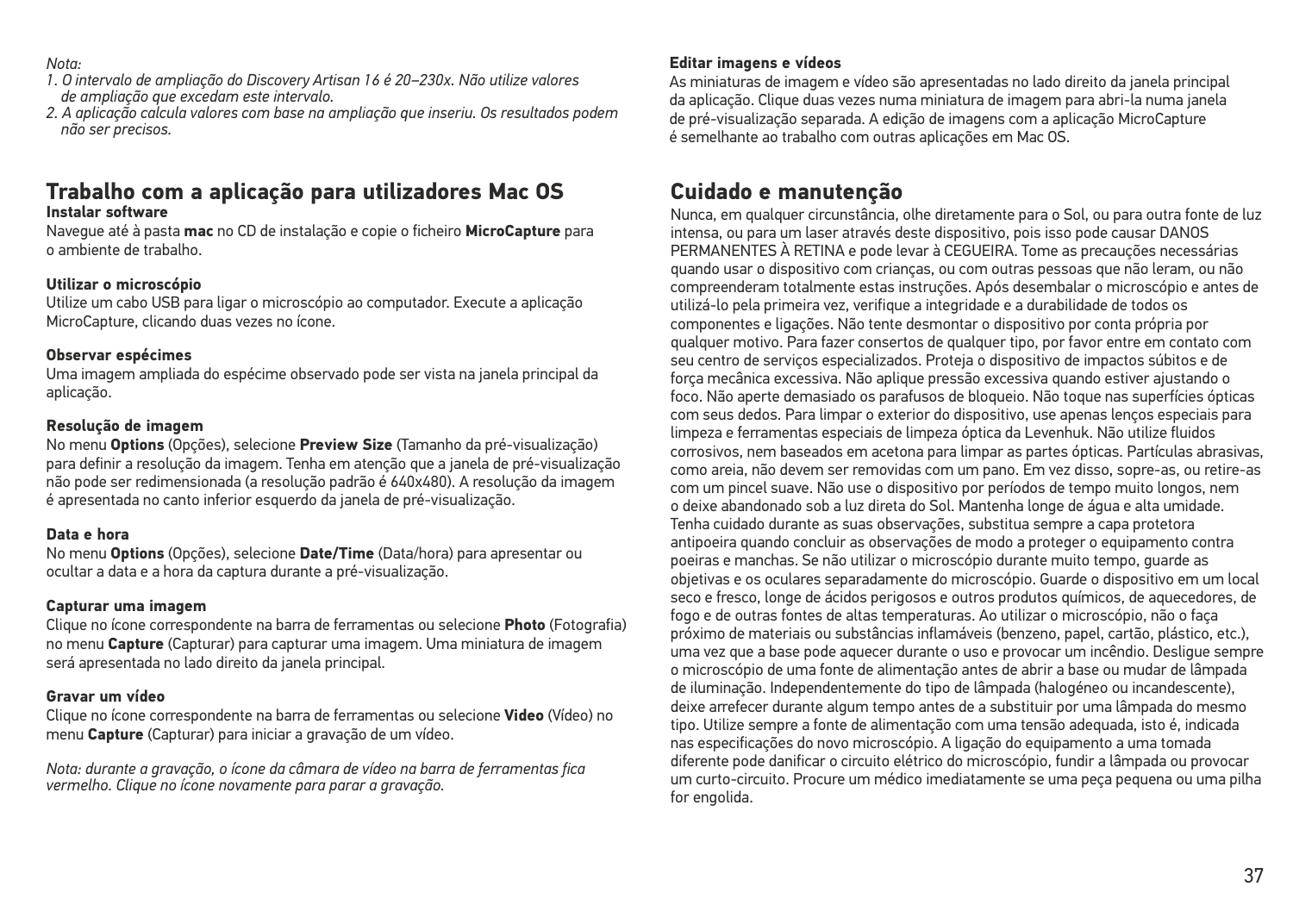## **Instruções de segurança da bateria**

Compre sempre baterias do tamanho e grau mais adequados para o uso pretendido. Substitua sempre o conjunto de baterias de uma só vez; tome cuidado para não misturar baterias antigas com novas, ou baterias de tipos diferentes. Limpe os contactos da bateria, e também os do dispositivo, antes da instalação da bateria. Certifique-se de que as baterias estão instaladas corretamente no que respeita à sua polaridade (+ e −). Remova as baterias do equipamento se este não for ser usado por um período prolongado de tempo. Remova as baterias usadas prontamente. Nunca coloque as baterias em curto-circuito, pois isso pode causar altas temperaturas, derrame ou explosão. Nunca aqueça as baterias com o intuito de as reanimar. Não desmonte as baterias. Lembre-se de desligar os dispositivos após a utilização. Mantenha as baterias fora do alcance das crianças, para evitar o risco de ingestão, sufocação ou envenenamento. Use as baterias da forma prescrita pelas leis do seu país.

## **Especificações**

Material ótico vidro Sensor de imagem 2 Mpx Ampliação 20–230х Resoluções de imagem/vídeo disponíveis 1600x1200, 1280x720, 640x480 Formato de fotografia/vídeo \*.jpeg ou \*.bmp/\*.avi Focagem manual, 0 — intervalo de focagem de 150 mm Iluminação sistema de 8 LEDs com brilho variável Fonte de alimentação cabo USB 2.0 Velocidade dos fotogramas 30 fps Idiomas do software Inglês, alemão, francês, espanhol, russo, italiano, português, neerlandês, polaco, japonês, coreano, chinês

O fabricante reserva-se o direito de efetuar alterações à gama de produtos e especificações sem aviso prévio.

### **Requisitos do sistema**

Sistema operativo: Windows 7/8/10, Mac 10.6~10.15 CPU: pelo menos P4 1,8 GHz, RAM: 512 MB, placa de vídeo: 64 MB, interface: USB 2.0, unidade de CD

### **Garantia Levenhuk**

Os produtos ópticos Levenhuk estão abrangidos por uma garantia de 2 anos contra defeitos de material e de fabrico. Todos os acessórios Levenhuk têm a garantia de isenção de defeitos de material e de fabrico durante 2 anos a partir da data de compra a retalho. A garantia inclui o direito à reparação ou substituição gratuita do produto Levenhuk em qualquer país que tenha uma filial da Levenhuk, caso estejam reunidas todas as condições da garantia.

Se surgirem problemas relacionados à garantia ou se for necessária assistência no uso do produto, contate a filial local da Levenhuk. Para mais detalhes, visite o nosso web site: www.levenhuk.eu/warranty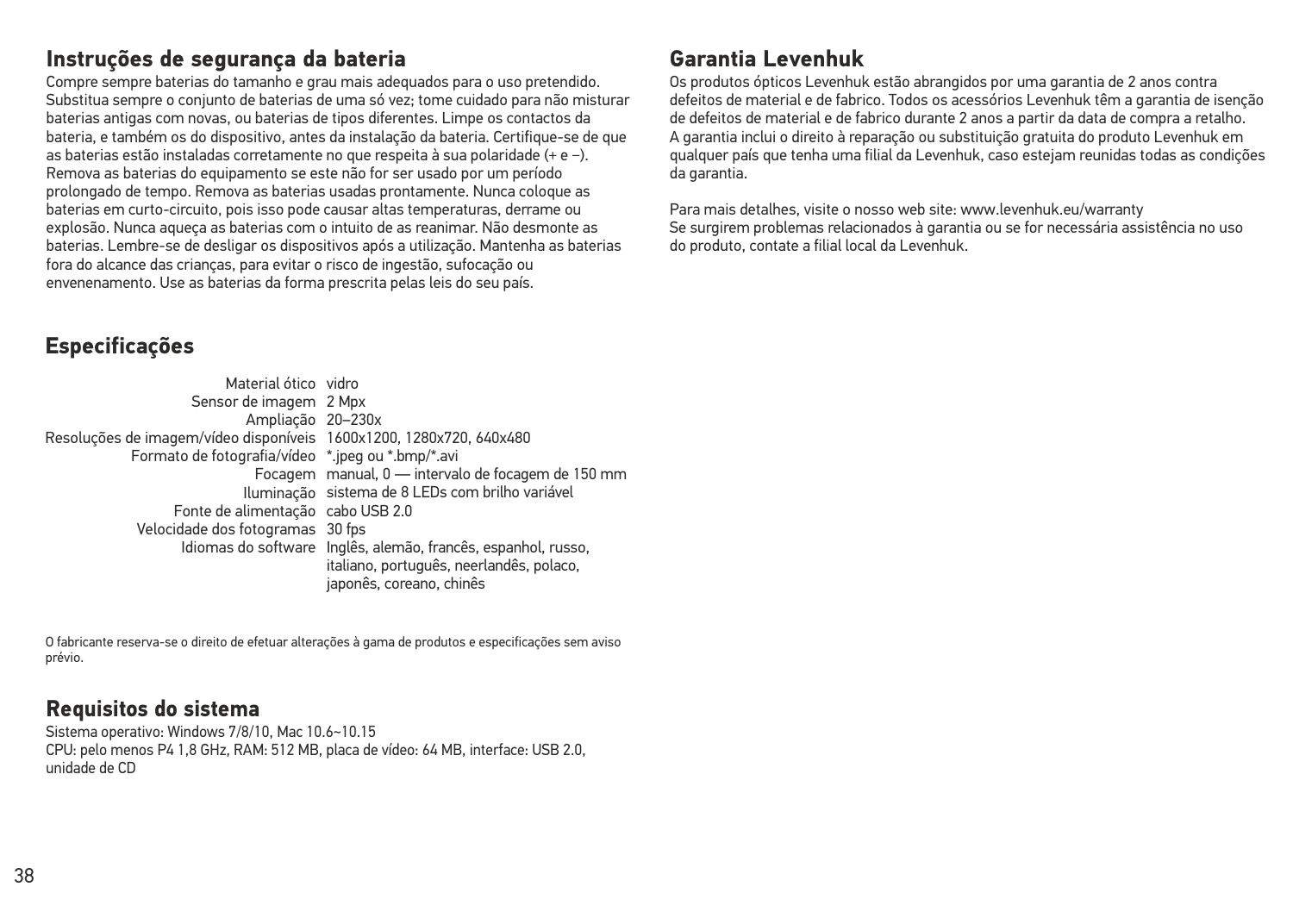## Цифровой микроскоп





Комплект поставки: микроскоп, установочный компакт-диск Discovery Artisan, шкала калибровки, инструкция по эксплуатации.

## **Работа с микроскопом**

Снимите защитную крышку с объектива. Воспользуйтесь колесом фокусировки, чтобы отрегулировать резкость изображения. Яркость системы освещения регулируется при помощи соответствующего колеса на корпусе микроскопа.

Перед установкой приложения подключите микроскоп к компьютеру. Вставьте установочный диск в дисковод. В появившемся диалоговом окне выберите пункт **MicroCapture software**, чтобы установить приложение. Обратите внимание, что во время установки потребуется перезагрузка системы. Вы также можете прочесть инструкцию по эксплуатации, выбрав в диалоговом окне соответствующий пункт.

Никогда не смотрите в прибор на Солнце, на источник яркого света и лазерного излучения — ЭТО ОПАСНО ДЛЯ ЗРЕНИЯ И МОЖЕТ ПРИВЕСТИ К СЛЕПОТЕ!

#### **Разрешение снимков**

В разделе **Preview Size** меню **Options** можно установить нужное разрешение снимков.

#### **Поворот изображения**

В разделе **Rotate** меню **Options** можно установить поворот создаваемых изображений на 90° по часовой стрелке или против часовой стрелки.

#### **Дата и время**

В разделе **Date/Time** меню **Options** можно выбрать, будут ли на снимке отображаться дата и время.

## **Язык**

В разделе **Language** меню **Options** можно установить язык интерфейса.

#### **Полноэкранный режим**

Существует три способа перехода в полноэкранный режим:

- 1. Двойной щелчок мыши на изображении в главном окне приложения;
- 2. Нажатие соответствующей кнопки на панели инструментов;
- 3. Выбор пункта **Fullscreen mode** в меню **Options**.

Для выхода из полноэкранного режима нажмите соответствующую кнопку на панели инструментов.

#### **Внешний вид**

В разделе **Skin** меню **Options** можно изменить внешний вид приложения.

#### **Настройки**

в том числе яркость, контраст и насыщенность изображений, баланс белого и пр. При выборе пункта **Preferences** в меню **Options** появится диалоговое окно, в котором вы можете изменить множество параметров приложения MicroCapture,

#### **Как сделать снимок**

Нажмите соответствующую кнопку на панели управления или выберите пункт **Photo** в меню **Capture** или нажмите клавишу F11. Эскиз сделанного снимка появится в списке в правой части главного окна приложения.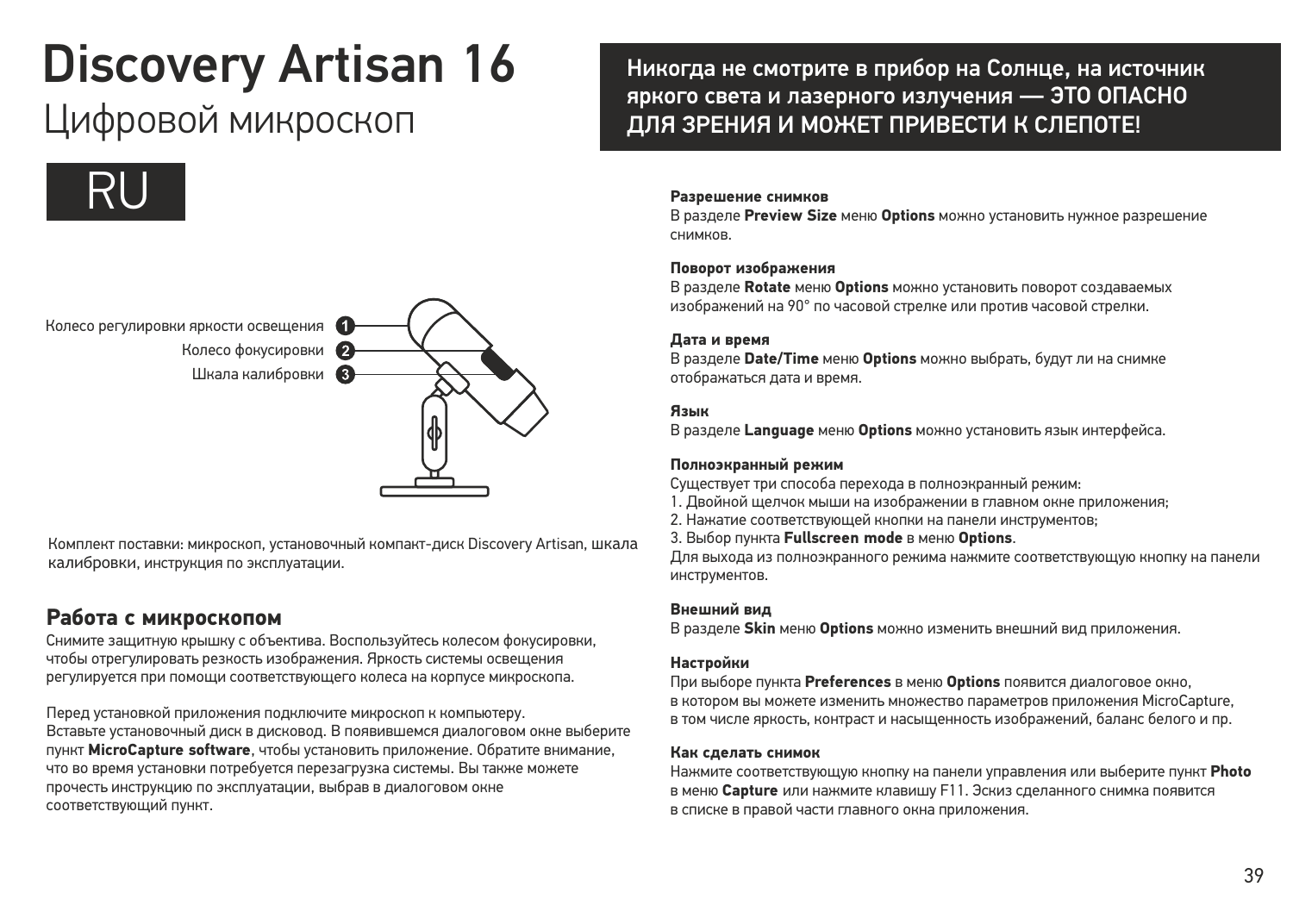#### **Как записать видеоролик**

Нажмите соответствующую кнопку на панели управления или выберите пункт **Video** в меню **Capture**. Во время записи видеоролика значок с изображением видеокамеры на панели управления изменится. Чтобы остановить запись, можно повторно нажать кнопку на панели управления или выбрать пункт **Stop capturing** в меню **Capture**.

*Примечание: оптимальным разрешением записи видеороликов является 640x480.*

#### **Предварительный просмотр**

Нажмите левой кнопкой мыши эскиз нужного изображения, чтобы открыть это изображение в главном окне приложения. Разрешение изображения будет указано в левом нижнем углу окна. Двойной щелчок левой кнопкой мыши по эскизу откроет изображение в отдельном окне.

#### **Сохранение снимков**

Чтобы сохранить снимок, нажмите правой кнопкой мыши эскиз нужного изображения и выберите пункт **Save** в появившемся меню. Изображения могут быть сохранены в формате .jpeg или .bmp. Можно настроить параметры сохранения в формате .jpeg, нажав кнопку **Advanced**.

#### **Удаление снимков**

Чтобы удалить снимок, нажмите правой кнопкой мыши эскиз нужного изображения и выберите пункт **Delete** в появившемся меню. При просмотре снимков в отдельном окне можно удалить снимок, нажав соответствующую кнопку.

#### **Копирование снимков**

Нажмите правой кнопкой мыши эскиз нужного изображения и выберите пункт **Copy** в появившемся меню.

### **Калибровка и измерение**

Поместите линейку на предметный столик. Настройте резкость изображения и сделайте снимок. Посмотрите на шкалу калибровки, расположенную на корпусе микроскопа, и запомните значение увеличения, на которое указывает риска на корпусе. Откройте полученное изображение в отдельном окне, дважды щелкнув эскиз левой кнопкой мыши. Введите значение увеличения в правом верхнему углу появившегося окна предварительного просмотра. После проведения калибровки вы сможете легко измерять параметры определенных деталей препарата. Ниже описаны существующие инструменты, которые расположены в верхней части окна предварительного просмотра.

#### **Прямая**

Нажмите левую кнопку мыши в начальной точке и проведите линию. Отпустите левую кнопку мыши в конечной точке.

#### **Ломаная**

Нажмите левую кнопку мыши в начальной точке и проведите линию. Отпустите левую кнопку мыши в конечной точке. Вы можете продолжить рисовать свободную линию от конечной точки последнего отрезка.

#### **Радиус**

Проведите прямую линию, соответствующую радиусу круга. Программа рассчитает радиус, а также длину и площадь окружности.

#### **Диаметр**

Проведите прямую линию, соответствующую диаметру круга. Программа рассчитает диаметр, а также длину и площадь окружности.

#### **Угол**

Нажмите левую кнопку мыши в начальной точке и проведите линию. Отпустите левую кнопку мыши в конечной точке. Проведите еще одну линию от конечной точки последнего отрезка. Программа рассчитает величину обозначенного угла.

#### **Единица измерений**

В выпадающем меню на панели инструментов можно выбрать единицу измерений (пиксели, дюймы, километры, метры, сантиметры, миллиметры, микроны).

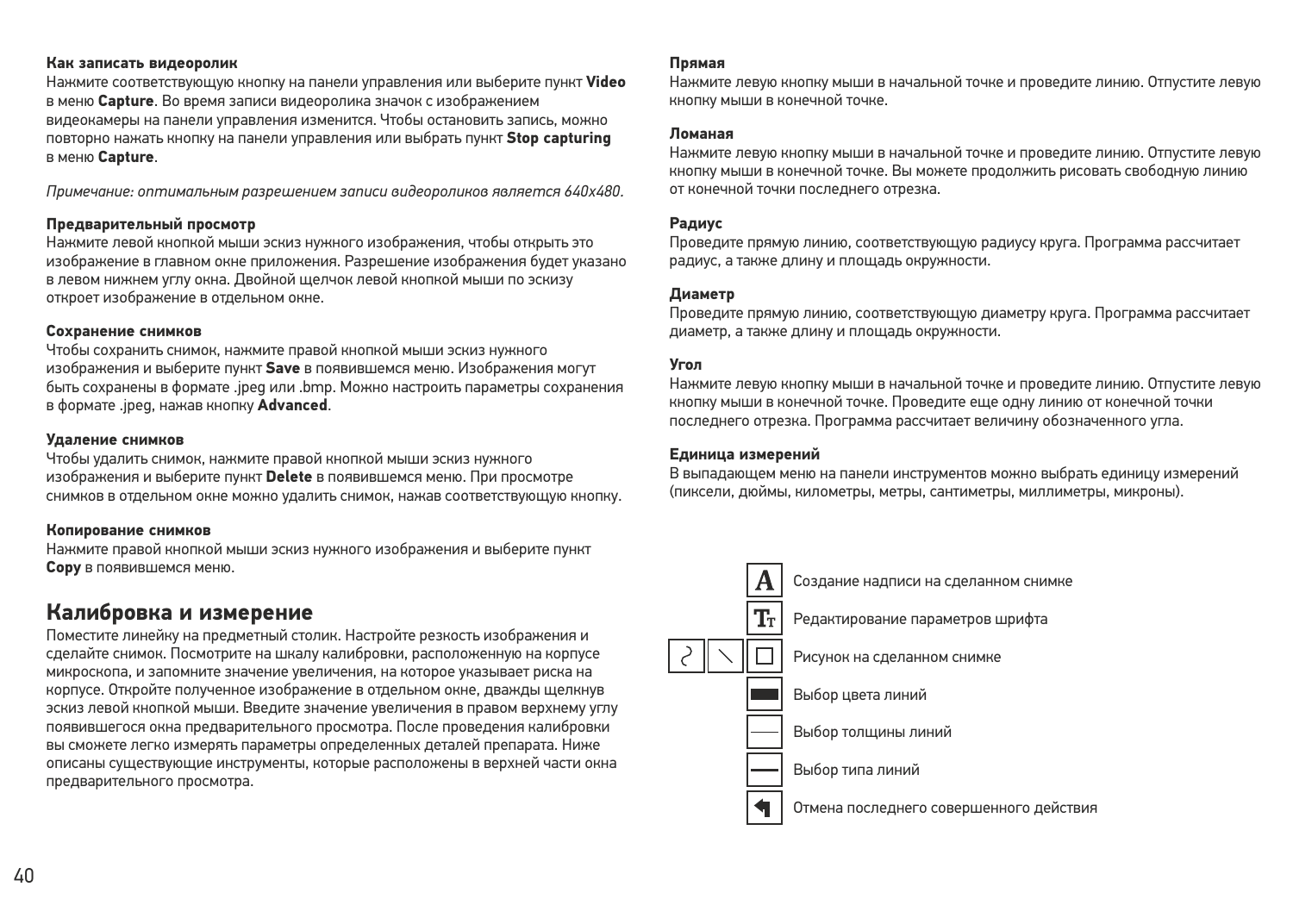#### *Примечания:*

- *1. Допустимый предел увеличений — от 20х до 230х. Не вводите значения, лежащие вне этого предела.*
- *2. Величины, рассчитанные программой, являются приблизительными и основываются на указанном вами увеличении.*

### **Работа с приложением на Mac OS**

#### **Установка приложения**

Откройте папку **mac** на установочном диске и скопируйте файл **MicroCapture** на рабочий стол.

#### **Начало работы**

Подключите микроскоп к компьютеру через USB-кабель. Откройте приложение MicroCapture, дважды щелкнув значок MicroCapture.

#### **Изучение препарата**

В главном окне приложения вы увидите увеличенное изображение препарата.

#### **Изменение разрешения**

В разделе **Preview Size** меню **Options** можно выбрать разрешение создаваемых снимков. Обратите внимание на то, что размер окна предварительного просмотра изменить нельзя (стандартное разрешение — 640х480), а установленное разрешение снимка отображается в левом нижнем углу окна.

#### **Дата и время**

В разделе **Date/Time** меню **Options** можно указать, будут ли отображаться время и дата создания снимка во время предварительного просмотра.

#### **Как сделать снимок**

Чтобы сделать снимок препарата, нажмите соответствующую кнопку на панели управления или выберите пункт **Photo** в меню **Capture**. Эскиз сделанного снимка появится в списке в правой части главного окна приложения.

#### **Как записать видеоролик**

Чтобы записать видеоролик, нажмите соответствующую кнопку на панели управления или выберите пункт **Video** в меню **Capture**.

*Примечание: после начала записи изображение видеокамеры на панели управления станет красным. Повторное нажатие кнопки остановит запись.*

#### **Редактирование изображений и видео**

Эскизы созданных изображений и видеороликов отображаются в списке в правой части главного окна приложения. Дважды щелкните эскиз изображения, чтобы открыть его в окне предварительного просмотра. Процесс работы с изображениями не отличается от других процессов работы на Mac OS.

### **Меры предосторожности**

Никогда не смотрите в прибор на Солнце, на источник яркого света и лазерного излучения — ЭТО ОПАСНО ДЛЯ ЗРЕНИЯ И МОЖЕТ ПРИВЕСТИ К СЛЕПОТЕ! Белые светодиоды системы освещения микроскопа очень яркие; не смотрите на них, чтобы не повредить зрение. Будьте внимательны, если пользуетесь прибором вместе с детьми или людьми, не ознакомленными с инструкцией. Не разбирайте прибор. Сервисные и ремонтные работы могут проводиться только в специализированном сервисном центре. После вскрытия упаковки и установки микроскопа проверьте каждый компонент. Не касайтесь пальцами поверхностей линз. Для очистки линз пользуйтесь мягкой чистой салфеткой, на которую можно капнуть немного спирта или эфира, но лучше всего использовать оригинальные средства для чистки оптики компании Levenhuk. Запрещается использовать для чистки средства с абразивными или коррозионными свойствами и жидкости на основе ацетона! Абразивные частицы (например, песок) следует не стирать, а сдувать или смахивать мягкой кисточкой. Не прикладывайте чрезмерных усилий при настройке фокуса. Не прилагайте излишних усилий к стопорным и фиксирующим винтам. Оберегайте прибор от резких ударов и чрезмерных механических воздействий. Микроскоп можно использовать при температуре от −5 до +50 °С. Помните, что резкие перепады температуры могут привести к запотеванию линз и образованию конденсата. Храните прибор в сухом прохладном месте, недоступном для пыли, влияния кислот или других активных химических веществ, вдали от отопителей (бытовых, автомобильных) и от открытого огня и других источников высоких температур. Не подвергайте прибор длительному воздействию прямых солнечных лучей. Не используйте прибор в условиях повышенной влажности и не погружайте его в воду. Работайте с микроскопом аккуратно, надевайте на него пылезащитный чехол после работы, чтобы защитить его от пыли и масляных пятен. Во избежание потери данных и повреждения оборудования отключайте микроскоп от компьютера только после закрытия приложения. Дождитесь выключения системы освещения и отключите микроскоп. Если деталь прибора или элемент питания были проглочены, срочно обратитесь за медицинской помощью.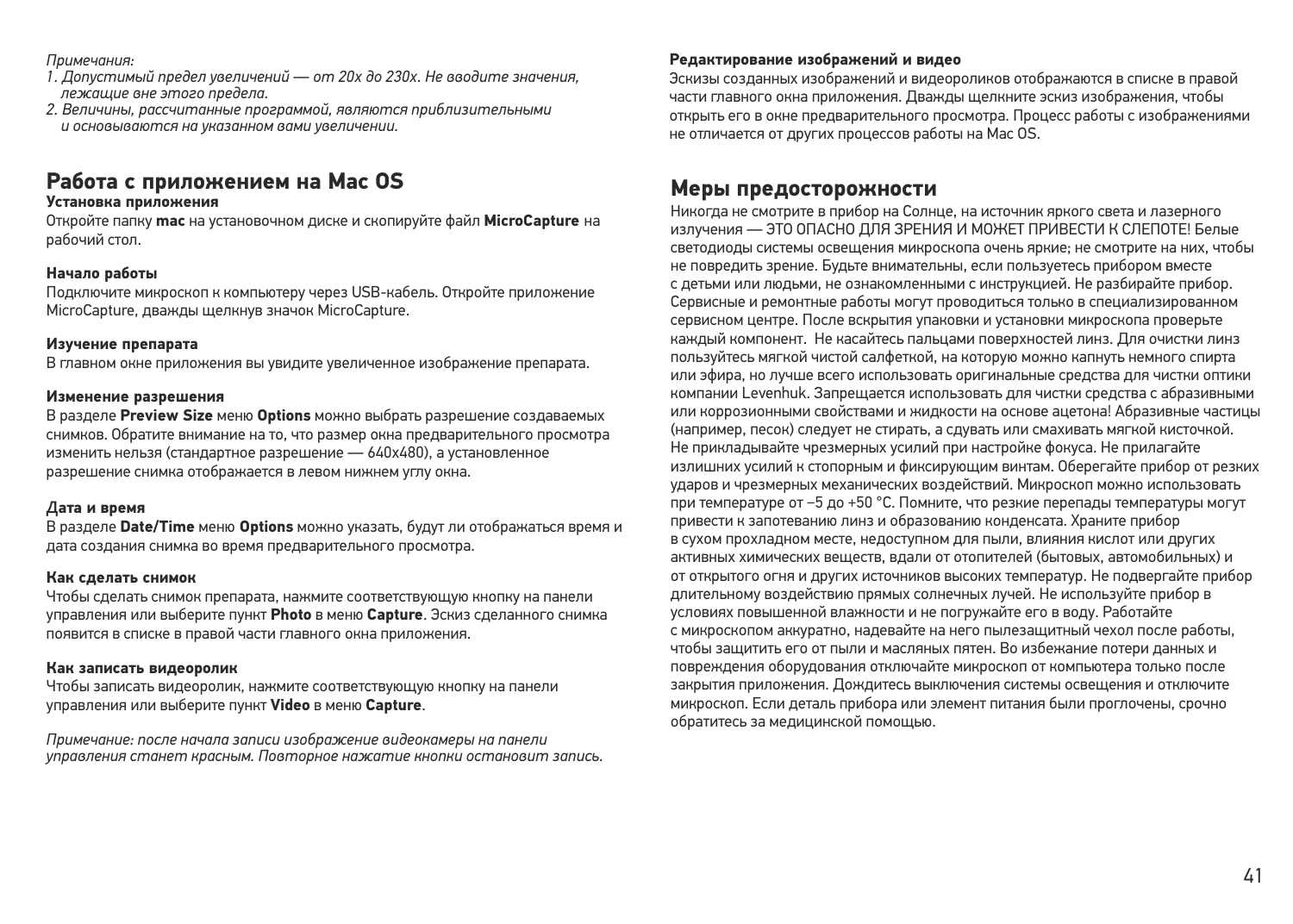### **Использование элементов питания**

Всегда используйте элементы питания подходящего размера и соответствующего типа. При необходимости замены элементов питания меняйте сразу весь комплект, не смешивайте старые и новые элементы питания и не используйте элементы питания разных типов одновременно. Перед установкой элементов питания очистите контакты элементов и контакты в корпусе прибора. Устанавливайте элементы питания в соответствии с указанной полярностью (+ и –). Если прибор не используется длительное время, следует вынуть из него элементы питания. Оперативно вынимайте из прибора использованные элементы питания. Никогда не закорачивайте полюса элементов питания — это может привести к их перегреву, протечке или взрыву. Не пытайтесь нагревать элементы питания, чтобы восстановить их работоспособность. Не разбирайте элементы питания. Выключайте прибор после использования. Храните элементы питания в недоступном для детей месте, чтобы избежать риска их проглатывания, удушья или отравления. Утилизируйте использованные батарейки в соответствии с предписаниями закона.

#### **Технические характеристики**

Материал оптики оптическое стекло Разрешение матрицы 2 Мпикс Увеличение 20–230х Доступные разрешения фото/видео 1600x1200, 1280x720, 640x480 Фото/видео \*.jpeg или .bmp/\*.avi Фокусировка ручная, в пределах от 0 мм до 150 мм Источник освещения 8 светодиодов с регулируемой яркостью системы Питание 5 В постоянного тока через кабель USB 2.0 Частота 30 кадров в секунду Язык ПО английский, немецкий, французский, испанский, русский, итальянский, португальский, голландский, польский, японский, корейский, китайский

Производитель оставляет за собой право вносить любые изменения или прекращать производство изделия без предварительного уведомления.

### **Требования к системе**

Операционная система Windows 7/8/10, Mac 10.6~10.15 ЦПУ от P4 1,8 ГГц, ОЗУ от 512 МБ, видеокарта от 64 МБ, разъем USB 2.0, CD-ROM

## **Гарантия Levenhuk**

Компания Levenhuk гарантирует отсутствие дефектов в материалах конструкции и дефектов изготовления изделий. Продавец гарантирует соответствие качества приобретенных вами изделий компании Levenhuk требованиям технической документации при соблюдении потребителем условий и правил транспортировки, хранения и эксплуатации изделия. Срок гарантии: на аксессуары — 6 (шесть) месяцев со дня покупки, на остальные изделия гарантия действует 2 (два) года. Гарантия позволяет бесплатно отремонтировать или обменять продукт Levenhuk, подпадающий под условия гарантии, в любой стране, где есть офис Levenhuk.

Подробнее об условиях гарантийного обслуживания см. на сайте www.levenhuk.ru/support

По вопросам гарантийного обслуживания вы можете обратиться в ближайшее представительство компании Levenhuk.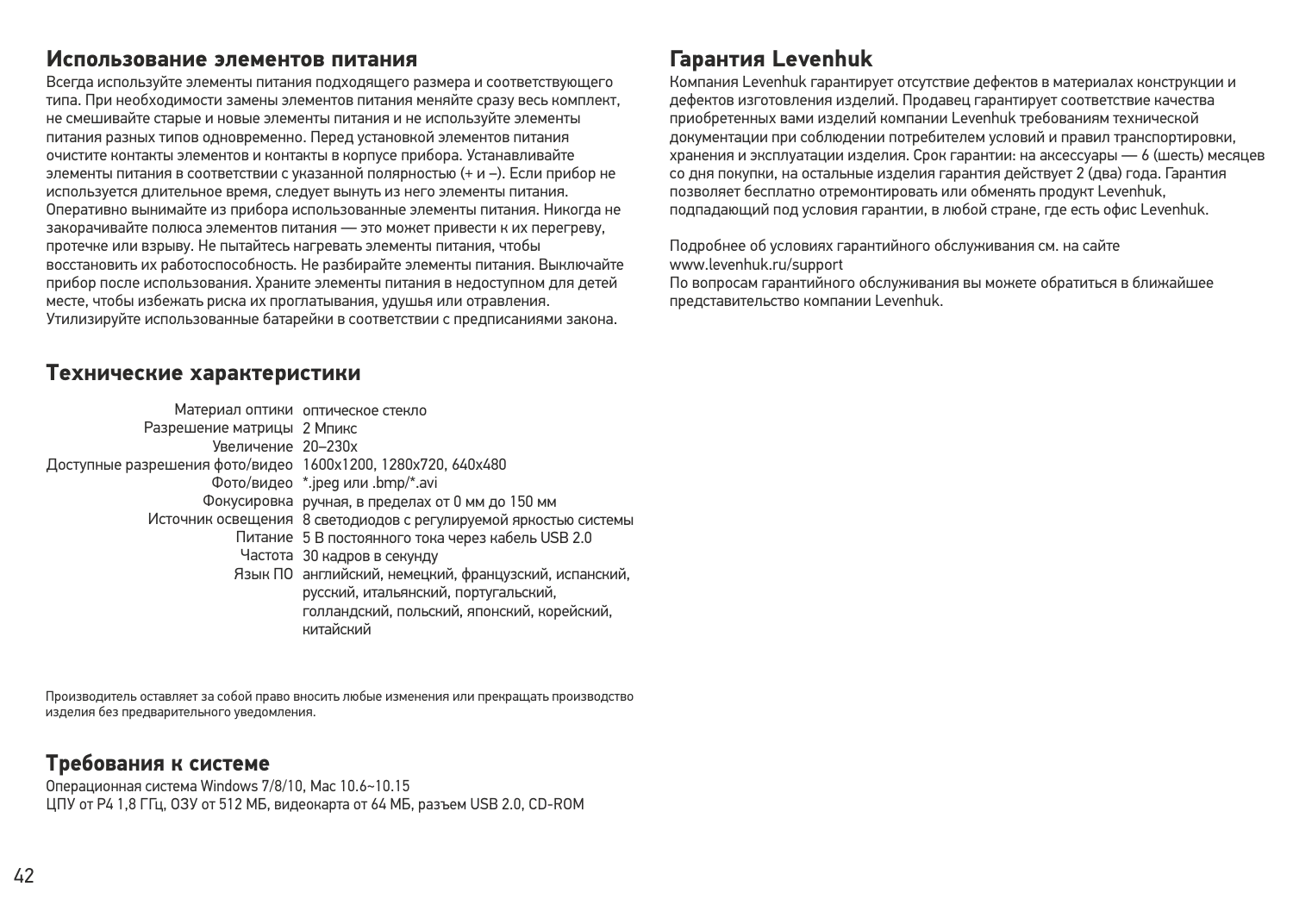## Dijital Mikroskop Discovery Artisan 16





Kit şunları içerir: mikroskop, kurulum CD'si, kalibrasyon skalası, kullanıcı kılavuzu.

### **Mikroskobun kullanımı**

Koruyucu kapağı objektif merceğinden kaldırın. Görüntünüzü odaklamak için odak tekerini kullanın. LED aydınlatmanın parlaklığını ayarlamak için, mikroskop gövdesinin üst kısmında yer alan aydınlatma parlaklık ayarlama halkasını kullanabilirsiniz.

Kuruluma devam etmeden önce mikroskobun bilgisayarınıza bağlı olduğundan emin olun. Kurulum CD'sini CD sürücünüze yerleştirin. Ana Menü penceresi görüntülenecektir. Yazılımı kurmak için **MicroCapture software'**na tıklayın ve ekrandaki talimatları izleyin. Kurulum sırasında sistemin yeniden başlatılmasının gerekeceğini unutmayın. Kurulum CD'si, Ana Menü'de ilgili girişe tıklayarak okuyabileceğiniz bu Kullanıcı Kılavuzunun bir kopyasını içermektedir.

RETİNADA KALICI HASARA neden olabileceğinden ve KÖRLÜĞE yol açabileceğinden kesinlikle, hiçbir koşul altında Güneşe, başka bir parlak ışık kaynağına ya da bu cihaz aracılığıyla bir lazere doğrudan bakmayın.

#### **Görüntü çözünürlüğü**

**Options** (Seçenekler) menüsünden, istediğiniz görüntü çözünürlüğünü ayarlamak için **Preview Size** (Önizleme Boyutu) öğesini seçin.

#### **Görüntüyü döndürme**

**Options** (Seçenekler) menüsünden, **Rotate** (Döndür) öğesini seçin ve oluşturulan görüntüleri 90° saat yönünde veya saat yönünün tersine döndürmeyi seçin.

#### **Tarih ve saat**

Önizleme sırasında çekim tarihi ve saatini görüntülemek veya saklamak için, **Options** (Seçenekler) menüsünden **Date/Time** (Tarih/Saat) öğesini seçin.

#### **Dil**

Kullanıcı arayüzünün dilini değiştirmek için **Options** (Seçenekler) menüsünden **Language** (Dil) öğesini seçin.

#### **Tam ekran modu**

Tam ekran moduna üç şekilde girilebilir:

- 1. Ana penceredeki bir görüntüye iki kez tıklayın;
- 2. Araç çubuğunda yer alan Full screen mode (Tam ekran modu) simgesine tıklayın;
- 3. **Options** (Seçenekler) menüsünden, Fullscreen mode (Tam ekran modu) öğesini seçin.

Tam ekran modundan çıkmak için, araç çubuğunda yer alan ilgili simgeye tıklayın.

#### **Dış görünümler**

Kullanıcı arayüzü görünümünü değiştirmek için, **Options** (Seçenekler) menüsünden **Skin** (Dış Görünümler) öğesini seçin.

#### **Ayarlar**

MicroCapture uygulaması için görüntülerin parlaklığı, kontrastı ve renk doygunluğu, beyaz ayarı, vs. gibi çeşitli tercihleri ayarlamak için, **Options** (Seçenekler) menüsünden **Preferences** (Tercihler) öğesini seçin.

#### **Görüntü çekimi**

Araç çubuğunda yer alan ilgili simgeye tıklayın veya **Capture** (Çekim) menüsünden **Photo** (Fotoğraf) öğesini seçin ya da klavyenizde F11'e basın. Çekilen görüntünün küçük resmi, ana pencerenin sağ tarafında görünecektir.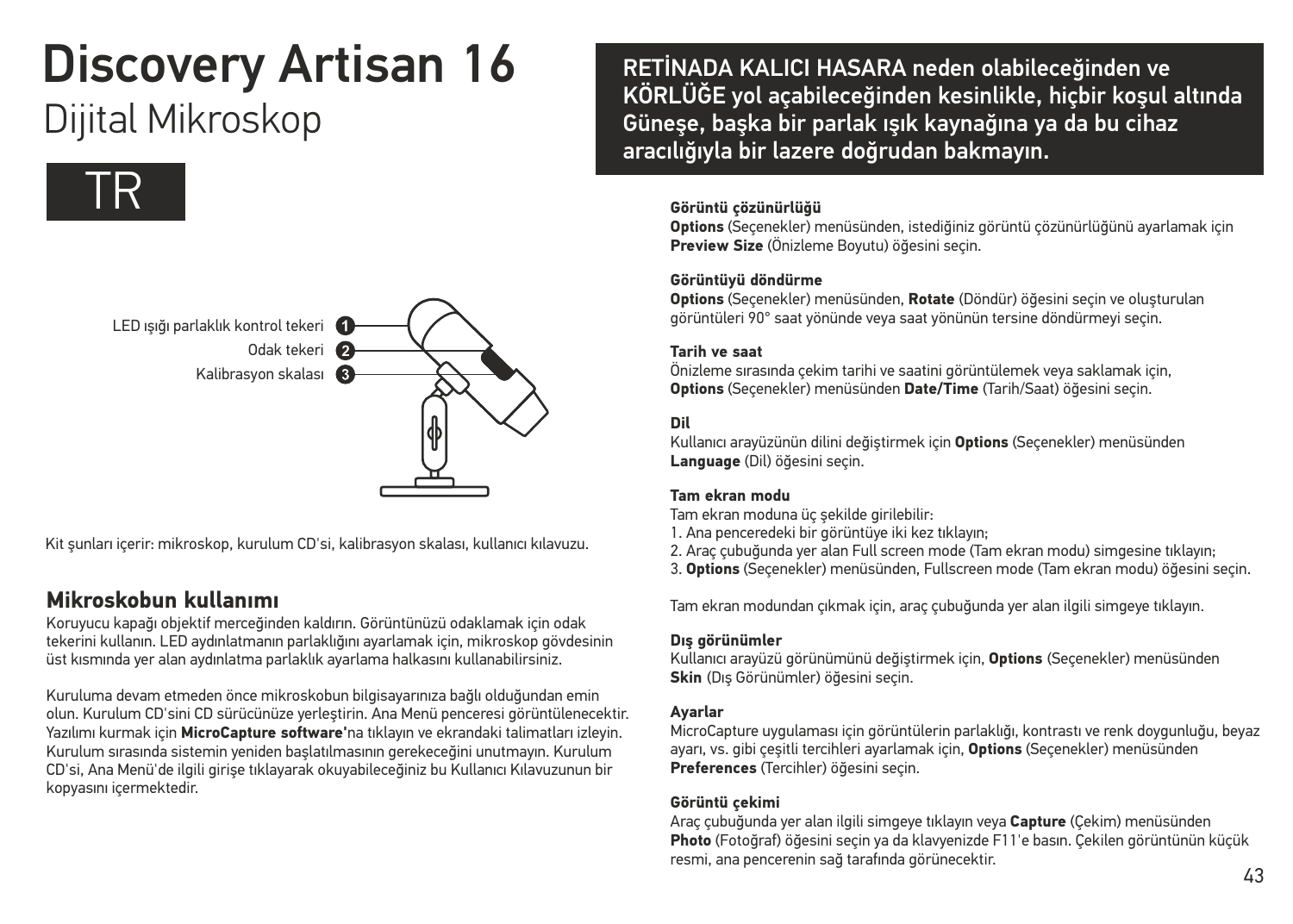#### **Video kaydı**

Araç çubuğunda yer alan ilgili simgeye tıklayın veya **Capture** (Çekim) menüsünden **Video** öğesini seçin.

Siz kaydetmeye başladıktan sonra, araç çubuğundaki video kamera simgesi değişecektir. Kaydı durdurmak için araç çubuğundaki simgeye tıklayabilir veya **Capture** (Çekim) menüsünden **Stop capturing** (Çekimi durdur) öğesini seçebilirsiniz.

*Not: Video çözünürlüğü olarak 640x480 önerilir.*

#### **Önizleme**

Düzenlemek istediğiniz görüntünün küçük resmine sol tıkladığınızda, uygulamanın ana penceresinde açılır. Görüntü çözünürlüğü ekranın sol alt köşesinde görüntülenir. Küçük resme çift tıkladığınızda, görüntü ayrı bir pencerede açılır.

#### **Görüntü kaydetme**

Bir görüntüyü kaydetmek için, istenilen görüntünün küçük resmine sağ tıklayın ve aşağı açılır menüden **Save** (Kaydet)'i seçin. Görüntüler .jpeg ve .bmp formatında kaydedilebilir. Görüntüleri .jpeg formatında kaydederken **Advanced** (Gelişmiş) seçeneğine tıkladığınızda, ek opsiyonları görüntüleyebilir ve düzenleyebilirsiniz.

#### **Görüntüleri silme**

Bir görüntüyü silmek için, istenilen görüntünün küçük resmine sağ tıklayın ve aşağı açılır menüden **Delete** (Sil)'i seçin. Görüntüleri ayrı bir pencerede görüntülerken, görüntüyü silmek için araç çubuğundaki ilgili simgeye tıklayabilirsiniz.

#### **Görüntü kopyalama**

Bir görüntüyü kopyalamak için, istenilen görüntünün küçük resmine sağ tıklayın ve aşağı açılır menüden **Copy** (Kopyala)'yi seçin.

## **Kalibrasyon ve ölçümler**

Nesne tablası üzerine bir cetvel yerleştirin, görüşünüzü ve görüntüyü odaklayın. Mikroskop gövdesindeki kalibrasyon skalasına bakarak geçerli büyütmeyi not edin. Ayrı bir pencerede açmak için görüntünün küçük resmine çift tıklayın. Büyütme değerini önizleme penceresinin sağ üst köşesindeki ilgili alana girin. Mikroskobu kalibre ettikten sonra, gözlenen örneklerin çeşitli parametrelerini ölçebilirsiniz. Önizleme penceresinin araç çubuğundaki tüm düğmeler aşağıda tanımlanmıştır.

### **Çizgi**

Çizgi çizmeye başlamak için sol fare düğmesine basın ve basılı tutun. Çizgiyi tamamlamak için sol fare düğmesini bırakın.

#### **Serbest biçim çizgi**

Çizgi çizmek için sol fare düğmesine basın ve basılı tutun. Parçayı tamamlamak için sol fare düğmesini bırakın. Serbest biçim çizgiye daha fazla parça eklemeye devam edebilirsiniz.

#### **Yarıçap**

Görüntünün üzerine düz bir çizgi çizin. Uygulama otomatik olarak yarıçapı ve ayrıca ilgili dairenin çevresini ve alanını hesaplar.

### **Çap**

Görüntünün üzerine düz bir çizgi çizin. Uygulama otomatik olarak çapı ve ayrıca ilgili dairenin çevresini ve alanını hesaplar.

#### **Açılı**

Görüntü üzerine bir çizgi çizmek için sol fare düğmesine basın ve basılı tutun. Sol fare düğmesini bırakın ve başka bir çizgi çizin. Uygulama ortaya çıkan açının değerini otomatik olarak hesaplar.

#### **Ölçüm birimleri**

Araç çubuğundaki aşağı açılır menüden, hesaplamalar için ölçüm birimlerini (piksel, inç, kilometre, metre, santimetre, milimetre, mikron) seçebilirsiniz.



#### *Not:*

- *1. Discovery Artisan 16'nın büyütme aralığı 20–230x'dir. Bu aralığı aşan büyütme değerleri kullanılmamalıdır.*
- *2. Uygulama, girdiğiniz büyütmeye göre değerleri hesaplar. Sonuçlar kesin olmayabilir.*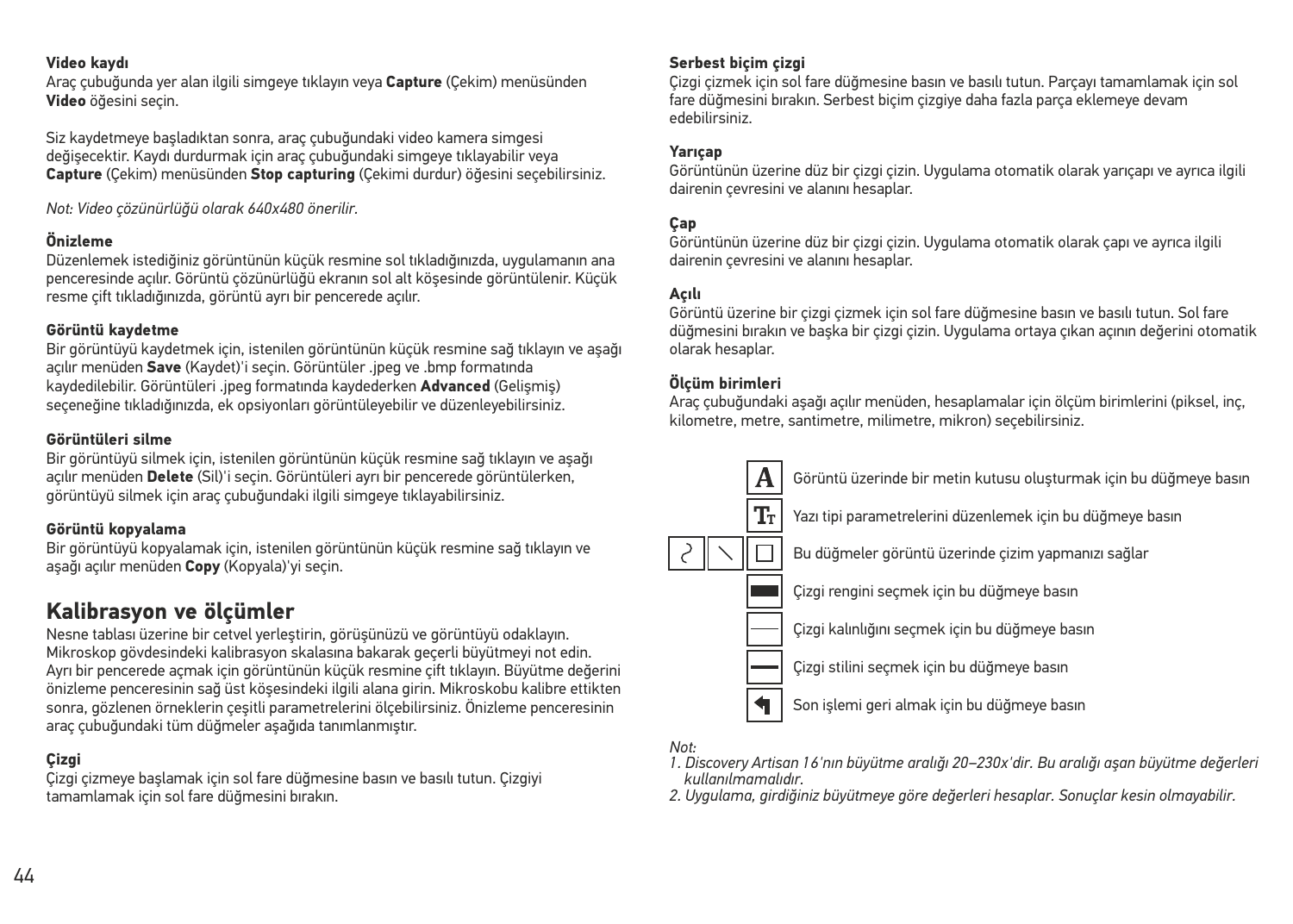#### **Mac OS kullanıcıları için uygulama ile çalışmak Yazılım kurulumu**

Kurulum CD'sindeki **mac** klasörüne göz atın ve **MicroCapture** dosyasını masaüstüne kopyalayın.

#### **Mikroskobu çalıştırma**

Mikroskobu bilgisayarınıza bağlamak için bir USB kablosu kullanın. Simgesine tıklayarak **MicroCapture** uygulamasını çalıştırın.

#### **Örnekleri gözleme**

Gözlenen örneğin büyütülmüş görüntüsü, uygulamanın ana penceresinde görülebilir.

#### **Görüntü çözünürlüğü**

**Options** (Seçenekler) menüsünden, görüntü çözünürlüğünü ayarlamak için **Preview Size** (Önizleme Boyutu) öğesini seçin. Önizleme penceresinin yeniden boyutlandıralamadığını unutmayın (standart çözünürlük 640x480'dir). Görüntü çözünürlüğü önizleme penceresinin sol alt köşesinde gösterilir.

#### **Tarih ve saat**

Önizleme sırasında çekim tarihi ve saatini görüntülemek veya saklamak için, Seçenekler menüsünden **Date/Time** (Tarih/Saat) öğesini seçin.

#### **Görüntü çekimi**

Bir görüntü çekmek için araç çubuğunda yer alan ilgili simgeye tıklayın veya **Capture** (Çekim) menüsünden **Photo** (Fotoğraf) öğesini seçin. Görüntünün küçük resmi, ana pencerenin sağ tarafında görünecektir.

#### **Video kaydı**

Video kaydetmeye başlamak için, araç çubuğunda yer alan ilgili simgeye tıklayın veya **Capture** (Çekim) menüsünden **Video** öğesini seçin.

*Not: Kayıt sırasında araç çubuğundaki video kamera simgesi kırmızıya dönecektir. Kaydı durdurmak için tekrar simgeye tıklayın.*

#### **Görüntü ve video düzenleme**

Görüntü ve video küçük resimleri, uygulamanın ana penceresinin sağ tarafında görüntülenir. Ayrı bir önizleme penceresinde açmak için görüntünün küçük resmine çift tıklayın. MicroCapture uygulaması ile görüntü düzenleme, Mac OS'ta diğer uygulamalarla benzer şekilde çalışır.

### **Bakım ve onarım**

RETİNADA KALICI HASARA neden olabileceğinden ve KÖRLÜĞE yol açabileceğinden kesinlikle, hiçbir koşul altında Güneşe, başka bir parlak ışık kaynağına ya da bu cihaz aracılığıyla bir lazere doğrudan bakmayın. Cihazı, bu talimatları okumayan veya tamamen anlamayan çocuklar veya diğer kişiler ile birlikte kullanırken gerekli önlemleri alın. Mikroskobunuzu ambalajından çıkardıktan sonra ve ilk defa kullanmadan önce, her bileşenin ve bağlantının sağlamlığını ve dayanıklılığını kontrol edin. Cihazı herhangi bir nedenle kendi başınıza sökmeye çalışmayın. Tüm onarım ve temizlik işlemleri için lütfen yerel uzman servis merkezinize başvurun. Cihazı ani darbelere ve aşırı mekanik güçlere karşı koruyun. Odağı ayarlarken aşırı basınç uygulamayın. Kilitleme vidalarını aşırı sıkmayın. Optik yüzeylere parmaklarınızla dokunmayın. Cihazın dışını temizlemek için, yalnızca Levenhuk'un özel temizleme bezlerini ve özel optik temizleme aletlerini kullanın. Optiği temizlemek için aşındırıcı veya aseton bazlı sıvılar kullanmayın. Kum gibi aşındırıcı parçacıklar lenslerden silerek temizlenmemeli, bunun yerine üflenmeli veya yumuşak bir fırça ile fırçalanmalıdır. Cihazı uzun süre kullanmayın veya doğrudan güneş ışığında gözetimsiz bırakmayın. Cihazı su ve yüksek nemden uzak tutun. İncelemeleriniz sırasında dikkatli olun, cihazı toz ve lekelerden korumak için incelemelerinizi bitirdikten sonra toz kapağını daima yenisiyle değiştirin. Mikroskobunuzu uzun süre kullanmıyorsanız, objektif lensleri ve göz merceklerini mikroskoptan ayrı olarak saklayın. Cihazı; tehlikeli asitler ve diğer kimyasallardan, ısıtıcılardan, açık ateşten ve diğer yüksek sıcaklık kaynaklarından uzakta kuru, serin bir yerde saklayın. Mikroskobu kullanırken, taban kullanım sırasında ısınabildiğinden ve bir yangın tehlikesi oluşturabildiğinden, yanıcı malzeme veya maddelerin (benzen, kağıt, karton, plastik vb.) yakınında kullanmamaya çalışın. Tabanı açmadan veya aydınlatma lambasını değiştirmeden önce mikroskobu daima bir güç kaynağından çıkarın. Lamba türünden (halojen veya akkor lamba) bağımsız olarak, değiştirmeye çalışmadan önce soğuması için biraz zaman tanıyın ve daima aynı tipte bir lamba ile değiştirin. Güç kaynağını daima uygun voltajla, yani yeni mikroskobunuzun teknik özelliklerinde belirtilen şekilde kullanın. Cihazı farklı bir elektrik prizine takmak mikroskobun elektrik devresine zarar verebilir, lambayı yakabilir ve hatta kısa devreye neden olabilir. Küçük bir parça veya pil yutulursa hemen tıbbi yardım alın.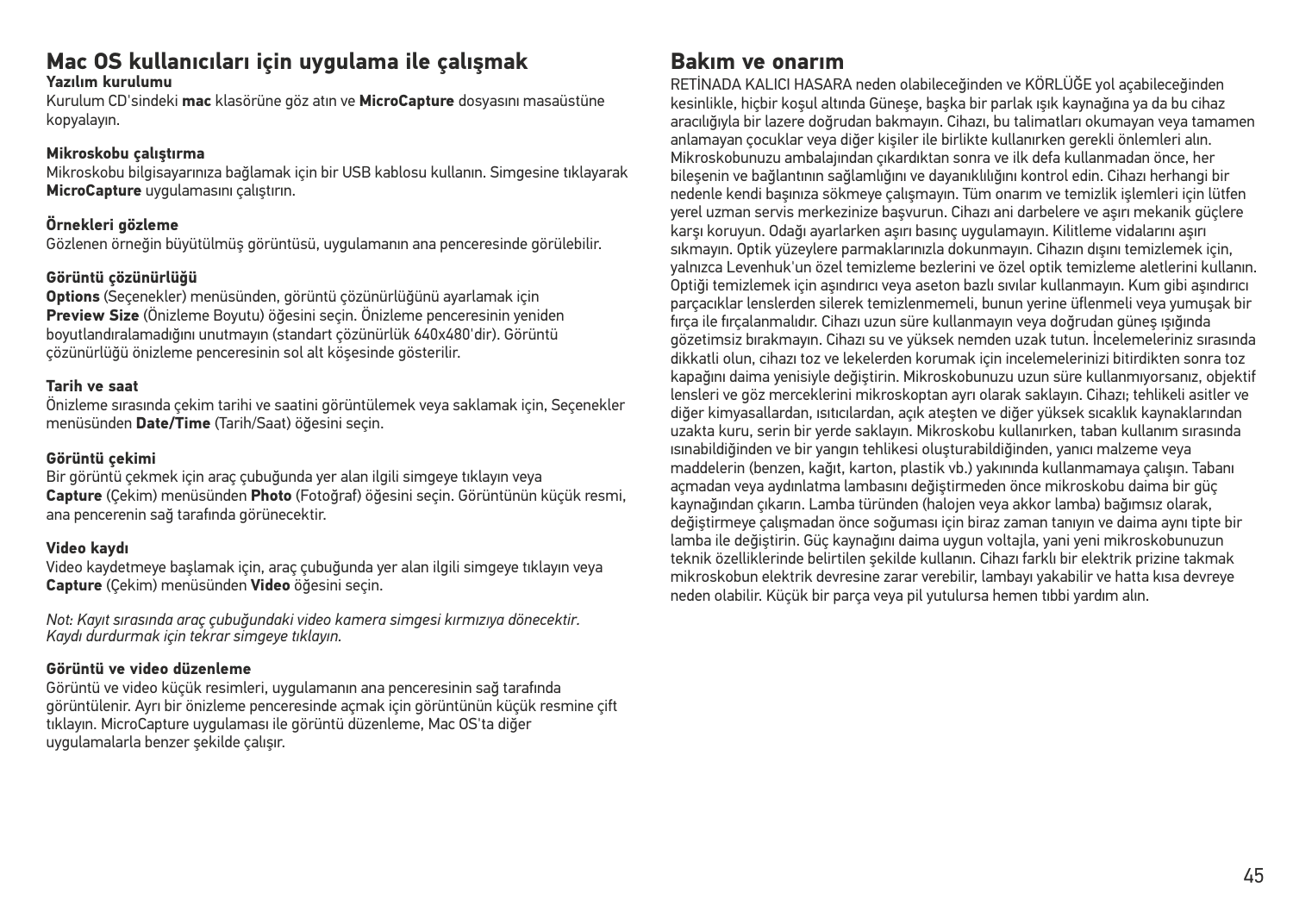## **Pil güvenliği talimatları**

Her zaman kullanım amacına en uygun olan boyut ve türden piller satın alın. Eski ve yeni piller ile farklı türlerden pilleri birbiriyle birlikte kullanmamaya özen göstererek pil setini her zaman tamamen değiştirin. Pilleri takmadan önce pil kontakları ile cihaz kontaklarını temizleyin. Pillerin kutuplar (+ ve −) açısından doğru bir biçimde takıldığından emin olun. Uzun süreyle kullanılmayacak ekipmanlardaki pilleri çıkarın. Kullanılmış pilleri derhal çıkarın. Aşırı ısınmaya, sızıntıya veya patlamaya neden olabileceğinden kesinlikle pillerde kısa devreye neden olmayın. Yeniden canlandırmak için kesinlikle pilleri ısıtmayın. Pilleri sökmeyin. Cihazı kullanım sonrasında kapatın. Yutma, boğulma veya zehirlenme riskini önlemek için pilleri çocukların erişemeyeceği bir yerde saklayın.

## **Teknik Özellikler**

| Optik malzemesi cam                                               |                                                                   |
|-------------------------------------------------------------------|-------------------------------------------------------------------|
| Görüntü sensörü 2 Mpx                                             |                                                                   |
| Büyütme 20-230x                                                   |                                                                   |
| Geçerli görüntü/video çözünürlükleri 1600x1200, 1280x720, 640x480 |                                                                   |
| Fotoăraf/video formatı *.jpeg veya *.bmp/*.avi                    |                                                                   |
|                                                                   | Odaklama manuel, 0-150 mm odaklama aralığı                        |
|                                                                   | Aydınlatma değişken parlaklıkta 8-LED sistemi                     |
|                                                                   | Güç kaynağı USB 2.0 kablosu                                       |
| Kare orani 30 fps                                                 |                                                                   |
|                                                                   | Yazılım dilleri İngilizce, Almanca, Fransızca, İspanyolca, Rusça, |
|                                                                   | Italyanca, Portekizce, Felemenkce, Lehce,                         |
|                                                                   | Japonca, Korece, Cince                                            |

Üretici, ürün serisinde ve teknik özelliklerinde önceden bildirimde bulunmaksızın değişiklik yapma hakkını saklı tutar.

## **Sistem gereksinimleri**

İşletim sistemi: Windows 7/8/10, Mac 10.6~10.15 CPU: en az P4 1,8 GHz, RAM: 512 Mb, video kartı: 64 Mb, arayüz: USB 2.0, CD sürücüsü

## **Levenhuk Garantisi**

Levenhuk optik ürünleri, malzeme ve işçilik kaynaklı kusurlara karşı 2 yıl garantilidir. Tüm Levenhuk aksesuarları, perakende satış yoluyla alınmasından sonra 2 yıl boyunca malzeme ve işçilik kaynaklı kusurlara karşı garantilidir. Bu garanti sayesinde, tüm garanti koşulları sağlandığı takdirde, Levenhuk ofisi bulunan herhangi bir ülkede Levenhuk ürününüz için ücretsiz olarak onarım veya değişim yapabilirsiniz.

Garanti sorunları ortaya çıkarsa veya ürününüzü kullanırken yardıma ihtiyacınız olursa, yerel Levenhuk şubesi ile iletişime geçin. Ayrıntılı bilgi için web sitemizi ziyaret edebilirsiniz: www.levenhuk.eu/warranty